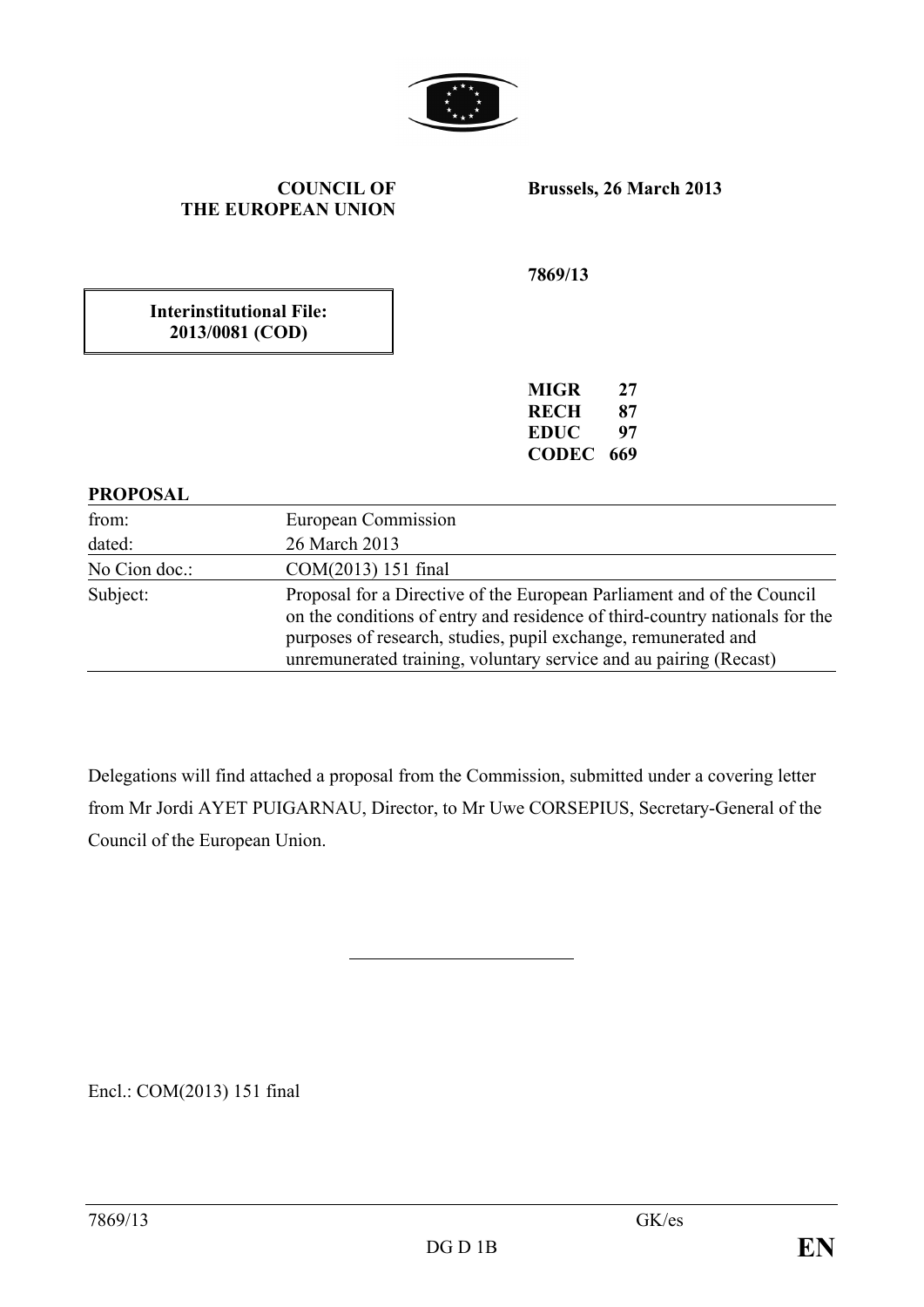

EUROPEAN **COMMISSION** 

> Brussels, 25.3.2013 COM(2013) 151 final

2013/0081 (COD)

Proposal for a

# **DIRECTIVE OF THE EUROPEAN PARLIAMENT AND OF THE COUNCIL**

**on the conditions of entry and residence of third-country nationals for the purposes of research, studies, pupil exchange, remunerated and unremunerated training , voluntary service and au pairing**

> **[RECAST]** {SWD(2013) 77 final} {SWD(2013) 78 final}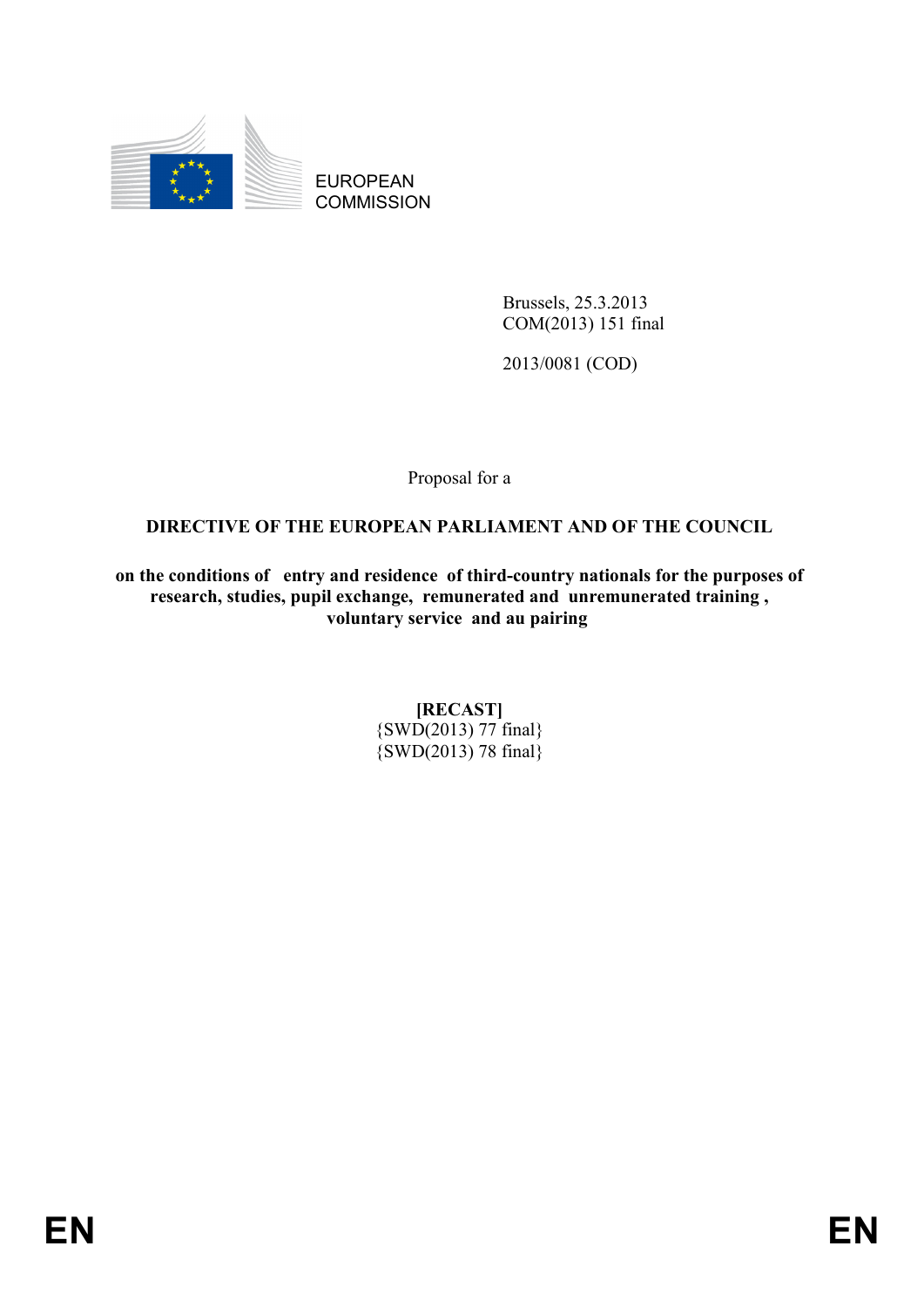# **EXPLANATORY MEMORANDUM**

#### **1) CONTEXT OF THE PROPOSAL**

#### • **Grounds for and objectives of the proposal**

Article 79 of the Treaty on the Functioning of the European Union (TFEU) entrusts the Union with the task of developing a common immigration policy aimed at ensuring efficient management of migration flows and fair treatment of third-country nationals residing legally in the Member States. The present proposal responds to this mandate and aims to contribute to the implementation of the Europe 2020 Strategy.

The implementation reports<sup>[1](#page-2-0)</sup> of Directives  $2005/71/EC$  of 12 October 2005 on a specific procedure for admitting third-country nationals for the purposes of scientific research<sup>[2](#page-2-1)</sup> and Directive 2004/114 of 13 December 2004 on the conditions of admission of third-country nationals for the purposes of studies, pupil exchange, unremunerated training or voluntary service<sup>[3](#page-2-2)</sup> have shown a number of weaknesses of these instruments. These shortcomings concern key issues such as admission procedures including visas, rights (including mobility aspects) and procedural safeguards. The current rules are insufficiently clear or binding, not always fully coherent with existing EU funding programmes, and sometimes fail to address the practical difficulties that applicants face. When combined, these problems put into question whether third-country nationals consistently receive fair treatment under the existing instruments.

Directive 2004/114/EC on students lays down mandatory rules for the admission of thirdcountry national students, with an option for Member States to apply the Directive for school pupils, volunteers and unremunerated trainees. Directive 2005/71/EC on researchers provides for a fast track procedure for the admission of third-country researchers who have completed a hosting agreement with a research organisation approved by the Member State.

The need to improve the current rules is reinforced by the fact that circumstances and policy context are very different today than when the Directives were adopted. In the context of the Europe 2020 Strategy and the need to ensure smart, sustainable and inclusive growth, human capital represents one of Europe's key assets. Immigration from outside the EU is one source of highly skilled people, and third-country national students and researchers in particular are groups which are increasingly sought after. Fostering people-to-people contacts and mobility are also important elements of the EU's external policy, notably vis-à-vis the countries of the European Neighbourhood Policy or the EU's strategic partners.

The present proposal aims at improving the provisions of third-country national researchers, students, school pupils, unremunerated trainees and volunteers, and applying common provisions to two new groups of third-country nationals: remunerated trainees and au-pairs. The proposal takes the form of a Directive amending and recasting Directives 2004/114/EC and 2005/71/EC. Its overall objective is to support social, cultural and economic relationships between the EU and third countries, foster the transfer of skills and know-how and promote competitiveness while, at the same time, provide for safeguards ensuring fair treatment of these groups of third-country nationals.

#### • **General context**

<span id="page-2-1"></span><span id="page-2-0"></span><sup>1</sup> COM(2011) 901 final; COM(2011) 587 final<br><sup>2</sup> OJ L 289, 3.11.2005, p. 15.<br>OJ L 375, 23.12.2004, p. 12.

<span id="page-2-2"></span>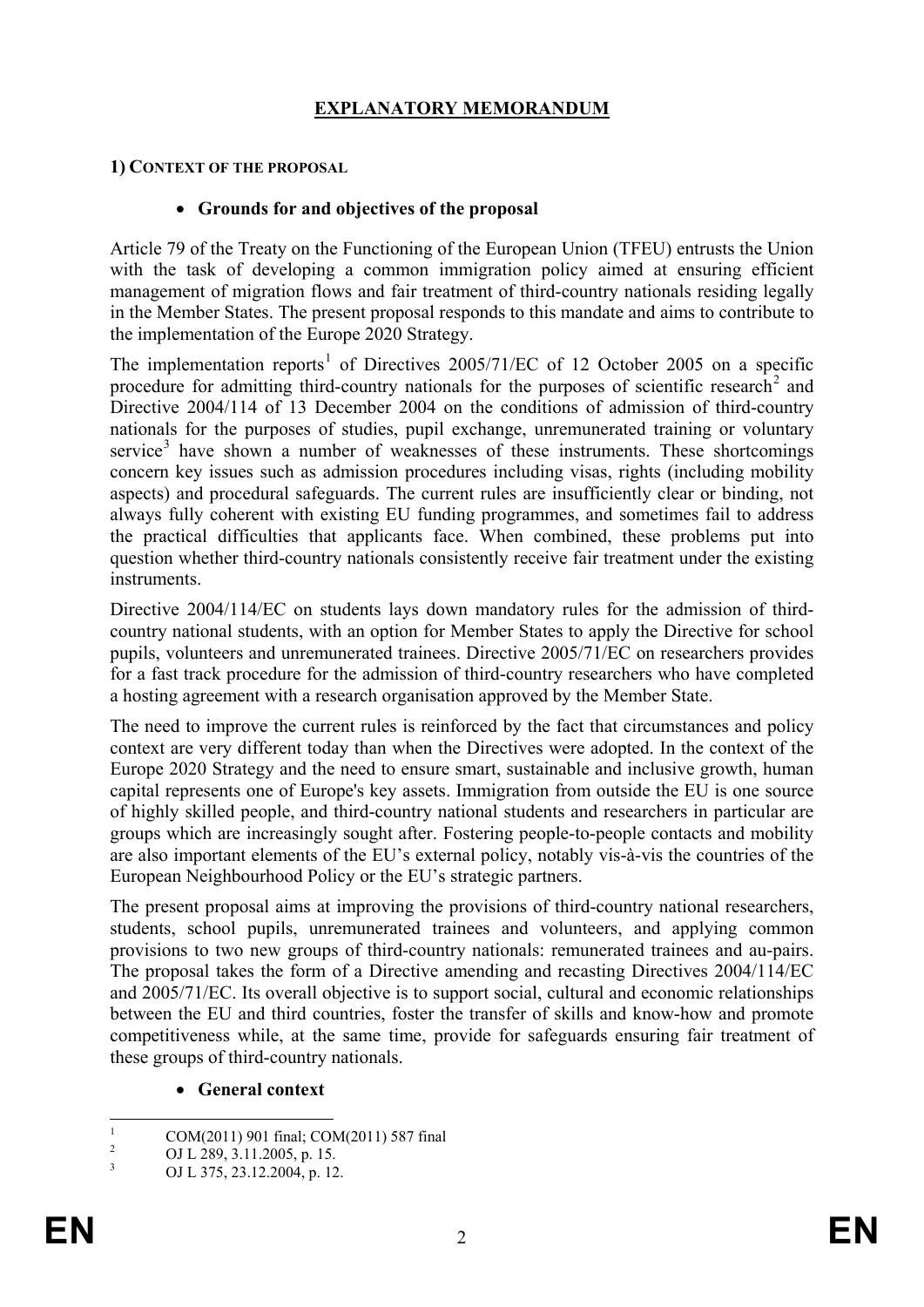The EU is facing important structural challenges of both demographic and economic nature. The working age population has practically stopped growing and over the next couple of years it will start shrinking. For both economic and demographic reasons the observed patterns of employment growth with emphasis on skilled labour will persist during the decade ahead. The EU is also facing a situation of 'innovation emergency'. Europe is spending 0.8% of GDP less than the US and 1.5% less than Japan every year on Research & Development (R&D). Thousands of the best researchers and innovators have moved to countries where conditions are more favorable. Although the EU market is the largest in the world, it remains fragmented and not enough innovation-friendly. The Europe 2020 Strategy and its Innovation Union flagship initiative set the goal of increased investment in research and innovation, requiring an estimated extra one million more research jobs in Europe. Immigration from outside the EU is one source of highly skilled people, and third-country national students and researchers in particular are groups which are increasingly sought after and which the EU needs to actively attract. Third-country national students and researchers can contribute to a pool of well-qualified potential workers and human capital that the EU needs to cope with the above-mentioned challenges.

The EU Global Approach to Migration and Mobility (GAMM) sets the overarching framework of the EU's external migration policy. It defines how the EU organises its dialogue and cooperation with non-EU countries in the area of migration and mobility. The GAMM aims to contribute – inter alia – to the achievement of the Europe 2020 Strategy, in particular through its objective of better organising legal migration and fostering well-managed mobility (alongside its other pillars dealing with irregular migration, migration and development and international protection). Particularly relevant in this context are the Mobility Partnerships, which offer a tailor-made bilateral frameworks for cooperation between the EU and selected non-EU countries (notably in the EU neighbourhood), potentially also containing measures and programmes for promoting the mobility of the groups addressed in this proposal for Directive.

Allowing third-country nationals to acquire skills and knowledge through a period of training in Europe encourages "brain circulation" and supports cooperation with third countries, which benefits both the sending and the receiving countries. Globalization calls for enhanced relationships between EU enterprises and foreign markets, while movements of trainees and au-pairs foster the development of human capital, result in mutual enrichment for the migrants, their country of origin and the host country and an improved mutual familiarity between cultures. However, in absence of a clear legal framework, there is also a risk of exploitation to which trainees and au-pairs are particularly exposed, with the subsequent risk of unfair competition.

With a view to better optimise those benefits and to properly tackle those risks, and taking account of the similarities of the challenges faced by these categories of migrants, the present proposal amends Council Directive 2004/114/EC on the conditions of admission of thirdcountry nationals for the purposes of studies, pupil exchange, unremunerated training or voluntary service, extending its scope to remunerated trainees and au-pairs and making mandatory provisions on unremunerated trainees that are currently discretionary, as well as Council Directive 2005/71/EC on a specific procedure for admitting third-country nationals for the purposes of scientific research.

## • **Existing provisions in the area of the proposal**

Council Directive 2004/114/EC provides common rules regarding the conditions of entry and stay of third-country national students. However, according to Article 3 of Directive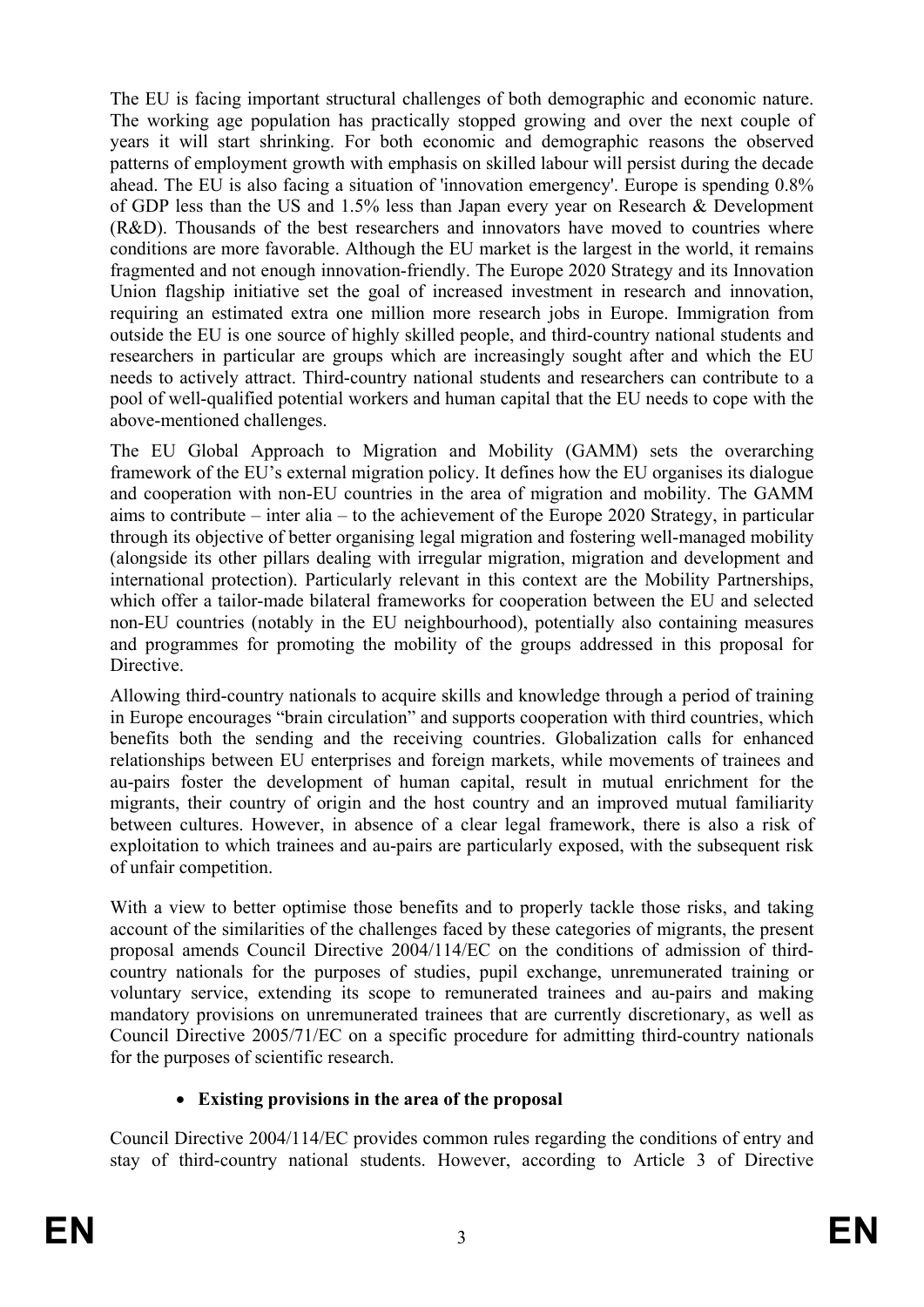2004/114/EC, Member States are free to decide, on an optional basis, whether they apply the Directive to third-country nationals who apply to be admitted for the purposes of pupil exchange, unremunerated training or voluntary service.

The conditions for the admission of remunerated trainees are also addressed by the 1994 Council Resolution on limitations on admission of third-country nationals on the territory of the Member States for employment<sup>[4](#page-4-0)</sup>. It provides a general definition of trainees and a maximum period of stay.

Council Directive 2005/71/EC provides a specific procedure for admitting third-country nationals for the purposes of scientific research.

The recommendation of the European Parliament and of the Council of 28 September 200[5](#page-4-1)<sup>5</sup> proposes measures to facilitate the issue by the Member States of uniform short-stay visas for researchers from third countries travelling within the Community for the purpose of carrying out scientific research.

The format of a residence permit for third-country national is laid down in EC Regulation (EC) No 1030/2002. It is applicable to this proposal.

As regards au-pairs, the European Agreement on "au pair" Placement of 24 November 19[6](#page-4-2)9<sup>6</sup>, drawn up by the Council of Europe, provides a set of European rules. However, the majority of Member States have not ratified this Agreement.

## • **Consistency with other policies and objectives of the Union**

The provisions in this proposal are consistent with and supportive of the objectives of the Europe 2020 Strategy and the EU Global Approach to Migration and Mobility. In addition, setting up common admission procedures and securing a legal status for trainees and au-pairs can serve as a safeguard from exploitation.

This proposal is also in line with one of the objectives of the EU action on education, which is to promote the Union as a world centre of excellence for education and international relations and to share knowledge better around the world as a means of helping to disseminate the values of human rights, democracy and the rule of law.

The proposal also complies with the EU's development policy's focus on eradication of poverty and the achievement of the Millennium Development Goals. In particular, its provisions on mobility of trainees between the EU and home countries would allow reliable inflows of remittances and transfer of skills and investments.

This proposal has positive effects on fundamental rights, as it strengthens third-country nationals' procedural rights and recognises and safeguards the rights of remunerated trainees and au-pairs. In this respect, it is consistant with the rights and principles recognized by the Charter of Fundamental Rights, notably with Article 7 on the right to respect of private and family life, Article 12 on freedom of assembly and association, Article 15(1) on freedom to choose occupation and the right to engage in work, Article 15(3) on equal working conditions, Article 21(2) on non-discrimination, Article 31 on fair and just working conditions, Article 34

<span id="page-4-2"></span><span id="page-4-1"></span>

<span id="page-4-0"></span><sup>4</sup> OJ C 274, 19.9.1996, p. 3-6.<br>
5 OJ L 289, 3.11.2005, p. 23.<br> <http://conventions.coe.int/Treaty/en/Treaties/Html/068.htm>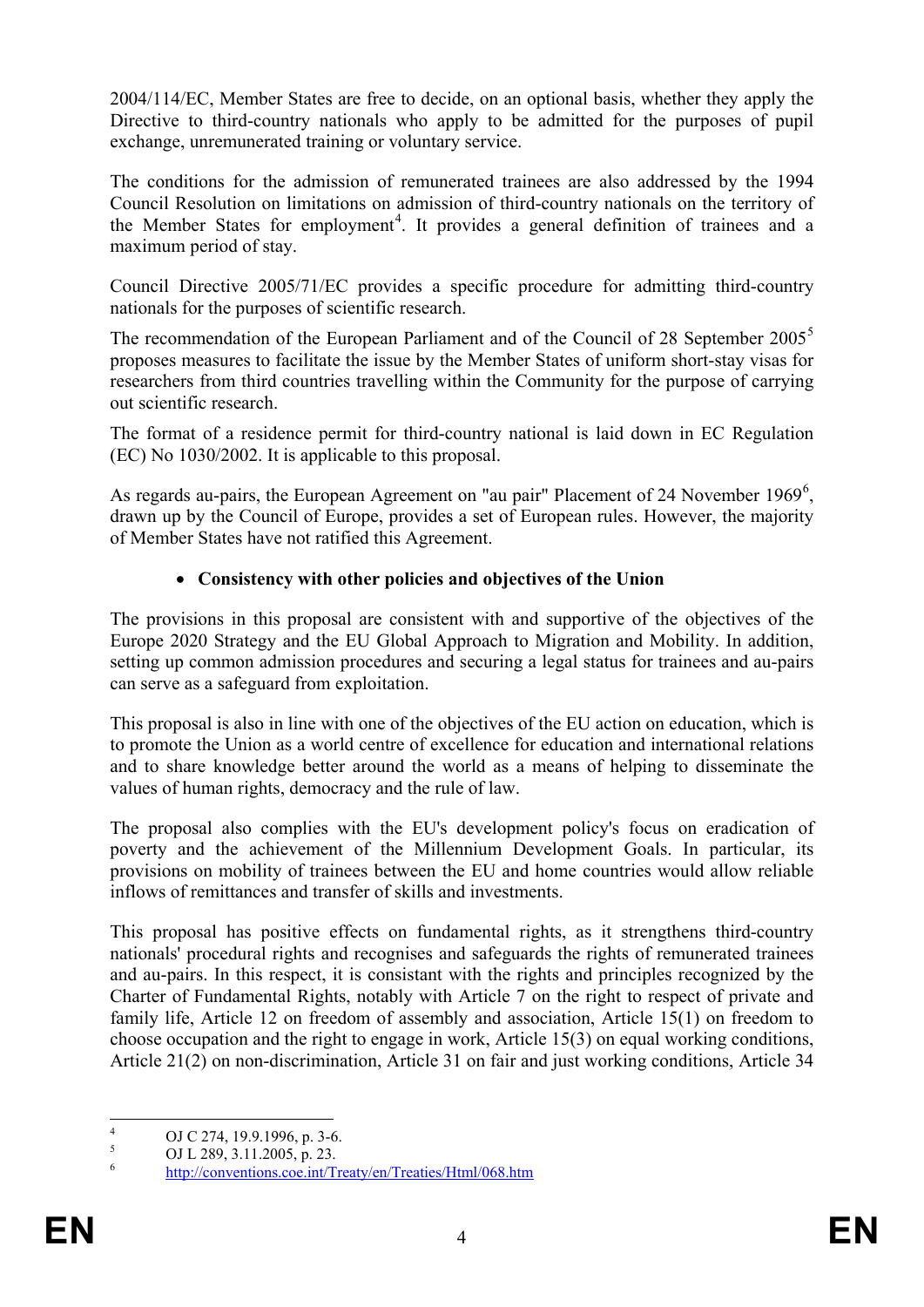on social security and social assistance and Article 47 on the right to an effective remedy and to a fair trial.

# **2. CONSULTATION OF INTERESTED PARTIES AND IMPACT ASSESSMENT**

## • **Consultation of interested parties**

Discussions with the Member States took place within the framework of meetings of the Committee on Immigration and Asylum (CIA). First, on the findings of the implementation reports and, secondly, in the context of the preparation of this initiative, where, in addition, Member States submitted their written contributions in response to questions circulated before the CIA meeting.

Consultation of relevant stakeholders included workshops organized by European Audiovisual Culture Education Agency (EACEA) with the Erasmus Mundus community on visa and on Erasmus Mundus Joint Doctorates, workshops and discussions with National Platforms of youth exchange organisations (including school pupil and volunteering organisations), and a workshop on the views of the research Community in a meeting of the EURAXESS bridgehead organizations<sup>[7](#page-5-0)</sup>.

Several workshops were organized by the European Migration Network (EMN) on international students' mobility, EMN Ad-hoc queries  $\delta$  as well as a large-scale study on: "Immigration of International Students to the EU".<sup>[9](#page-5-2)</sup>

An online public consultation was launched on 1 June 2012 through IPM $^{10}$  $^{10}$  $^{10}$  and 1461 replies were received. A very large majority of respondents (91%) thought that the attractiveness of the EU as a destination for researchers should be improved, with 87% saying the same for students. For both groups the biggest issues were seen to be visas and residence permits. Over 70% of respondents thought that the attractiveness of the EU should also be improved for school pupils, volunteers and unremunerated trainees. There was no geographical bias between responses from within or outside the EU.

Finally, the relevant results of the public consultation of the European Research Area framework Communication<sup>[11](#page-5-4)</sup> as well as the results of Erasmus Mundus Visa Survey of Erasmus Mundus Alumni and students carried out by the Erasmus Mundus Students and Alumni Association  $(EMA)^{12}$  $(EMA)^{12}$  $(EMA)^{12}$  at the request of European Audiovisual, Education and Culture Agency (EACEA) were also taken into account.

<span id="page-5-0"></span><sup>&</sup>lt;sup>7</sup> Stakeholders were consulted on current legislative framework relevant to students and researchers, in particular on problems affecting the admission and mobility of third-country nationals concerned, on potential scope for improvements as well as on the possible amendments of the Directive.<br>
<sup>8</sup><br>
<sup>9</sup><br>
The EMN Steering Board chose the topic Immigration of International Students to the EU as the Main

<span id="page-5-1"></span>

<span id="page-5-2"></span>Study for the Work Programme 2012. The aim of the study is to provide an overview of the immigration policies implemented by the EU Member States and Norway regarding international students, with a view to assisting policy-makers and practitioners to achieve a balance between actively attracting international students into the EU for the purposes of study, and preventing the misuse of international student routes to migration.

<span id="page-5-3"></span> $\frac{10}{\text{http://ec.europa.eu/vourvoice/ipm/forms/dispatch?form=Im migration2012}$ . The consultation closed on 23 August 2012.<br>
11 [http://ec.europa.eu/research/consultations/era/consultation\\_en.htm](http://ec.europa.eu/research/consultations/era/consultation_en.htm)<br>
12 [http://eacea.ec.europa.eu/erasmus\\_mundus/events/visas-students/ema\\_visa\\_survey\\_16112011.pdf](http://eacea.ec.europa.eu/erasmus_mundus/events/visas-students/ema_visa_survey_16112011.pdf)

<span id="page-5-4"></span>

<span id="page-5-5"></span>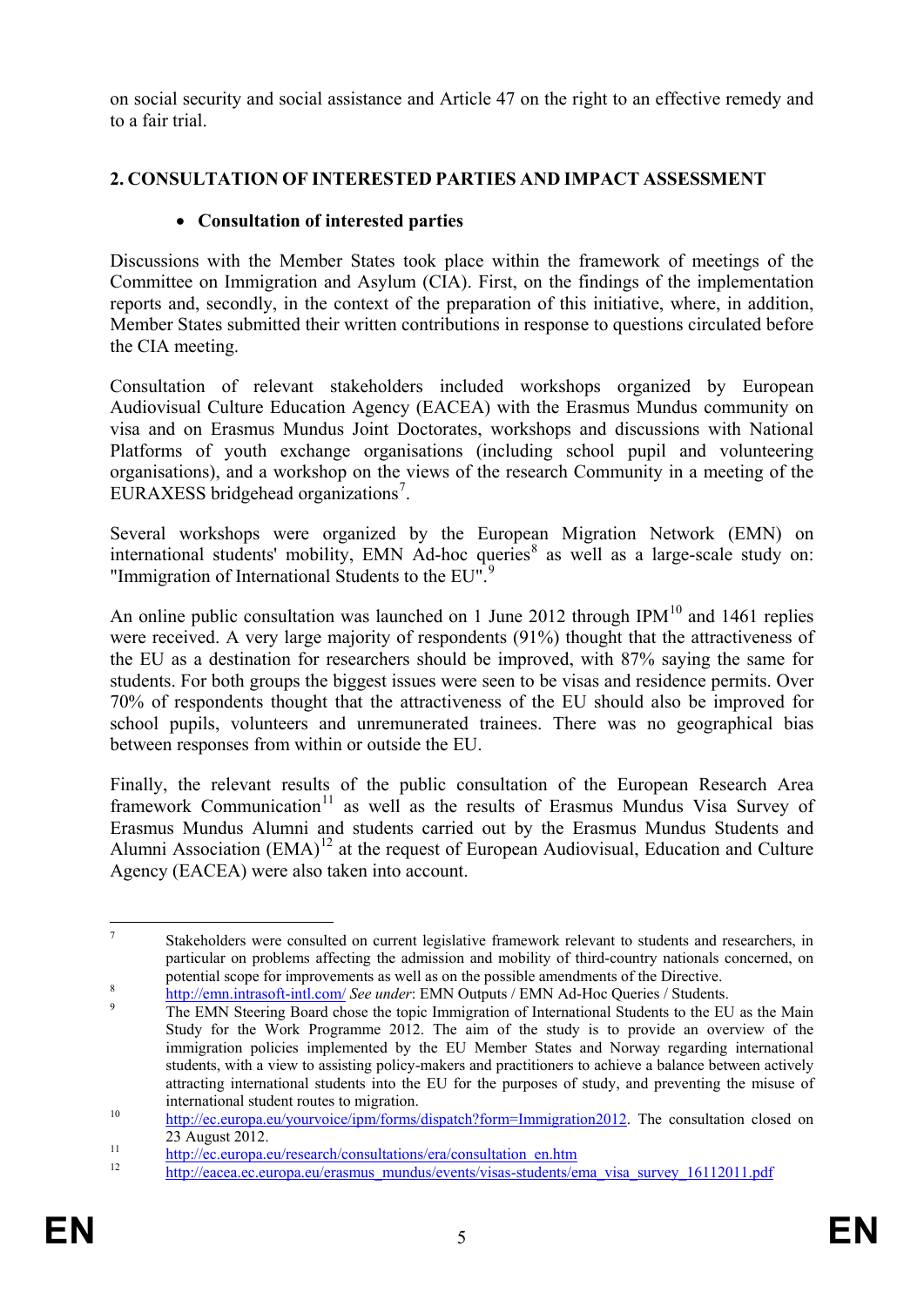# • **Collection and use of expertise**

There was no need for external expertise in addition to the data collected as indicated above.

# • **Impact assessment**

The following options were considered:

# **Option 1 (baseline): No change to the existing situation**

Different and diverging solutions with respect to admission conditions, in particular visa, would continue to be implemented by the Member States acting independently. The lack of clarity and transparency on these aspects would remain. Problems with procedural safeguards would continue, and conditions to exercise intra-EU mobility (in particular in the case of students) would remain restrictive, whereas remunerated trainees would not be covered at all by EU legislation. Similarly, regarding access to the labour market for students and researchers following graduation/finalisation of their studies/research, different approaches would continue to apply across the EU.

#### **Option 2: Increased communication efforts (in particular in case of researchers), and strengthened enforcement of the current rules**

This option includes better provision of and access to information to increase the transparency of existing rules and making them better used. There could also be increased efforts in raising awareness about best practices among Member States in admitting and protecting groups which are currently not covered by existing Directives, *i.e.* au pairs and remunerated trainees. A more systematic exercise of ensuring that Member States understand and respect their obligations under these Directives would be carried out.

# **Option 3: Improvement of admission conditions, rights and procedural guarantees**

This option mainly includes improvements for students, school pupils, volunteers and unremunerated trainees as it makes admission conditions comparable to those that apply for researchers and brings some of the rights to the standard enjoyed by researchers. This option would make rules for the currently optional groups of school pupils, volunteers and unremunerated trainees mandatory. Member States would be obliged to grant every facility to obtain the requisite visas to the third-country national (students and other categories) who has submitted an application and meets the admission conditions. There would also be changes regarding procedural guarantees, mainly through the introduction of time-limits that oblige Member States' authorities to decide on an application within 60 days. In exceptional circumstances, this time-limit could be extended by an additional 30 days. Students' right to work during their period of study would be extended to cover a minimum of 15 hours per week as of the first year of residence.

#### **Option 4: Further improvement of admission conditions, rights also on intra-EU mobility and procedural guarantees; access to job-seeking following completion of studies or research project; extended scope to au-pairs and remunerated trainees**

This option aims at a higher degree of ambition in improving the conditions and rights of the groups covered by existing Directives, extending the scope of the Directive to au-pairs and remunerated trainees and introducing specific admission conditions to ensure better protection for them. Member States would have the possibility to issue long-stay visas or residence permits, and they should, in case both types of authorizations would be used, require only the fulfillment of admission conditions mentioned in the Directive (so that the conditions remain the same irrespective of the type of authorization).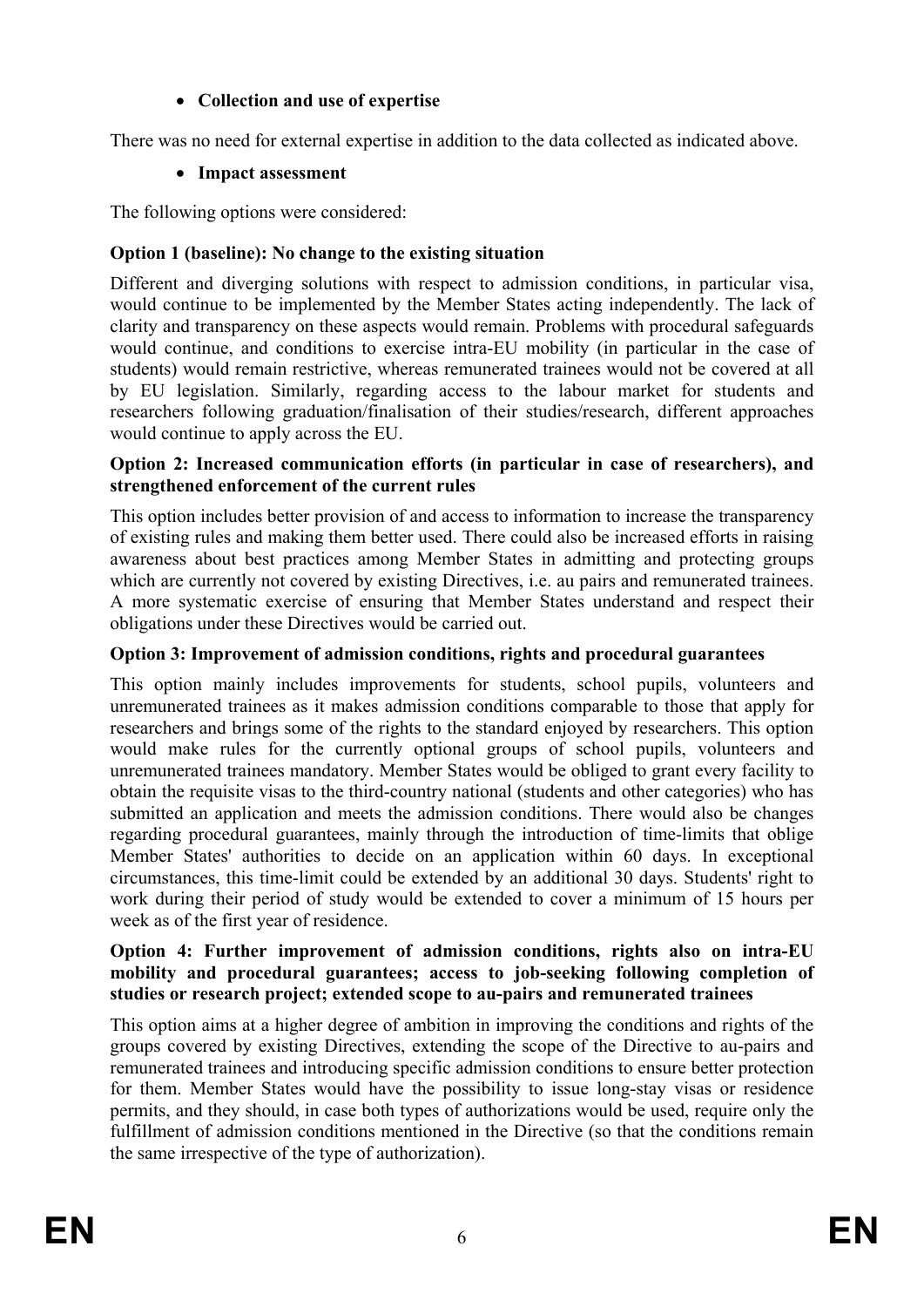In case the third-country nationals' stay exceeds a period of one year, Member States issuing long-stay visas would have to issue residence permits after the first year. Intra-EU mobility provisions would be strengthened for researchers and students, and introduced for the first time for remunerated trainees. In addition, regarding intra-EU mobility, specific, more favorable rules would apply to beneficiaries of EU programmes including mobility measures such as Erasmus Mundus or Marie Curie.

Students would obtain the right to work for a minimum of 20 hours per week as of the first year of residence. After finalization of their studies/research, students and researchers would be allowed to stay on the territory to identify work opportunities for a period of 12 months. As for procedural guarantees, Member States would be obliged to decide on applications within 60 days (all groups), and within 30 days for Erasmus Mundus and Marie Curie fellows.

The analysis and comparison of the options suggest that there are problems that cannot be solved by improved communication efforts, and therefore require an update of the Directives.

Option 4 appears to be the most cost-effective option to meet the key objectives and brings about positive economic and social impacts. The main disadvantage of legislative changes would be the costs involved. Member States will have to make modifications to their legislative frameworks, mainly concerning authorisations to enter and stay, intra-EU mobility and time-limits to handle applications. At the same time the costs implied by option 4 would be relatively limited, and some Member States are already implementing some of the provisions foreseen.

Since the issues identified are similar for both Directives, and in order to provide more coherence and clarity of the EU rules, the most effective way to implement the preferred option is to combine the two Directives in a single legislative instrument. This will be carried out through a recast of both Directives, bringing them together in a single legislative act and proposing new substantial changes.

## **3. LEGAL ASPECTS OF THE PROPOSAL**

## • **Summary of the proposed action**

The proposal establishes the conditions of entry and residence of third-country national researchers, students, pupils, remunerated and unremunerated trainees, volunteers and au pairs to the territory of the Member States for a period exceeding three months. The proposal introduces admission conditions for two groups of third-country nationals currently not covered by a legally binding EU legal framework, au pairs and remunerated trainees, to ensure their legal rights and protection. In the case of third-country national researchers, family admission is made more favourable, as well as access to the labour market by family members, and their intra-EU mobility.

The proposal provides that an applicant who satisfies all the conditions set out for admission to one of the Member States shall be granted a long-stay visa or residence permit. The proposal facilitates and simplifies intra-EU mobility for students and researchers, in particular for those under the Erasmus Mundus/Marie Curie programmes which will be expanded and see an increase in participation under the next Multiannual Financial Framework. The proposal increases the rights of students to work part-time and allows students and researchers, after finalization of studies/research, to stay on the territory to identify work opportunities for a period of 12 months.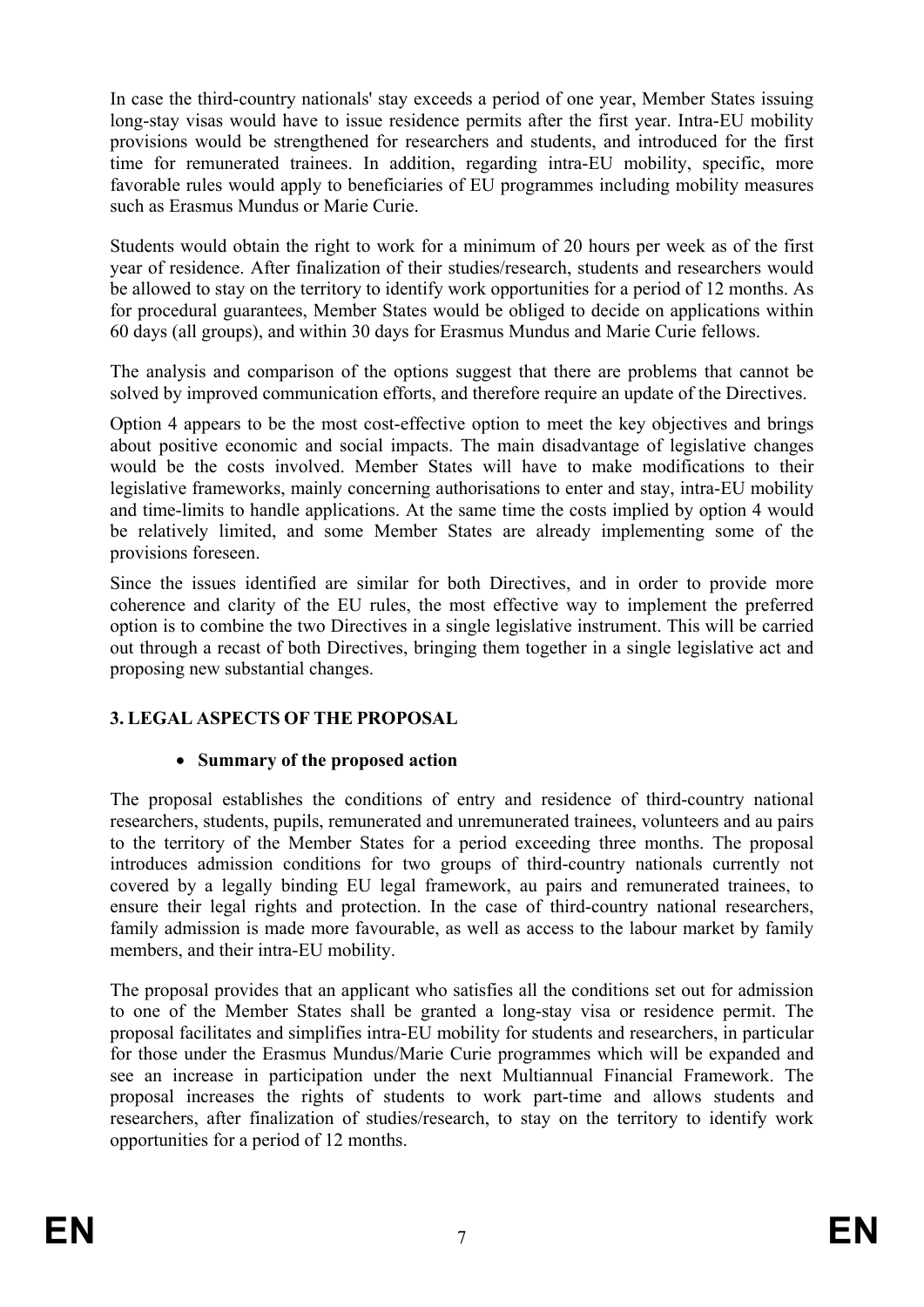Increased information and transparency are introduced, as well as time limits for decisions and improved procedural guarantees, such as written reasons for a decision and rights of appeal. Fees charged would have to be proportionate.

# • **Legal basis**

Article 79(2) TFEU empowers the European Parliament and the Council, acting in accordance with the ordinary legislative procedure, to adopt measures in the following areas:

(a) The conditions of entry and residence, and standards on the issue by Member States of long-term visas and residence permits;

(b) The definition of the rights of third-country nationals residing legally in a Member State, including the conditions governing freedom of movement and of residence in other Member States.

# • **Subsidiarity principle**

Immigration policy is a competence shared by the Union and the Member States. The principle of subsidiarity therefore applies, which involves ensuring that the objectives of the proposed action could not be achieved sufficiently by the Member States (necessity test), and considering whether and how these objectives could be better achieved by action on the part of the Union (European added value test).

The challenge to keep and improve the capacity to attract talent from outside of the EU has increased and is common to all Member States. Although each Member State could continue to have its own national system of admitting the third-country nationals groups concerned by this proposal, this would not achieve the general objective of increasing the attractiveness of the EU as a destination for talented migrants. Having one set of common admission and residence requirements rather than a fragmented situation with diverging national rules is clearly more efficient and simpler for potential applicants as well as for organizations involved than having to look into and deal with 27 different systems. In addition, the promotion of intra-EU mobility, one of the key objectives of this proposal, requires an EUwide instrument.

With the increased number of initiatives targeting youth and stimulating cultural, social, educational people-to-people contacts with nationals of third countries and forms of informal training, the need for matching them with adequate immigration rules is even greater.

Finally, a minimum uniform level of protection and rights of third-country students, researchers and other groups should offer solid safeguards against the exploitation of certain vulnerable categories, such as remunerated trainees and au-pairs.

The EU added value of the existing Students and Researchers Directives has been proven over the years, and this proposal will lead to further improvements.

A transparent legal framework including appropriate safeguards to ensure a genuine transfer of skills would facilitate economic, social and cultural international relationships between the Member States and sending countries. As regards external aspects of migration policy, an EU instrument covering remunerated trainees will help further deepening of the Global Approach to Migration and Mobility, as it both provides transfers of skills and strengthens third countries´ commitment to fight irregular immigration thanks to additional legal migration routes. Concerning au-pairs, an EU framework would help to increase their protection.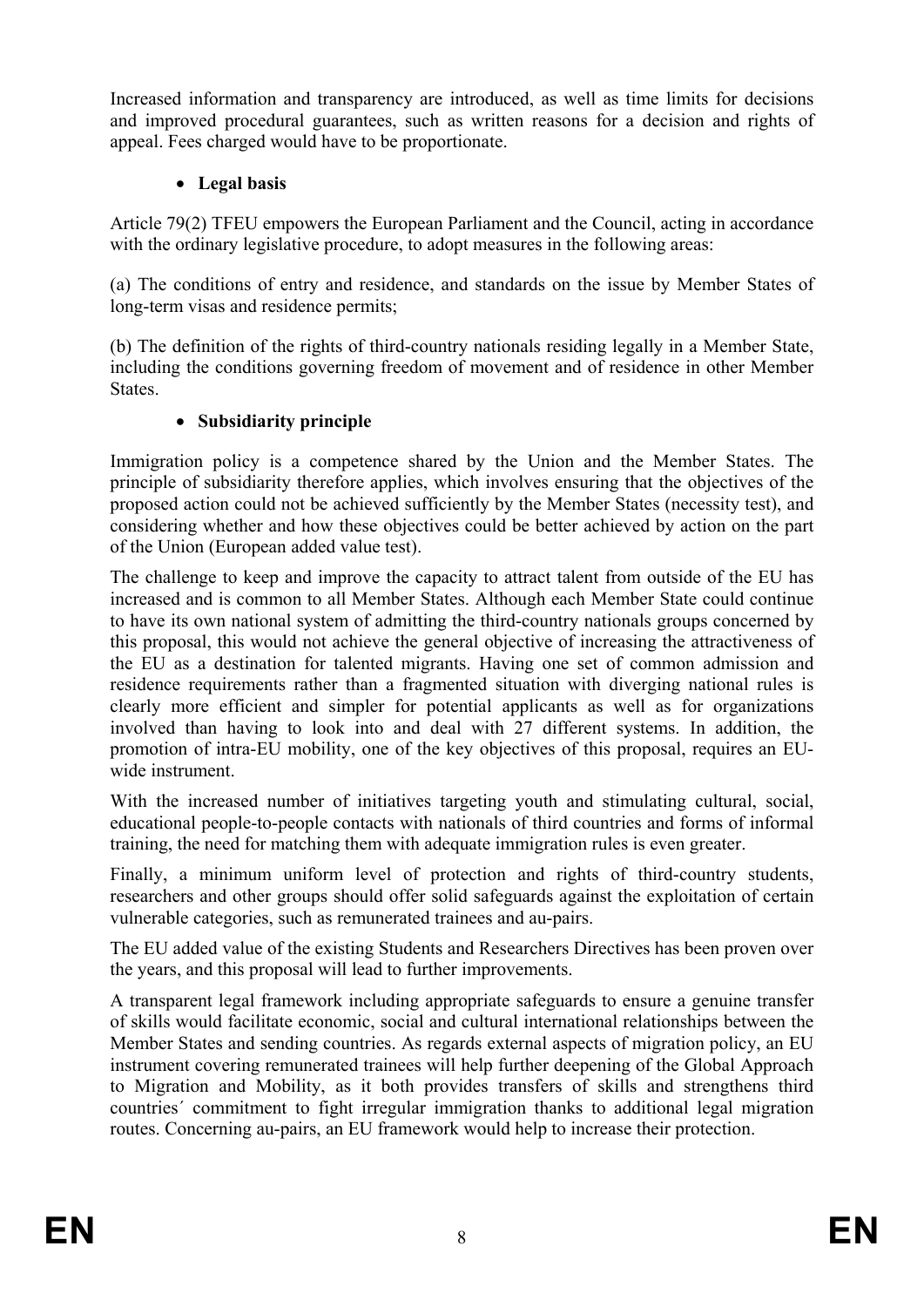One of the key elements of this proposal would be to better tap into the potential of students and researchers upon finalizing their studies/research. They constitute a future pool of highlyskilled workers as they speak the language and are integrated in the host society.

By addressing remunerated trainees who fall outside the scope of intra-corporate transferees, the proposal would complement the Directive on intra-corporate transferees which is currently being negotiated with the Council and the European Parliament.

Provisions aiming at clarifying and promoting rights and residing conditions would also contribute to the overall objective of enhancing the protection of fundamental rights.

Given all these considerations, it is considered that the proposal complies with the subsidiarity principle.

# • **Proportionality principle**

The principle of proportionality applies, meaning that 'the content and form of Union action shall not exceed what is necessary to achieve the objectives of the Treaties' - Article 5(4) of the Treaty on European Union. The proposal complies with the proportionality principle for the following reasons:

The instrument chosen is a Directive, which gives Member States a high degree of flexibility in terms of implementation.

The content of the action is limited to what is necessary to achieve its aim. The proposed rules concern admission conditions, procedures and authorisations (residence permits and long-stay visas), as well as rights of students, researchers, pupils, volunteers, trainees and au pairs, which are the areas that constitute elements of a common immigration policy under Article 79 TFEU. EU-wide rules already exist for some of these groups but need to be up-dated and improved, and the content of this proposal is limited to what is necessary to achieve the above aim.

## • **Choice of instrument**

The proposed instrument is a Directive. It is the appropriate instrument for this action as it sets binding minimum standards but, at the same time, gives Member States the necessary flexibility. Furthermore it is the most appropriate instrument for bringing together in a single legislative act the two existing Directives through the recast of both existing Directives, in order to ensure a coherent legal framework for different groups of third country nationals coming to the EU.

## **4. BUDGETARY IMPLICATIONS**

The proposal has no implications for the EU budget.

# **5. ADDITIONAL INFORMATION**

## • **Transposition clause**

The proposal includes a transposition clause.

#### • **Explanatory documents accompanying the notification of transposition measures**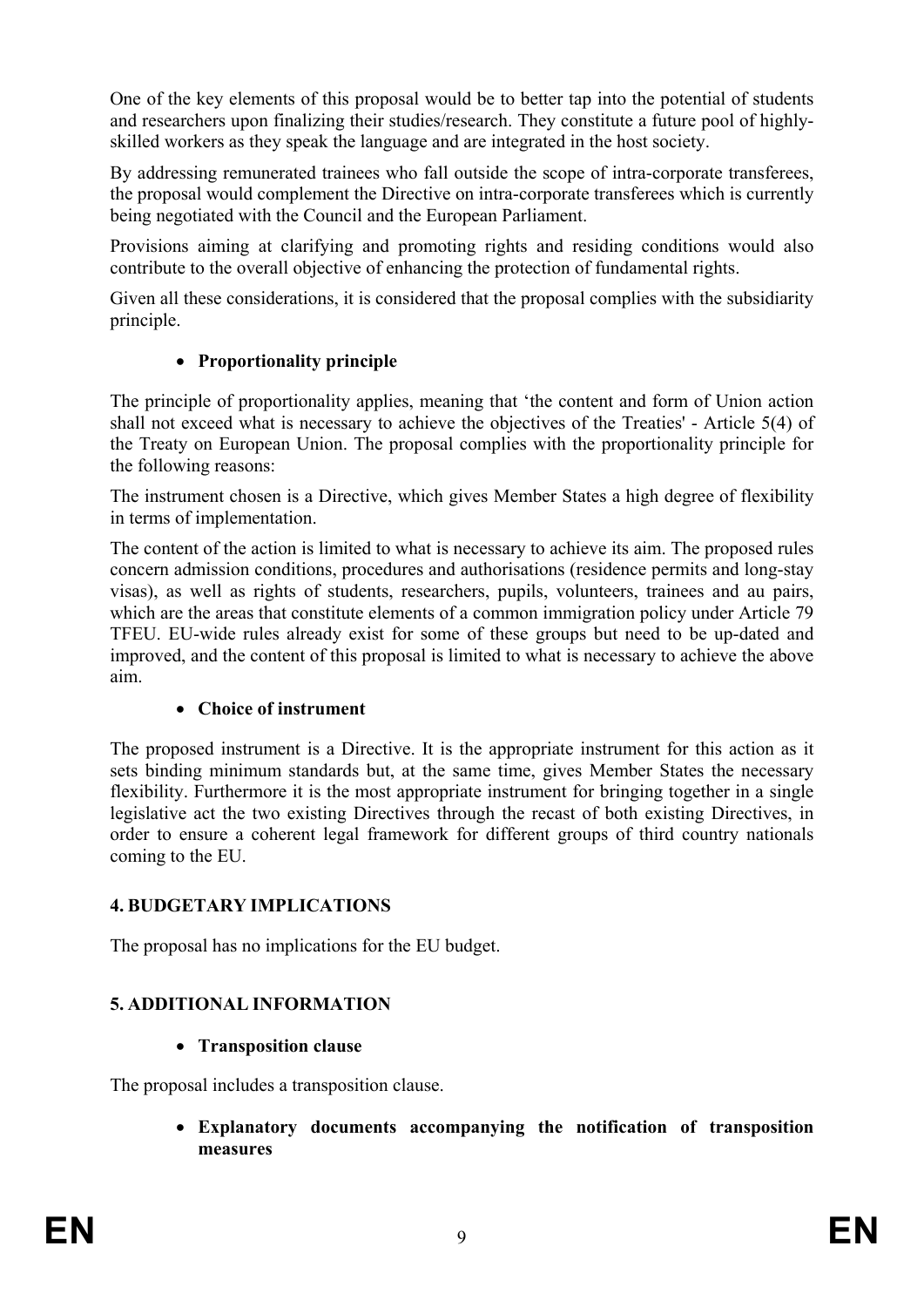The proposed Directive has a wide personal scope as regards the different third-country national groups that it covers (researchers, students, school pupils, trainees, volunteers and aupairs). The proposal also contains a large number of legal obligations, extending the latter compared to the existing Directives 2005/71/EC and 2004/114/EC. Given this, and the fact that the proposal includes provisions on a number of groups not yet covered in a mandatory way by the current legal framework, explanatory documents accompanying the notification of transposition measures will be needed so that the transposition measures that the Member States have added to existing legislation are clearly identifiable.

# • **Detailed explanation of the proposal**

# CHAPTER I – GENERAL PROVISIONS

# Article 1

The proposal is part of the EU's efforts to put in place a comprehensive immigration policy. It has two specific purposes. The first one is to set out the conditions of entry and residence of third-country nationals to the territory of the Member States for a period exceeding three months for the purposes of research, studies, pupil exchange, remunerated and unremunerated training, voluntary service and au pairing. The second is to set out the conditions of entry and residence of third-country national students and remunerated trainees in Member States other than the Member State which first grants the third-country national an authorisation on the basis of this Directive. The third one covers the conditions of entry and residence of thirdcountry national researchers in Member States other than the Member State which first grants the third-country national an authorisation on the basis of this Directive.

# Article 2

This Article sets out the scope of the proposal, which applies to third-country nationals who apply to be admitted to the territory of a Member State for the purpose of research, studies, pupil exchange, remunerated or unremunerated training, voluntary service or au pairing. The optional provisions of the Students' Directive on pupils, unremunerated trainees and volunteers have been made mandatory and the general scope has been extended to cover remunerated trainees and au pairs.

Regarding the groups that are not covered by the proposal, the proposal very much follows the approach developed in Directive 2004/114/EC and 2005/71/EC. The proposal does not cover, as an example, EU citizens and their family members. As was the case with previous Directives 2004/114/EC and 2005/71/EC, it also does not cover third-country nationals who are EC long-term residents given their more privileged status and their specific type of residence permit, or refugees, those residing in a Member State on a strictly temporary basis in accordance with EC legislation or under commitments contained in international agreements, and other limited categories.

## Article 3

This Article sets out the definitions used in the proposal, which are to a large extent common to other existing migration Directives (most notably 2004/114/EC and 2005/71/EC). The definition of au-pairs is inspired by the 1969 European Agreement on "au pair" Placement. The definition of remunerated trainee is based on that for unremunerated trainee, while highlighting the element of remuneration. The term "authorisation" is used to cover both residence permits and long term visas.

Article 4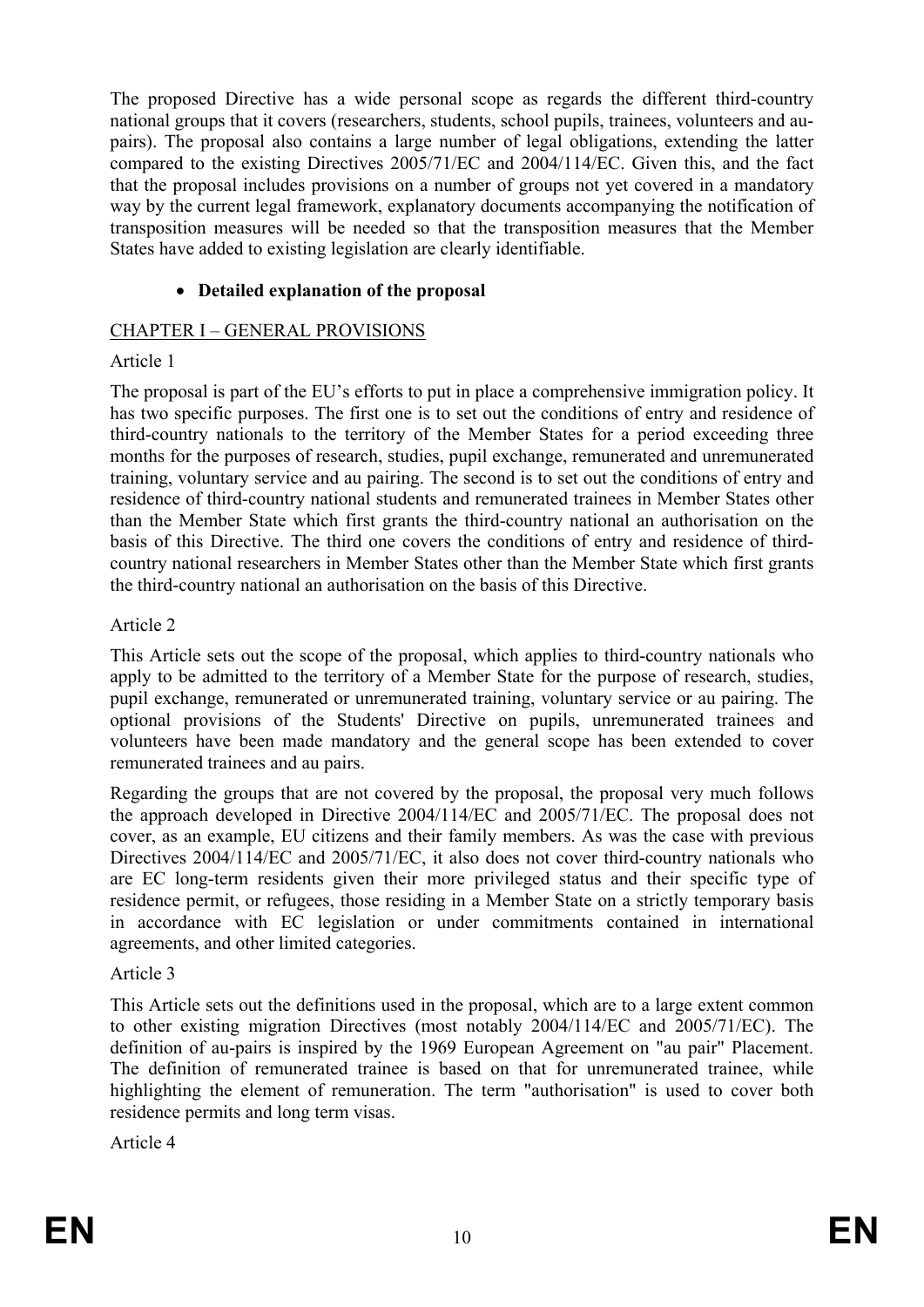This Article states that Member States may grant more favourable conditions for the persons to whom the proposal for Directive applies, however only in relation to certain specific provisions that concern family members of researchers, rights to equal treatment, economic activities and procedural safeguards, so as not to undermine the scope of the Directive.

## CHAPTER II - ADMISSION

#### Article 5

This Article lays down the general principle that an applicant who satisfies all the general and specific conditions for admission shall be granted a residence permit or a long-stay visa by the Member State where the application has been made. The reason for this is to avoid situations in which the applicant might be refused admission although he or she fulfils all the conditions but is not granted the necessary visa.

#### Article 6

This Article lays down the general conditions which all applicants must fulfil in order to be admitted to a Member State, besides the specific conditions that apply to the different categories of third-country nationals laid down in the subsequent Articles. The general conditions are very much in line with those developed in the existing acquis on legal migration, and include valid documents, sickness insurance and minimum resources. Once the general conditions as well as the specific conditions of admission are fulfilled, applicants shall be entitled to an authorisation, meaning a long-stay visa and/or residence permit.

#### Articles 7, 8 and 9

These Articles set out specific conditions of admission for third-country national researchers, which already exist in the Researchers' Directive, in particular the requirement that the research organisation be approved by the Member State, and that a hosting agreement be signed by both the approved research organisation and the researcher. This proposal explicitly lists the elements that should be contained in the hosting agreement. They are the title and purpose of the research project, the confirmation of the researcher that he or she undertakes to complete the research project, the confirmation of the organisation that it hosts the researcher so that he or she can complete the research project, the start and end date of the research project, information on the legal relationship between the research organization and the researcher and information on the working conditions of the researcher. For third-country national researchers to be aware of research organisations that can enter into hosting agreements, emphasis is placed on the need for the list of approved organisation to be publicly available and up-dated whenever a change occurs in the list.

## Articles 10

This provision of Article 10 sets out the specific conditions of admission for third-country national students, similar to those already found in the Students Directive.

## Articles 11, 12, 13 and 14

These provisions set out the specific conditions of admission for third-country national school pupils, remunerated and unremunerated trainees, volunteers and au-pairs, who need to show evidence of the organisation that is responsible for their exchange, training or, volunteering. Whereas school pupils, unremunerated trainees and volunteers were already included in Directive 2004/114/EC on an optional basis, remunerated trainees is an entirely new group of third-country nationals to be covered. The same applies to au-pairs. These two latter groups share similar characteristics with those already addressed by EU law. Both groups benefit from increased levels of protection. For au-pairs to be admitted there needs to be evidence that the host family accepts responsibility for example as far as subsistence and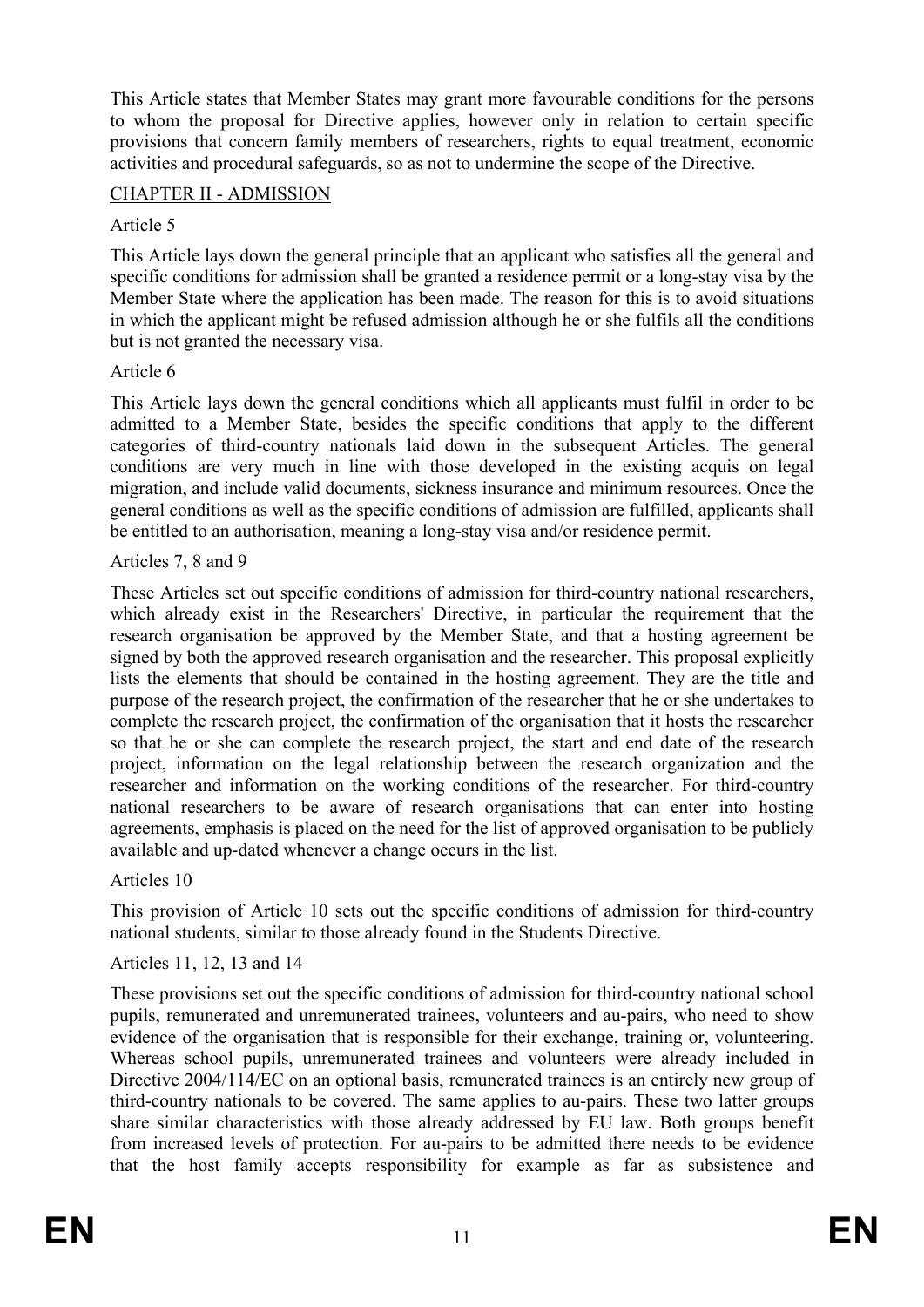accommodation are concerned. The au-pair stay also needs to be based on an agreement between the au-pair and the host family defining his/her rights and obligations. For remunerated trainees the training programme, its duration, conditions of supervision and working conditions need to be specified. In order to avoid situations in which trainees are used as 'cheap labour', the host entity may be obliged to declare that the third-country national is not filling a job.

#### CHAPTER III - AUTHORISATIONS AND DURATION OF RESIDENCE

Articles 15, 16 and 17

These provisions set out the information that should be included on the third-country national's residence permit or long-term visa. Article 16 specifies that for researchers and students an authorisation should be granted for at least one year. For all other groups the authorisation is limited to one year as a rule, with the possibility for exceptions. This is in line with the durations applied under Directives 2005/71 and 2004/114. Furthermore, Article 17 enables Member States to provide additional information on the full lists of Member States where the third country national students or researchers intend go.

#### CHAPTER IV - GROUNDS FOR REFUSAL, WITHDRAWAL OR NON-RENEWAL OF AUTHORISATIONS

Articles 18, 19 and 20

These provisions lay down the mandatory and possible grounds for refusing, withdrawing or not renewing an authorisation, such as the general and specific conditions for admission no longer being met, false documents etc., which are standard conditions under the existing migration Directives.

#### CHAPTER V-RIGHTS

This proposal introduces a specific chapter on rights for all groups covered by the proposal.

Article 21

In order to ensure the fair treatment of third-country nationals falling under the scope of the Directive, this provision entitles them to equal treatment under the Single Permit Directive<sup>13</sup>. More favourable rights to equal treatment with nationals of the host Member State as regards branches of social security as defined in Regulation No 883/2004 on the coordination of social security schemes are maintained for third-country national researchers, without the possibility for the limitations laid down by the Single Permit Directive. Furthermore, thirdcountry national school pupils, volunteers, unremunerated trainees and au-pairs will benefit of equal treatment rights with nationals of the host Member State as regards access to goods and services and the supply of goods and services made available to the public independently on whether Union or national law gives them access to the labour market .

## Articles 22 and 23

Under these provisions third country national researchers and students are given the right to work, with Member States being able to set certain limits. Researchers, as was the case under

<span id="page-12-0"></span> <sup>13</sup> Directive 2011/98/EU of the European Parliament and of the council of 13 December 2011 on a single application procedure for a single permit for third-country nationals to reside and work in the territory of a Member State and on a common set of rights for third-country workers legally residing in a Member State, OJ L 343 of 23.12.2011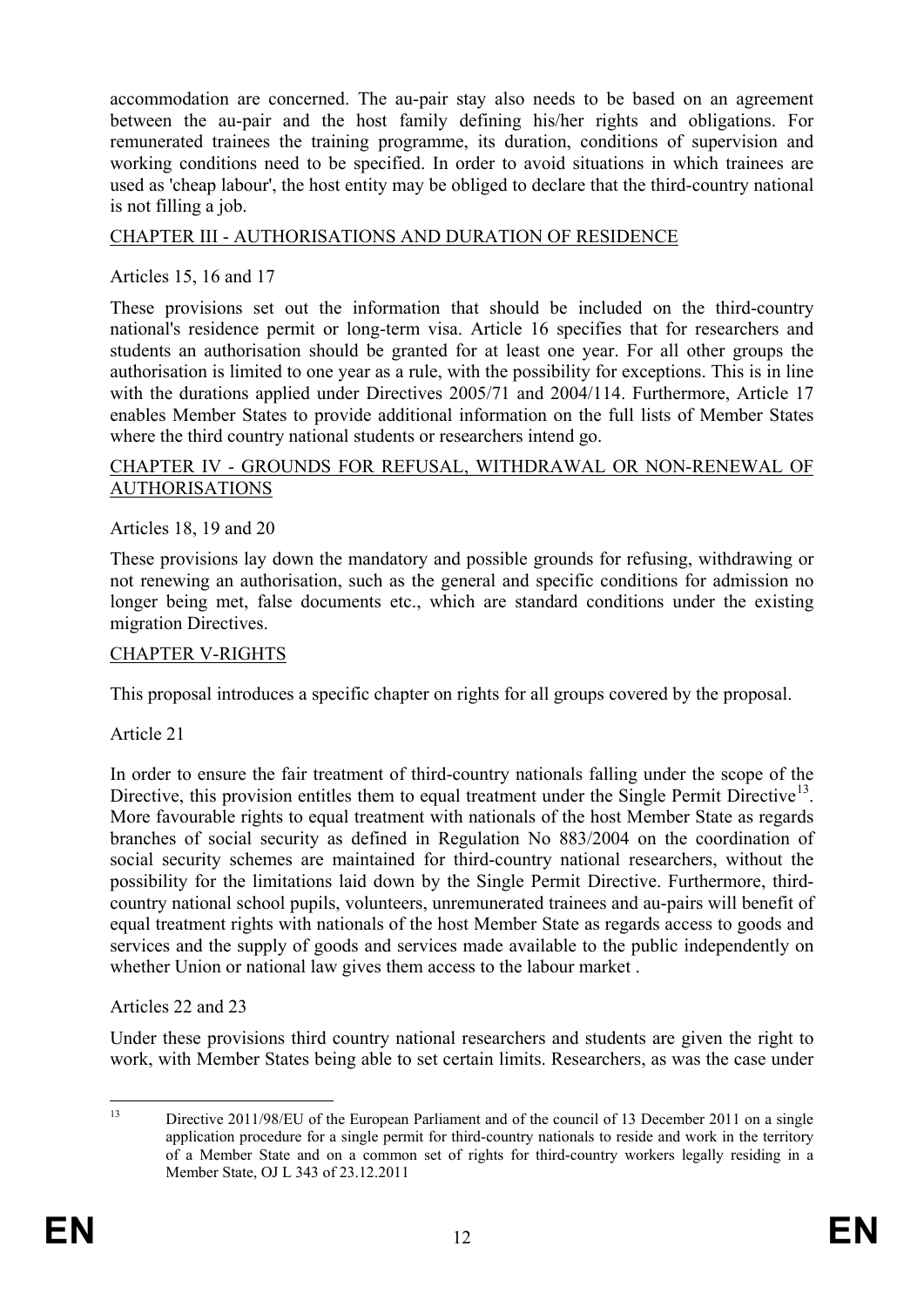Directive 2005/71, are allowed to teach in accordance with national legislation. Regarding students, whereas under Directive 2004/114/EC students were allowed to work for a minimum of 10 hours per week, this period has been increased to 20 hours. With respect to students' access to economic activities, Member States may continue take into consideration their labour market situation but this should be done in a proportionate way in order not to systematically endanger the right to work $^{14}$  $^{14}$  $^{14}$ .

# Article 24

Article 24 introduces the possibility for students and researchers, if they fulfil the general admission conditions of the proposal (except for the condition on being a minor), to stay in the Member State for 12 months upon finalization of their studies/research in order to look for work or set up a business. A number of Member States already provide for this possibility but the amount of time may differ. The possibility to remain in the relevant Member State appears to be an important factor when third-country national students/researchers choose their country of destination. This provision thus has the potential to make the Member States more competitive in the search for talents on a global stage. This is an issue of common interest in the context of a declining working-age population and future skills needs and would be in line with the Entrepreneurship 2020 Action Plan<sup>15</sup>. It would however not be an automatic work permit, but Member States, could still apply the relevant authorization procedures. In a period of more than 3 and less than 6 months, Member States could ask the third-country nationals to provide documentation that they are genuinely seeking for a job (for example, copies of the letters and CVs sent to employers) or are in the process of setting up a business. After 6 months, they could also ask third- country nationals to provide evidence that they have a genuine chance of being engaged or of launching a business.

## Article 25

This Article includes specific provisions on the admission and access to the labour market of researchers' family members in derogation to Directive 2003/86/EC with a view to increase the EU attractiveness to third-country national researchers. Whether or not family members of researchers can have immediate access to the Member State concerned as well as to the labour market can play a role in the researcher's decision to be mobile or not.

## CHAPTER VI-MOBILITY BETWEEN MEMBER STATES

## Articles 26 and 27

These Articles set out the conditions under which researchers, students and trainees can move between the Member States, in order to facilitate such mobility. For researchers, under Directive 2005/71/EC, the period for which they are allowed to move to a second Member State on the basis of the hosting agreement concluded in the first Member State has been extended from 3 to 6 months. For students, provisions were introduced in the new proposal that also allow them to move to a second Member State for a period of up to 6 months on the basis of the authorisation granted by the first Member State. Specific rules apply to thirdcountry nationals who come under EU mobility programmes, for example the current Erasmus Mundus or Marie Curie programmes, in order to simplify the exercise of mobility. This will limit situations in which third-country nationals who qualify for scholarships of fellowships under EU mobility programmes cannot take them up as they cannot enter the territory of the Member State concerned.

Article 28

<span id="page-13-0"></span><sup>&</sup>lt;sup>14</sup> Case C-508/10, judgment 26.4.2012<br>COM(2012)795

<span id="page-13-1"></span>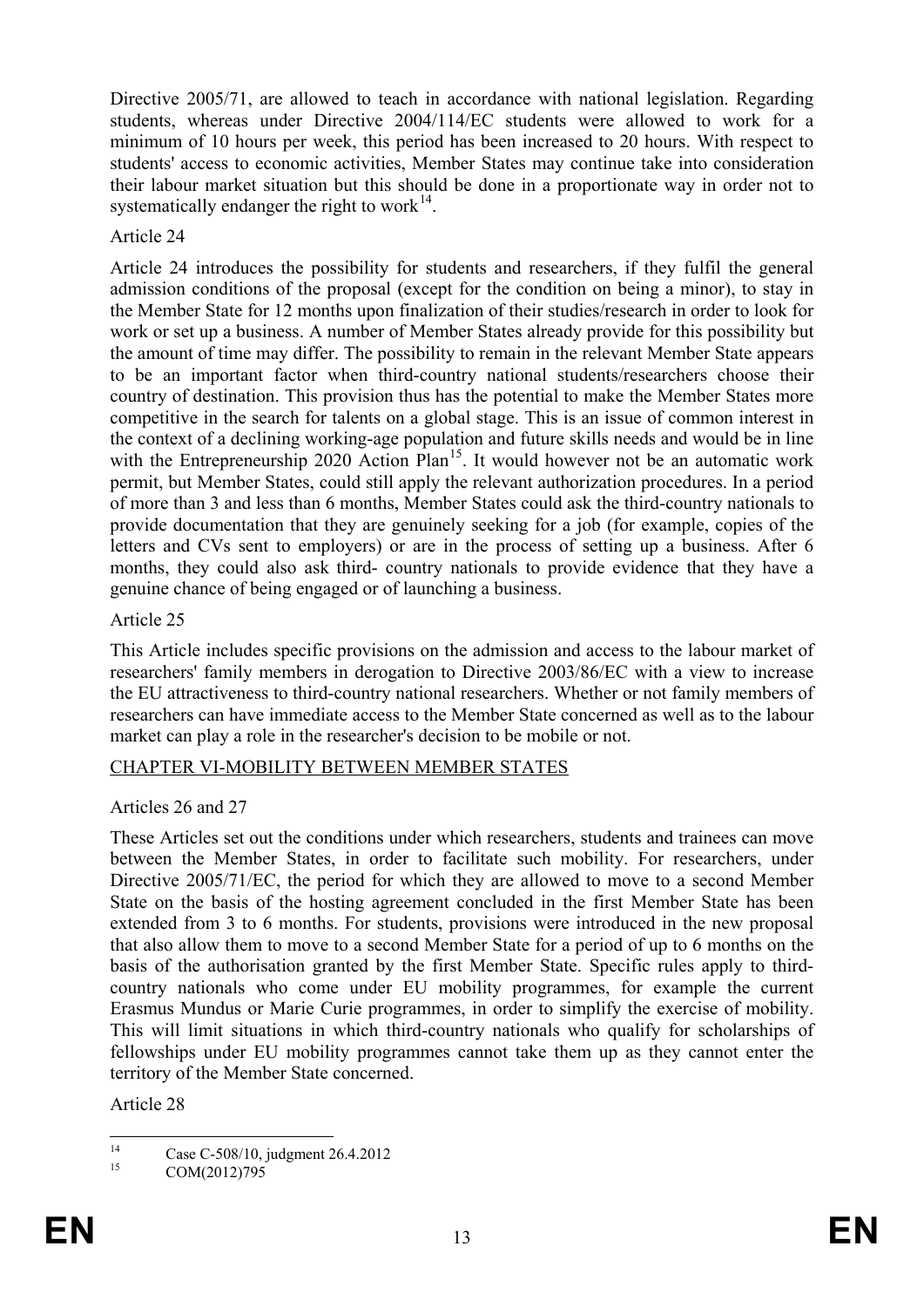In line with the provisions of the Blue Card Directive, researchers' family members can move between Member States together with the researcher.

# CHAPTER VII- PROCEDURE AND TRANSPARENCY

## Article 29

This provision introduces a time-limit that obliges Member States to decide on the complete application for an authorisation and notify the applicant in writing within 60 days (applying for all groups), and within 30 days for Union programmes including mobility measures such as Erasmus Mundus and Marie Curie fellows. The current legal framework does not specify any time limit. Procedural guarantees include the possibility of a legal challenge against a decision rejecting an application as well as the requirement for the authorities to give reasons for such decisions in writing, and ensuring respect for the right to a legal remedy.

## Articles 30 and 31

Recognising that availability of information is crucial for achieving the objectives of this proposal. Article 30 requires the Member States to make information available on the entry and residence conditions as set by this proposal, including on approved research organisations and on fees. In line with existing migration Directives, Article 31 explicitly states that Member States may charge fees for the processing of applications. In addition, in line with recent case-law by the European Court of Justice<sup>[16](#page-14-0)</sup>, Article 31 introduces a provision indicating that the amount of such fees should not endanger the fulfilment of the Directive's objectives.

#### CHAPTER VIII - FINAL PROVISIONS

Articles 32 to 38

Article 32 requires the Member States to establish national contact points to exchange information on third-country nationals covered by the proposal who move between Member States. Such national contact points already exist in relation to certain existing migration Directives such as the Blue Card Directive and have proved to be an efficient mechanism allowing technical communication between the Member States.

## Article 33

This provision requires the Member States to communicate to the Commission statistics on the numbers of third-country nationals granted authorisations under this proposal, in accordance with Regulation No 862/2007, with the possibility for additional statistics to be requested by the Commission.

#### Article 36

This provision provides that the proposal formally repeals the existing Directives 2005/71/EC and 2004/114/EC on third-country national researchers and students.

The remaining provisions (Articles 34, 35, 37 and 38) are standard final provisions dealing with reporting, transposition, entry into force and addresses of the Directive.

<span id="page-14-0"></span>

 <sup>16</sup> Case C-508/10, judgement 26.4.2012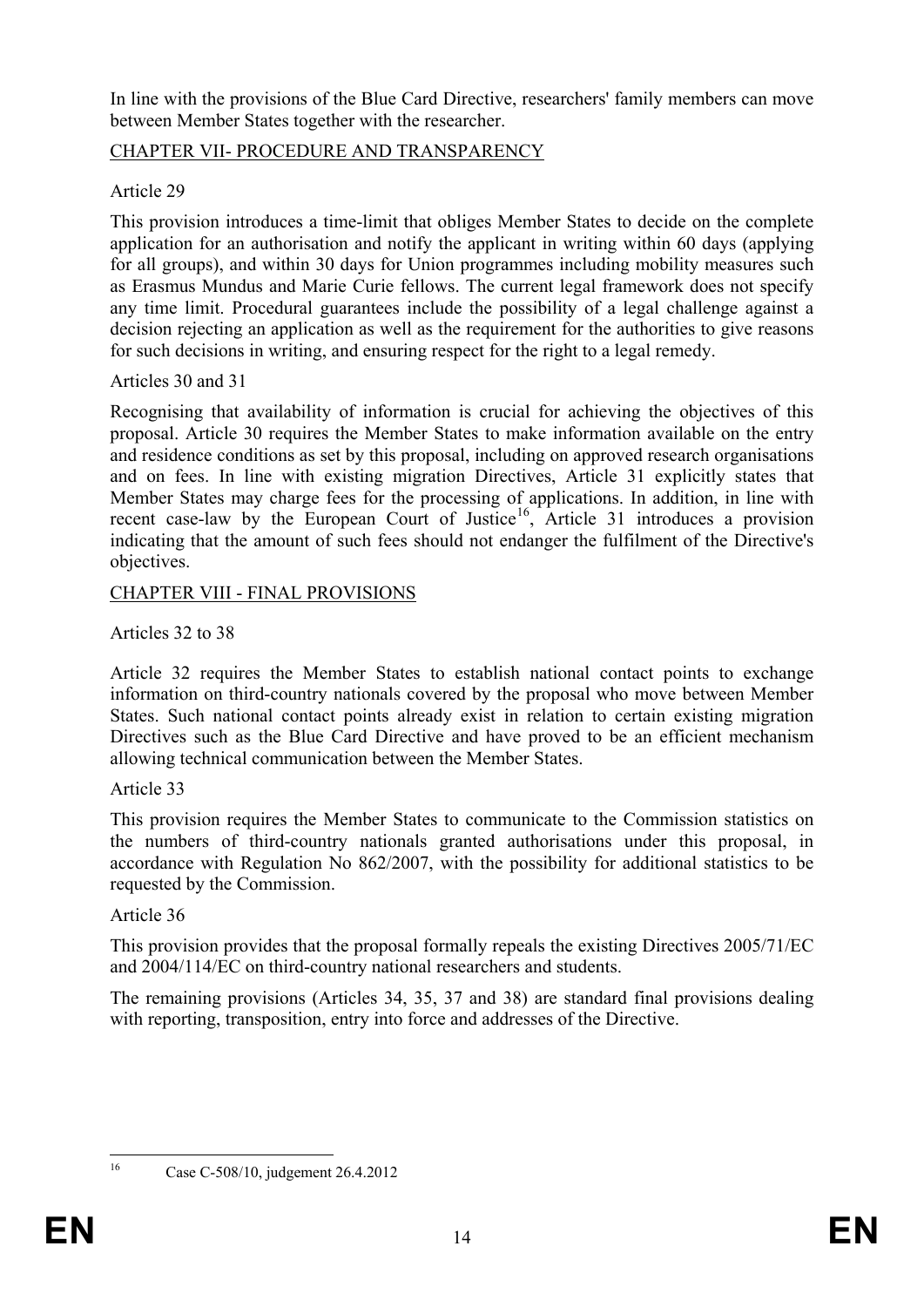$\triangle$  2004/114/EC, 2005/71/EC (adapted)  $\Rightarrow$  new 2013/0081 (COD)

Proposal for a

#### **DIRECTIVE OF THE EUROPEAN PARLIAMENT AND OF THE COUNCIL**

**on the conditions of admission**  $\Rightarrow$  entry and residence  $\Leftarrow$  of third-country nationals for **the purposes of**  $\mathbb{Z}$  **research,**  $\mathbb{Z}$  **studies, pupil exchange,**  $\Rightarrow$  **remunerated and**  $\Leftarrow$ **unremunerated training**  $\theta$ **, voluntary service**  $\Rightarrow$  and au pairing  $\Leftarrow$ 

#### **on a specific procedure for admitting third-country nationals for the purposes of scientific research**

# **[RECAST]**

#### THE EUROPEAN PARLIAMENT AND THE COUNCIL OF THE EUROPEAN UNION,

Having regard to the Treaty  $\boxtimes$  on the Functioning of the European Union  $\boxtimes$  establishing the European Community, and in particular points  $(3)$  (a)  $\boxtimes$  and (b)  $\boxtimes$   $(4)$ (b) of the first subparacraph of Article  $\cancel{\theta}$   $\cancel{\leq}$  79(2)  $\cancel{\leq}$  thereof,

Having regard to the proposal from the European Commission,

After transmission of the draft legislative act to the national Parliaments,

Having regard to the Opinion of the European Economic and Social Committee,

Having regard to the Opinion of the Committee of the Regions,

Acting in accordance with the ordinary legislative procedure,

Whereas:

new

(1) A number of amendements are to be made to Council Directive 2004/114/EC of 13 December 2004 on the conditions of admission of third-country nationals for the purposes of studies, pupil exchange, unremunerated training or voluntary service<sup>[17](#page-15-0)</sup> and Council Directive 2005/71/EC of 12 October 2005 on a specific procedure for

<span id="page-15-0"></span>17 OJ L 375, 23.12.2004, p. 12.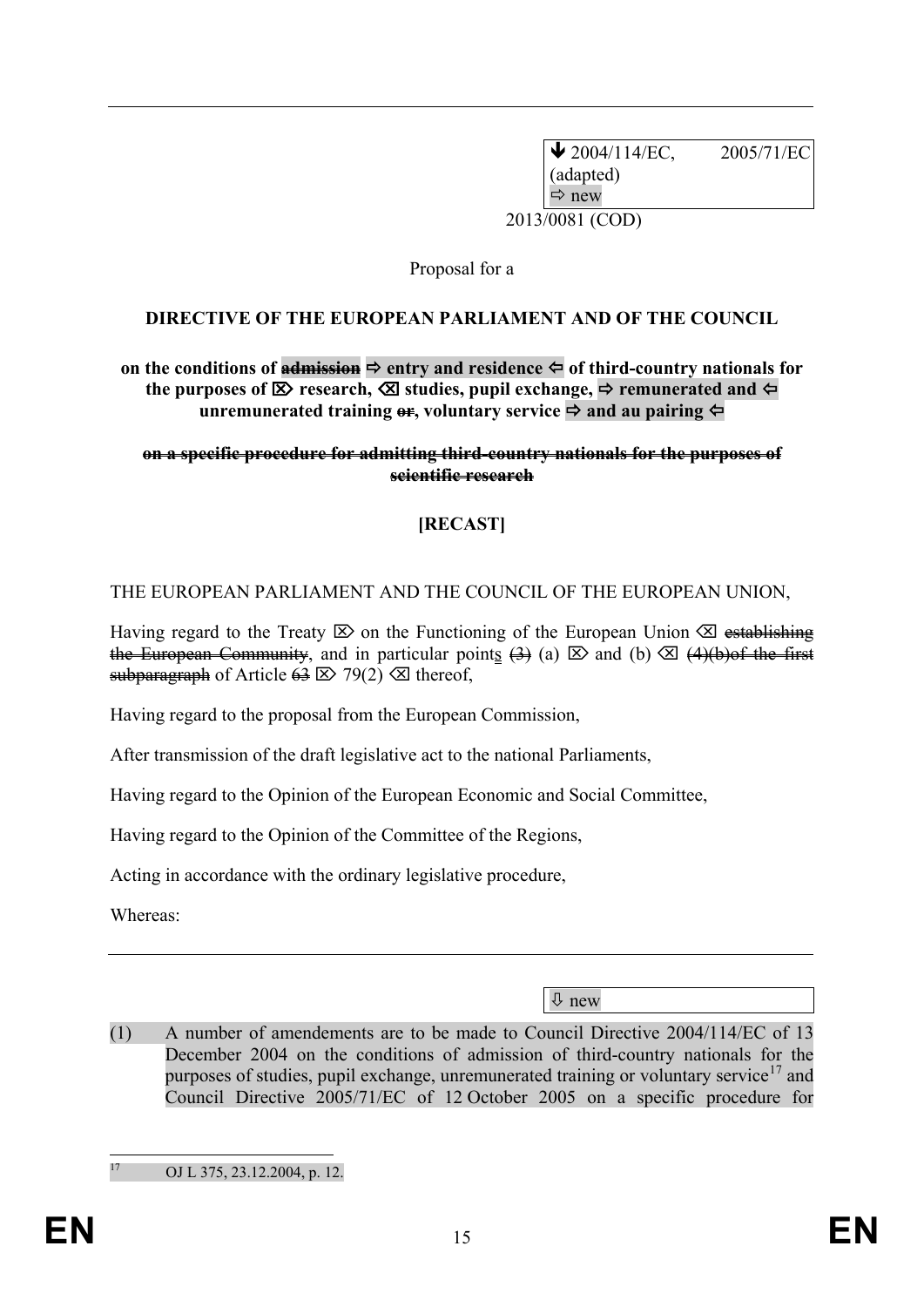admitting third-country nationals for the purposes of scientific research<sup>[18](#page-16-0)</sup>. In the interests of clarity, those Directives should be recast.

- (2) This Directive should respond to the need identified in the implentation reports of the two Directives<sup>[19](#page-16-1)</sup> to remedy the identified weaknesses, and to offer a coherent legal framework for different groups coming to the Union from third countries. It should therefore simplify and streamline the existing provisions for the different groups in a single instrument. Despite differences between the groups covered by this Directive, they also share a number of characteristics which makes it possible to address them through a common legal framework at Union level.
- (3) This Directive should contribute to the Stockholm Programme's aim to approximate national legislation on the conditions for entry and residence of third-country nationals. Immigration from outside the Union is one source of highly skilled people, and in particular students and researchers are increasingly sought after. They play an important role to form the Union's key asset – human capital - in ensuring smart, sustainable and inclusive growth, and therefore contribute to the achievement of the objectives of the Europe 2020 Strategy.
- (4) The shortcomings highlighted in the implementation reports of the two Directives concern mainly admission conditions, rights, procedural safeguards, students' access to the labour market during studies, intra-Union mobility provisions as well as a lack of harmonization, as coverage of some groups, such as volunteers, school pupils and unremunerated trainees was left optional to Member States. Subsequent wider consultations have also pointed to the need for better job-seeking possibilities for researchers and students and better protection of au-pairs and remunerated trainees which are not covered by the current instruments.

 $\bigvee$  2004/114/EC recital 1

(5) For the gradual establishment of an area of freedom, security and justice, the Treaty provides for measures to be adopted in the fields of asylum, immigration and the protection of the rights of third-country nationals.

 $\bigvee$  2004/114/EC recital 2 (adapted)

The Treaty provides that the Council is to adopt measures on immigration policy relating to conditions of entry and residence, and standards on procedures for the issue by Member States of long-term visas and residence permits.

 $\bigvee$  2004/114/EC recital 3 (adapted)

At its special meeting at Tampere on 15 and 16 October 1999, the European Council acknowledged the need for approximation of national legislation on the conditions for

<span id="page-16-1"></span><span id="page-16-0"></span><sup>&</sup>lt;sup>18</sup> OJ L 289, 3.11.2005, p. 15.<br><sup>19</sup> COM(2011) 587 final and COM(2011) 901 final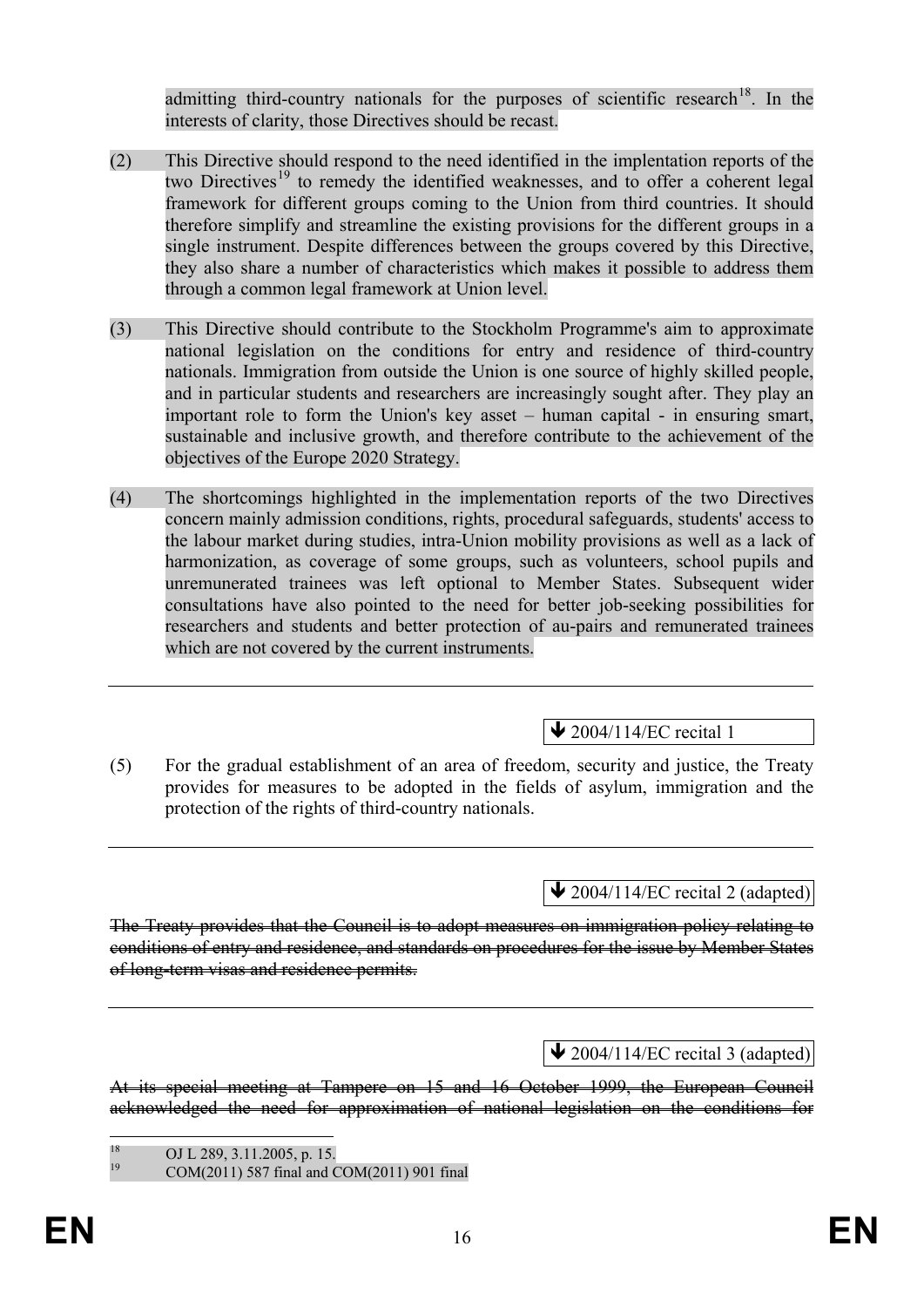admission and residence of third-country nationals and asked the Council to rapidly adopt decisions on the basis of proposals by the Commission.

new

(6) This Directive should also aim at fostering people-to-people contacts and mobility, as important elements of the Union's external policy, notably vis-à-vis the countries of the European Neighbourhood Policy or the Union's strategic partners. It should allow for a better contribution to the Global Approach to Migration and Mobility and its Mobility Partnerships which offer a concrete framework for dialogue and cooperation between the Member States and third countries, including in facilitating and organizing legal migration.

 $\triangle$  2004/114/EC recital 6 (adapted)

One of the objectives of Community action in the field of education is to promote Europe as a whole as a world centre of excellence for studies and vocational training. Promoting the mobility of third-country nationals to the Community for the purpose of studies is a key factor in that strategy. The approximation of the Member States' national legislation on conditions of entry and residence is part of this.

> $\triangle$  2004/114/EC recital 7 (adapted)  $\Rightarrow$  new

(7) Migration for the purposes set out in this Directive is by definition temporary and does not depend on the labour-market situation in the host country,  $\Rightarrow$  should promote the generation and acquisition of knowledge and skills.  $\Leftrightarrow \Box$  It  $\Box$  constitutes a form of mutual enrichment for the migrants concerned, their country of origin and the host Member State and helps to promote better familiarity among cultures.

new

(8) This Directive should promote the Union as an attractive location for research and innovation and advance the Union in the global competition for talent. Opening the Union up to third-country nationals who may be admitted for the purposes of research is also part of the Innovation Union flagship initiative. Creating an open labour market for Union researchers and for researchers from third countries was also affirmed as a key aim of the European Research Area (ERA), a unified area, in which researchers, scientific knowldedge and technology circulate freely.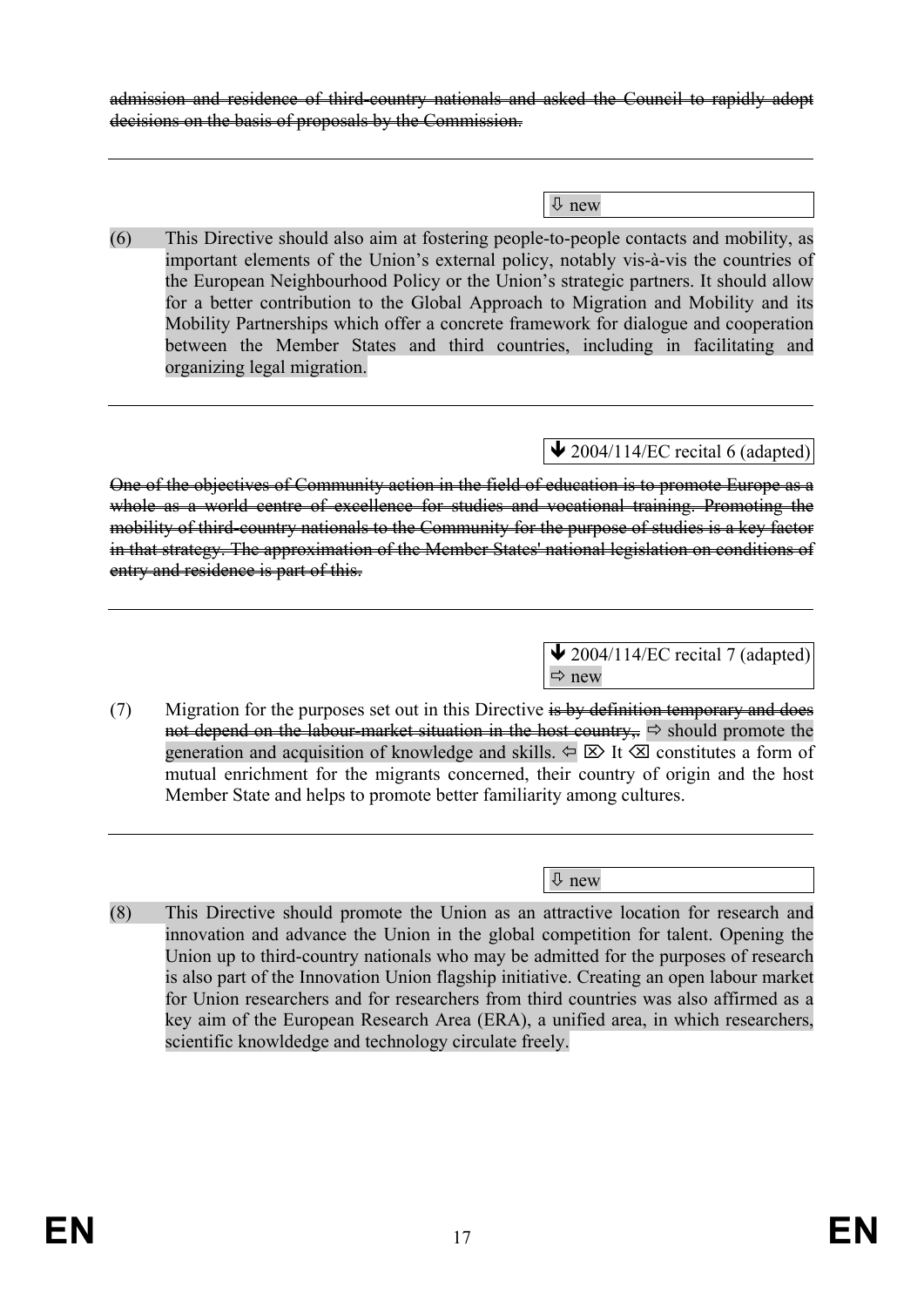# $\overline{\text{4}}$  2005/71/EC recital 5 (adapted)

This Directive is intended to contribute to achieving these goals by fostering the admission and mobility for research purposes of third-country nationals for stays of more than three months, in order to make the Community more attractive to researchers from around the world and to boost its position as an international centre for research.

# $\bigvee$  2004/114/EC recital 9 (adapted)

The new Community rules are based on definitions of student, trainee, educational establishment and volunteer already in use in Community law, in particular in the various Community programmes to promote the mobility of the relevant persons (Socrates, European Voluntary Service etc.).

# 2004/114/EC recital 11

Third-country nationals who fall into the categories of unremunerated trainees and volunteers and who are considered, by virtue of their activities or the kind of compensation or remuneration received, as workers under national legislation are not covered by this Directive. The admission of third-country nationals who intend to carry out specialisation studies in the field of medicine should be determined by the Member States.

> $\blacktriangleright$  2005/71/EC recitals 11, 13 and 14 (adapted)  $Arr$  new

(9) It is appropriate to facilitate the admission of researchers by establishing  $\Rightarrow$  through  $\Leftarrow$ an admission procedure which does not depend on their legal relationship with the host research organisation and by no longer requiring a work permit in addition to a residence permit  $\Rightarrow$  or a long-stay visa  $\Leftrightarrow$  . Member States could apply similar rules for third-country nationals requesting admission for the purposes of teaching in a higher education establishment in accordance with national legislation or administrative practice, in the context of a research project. The  $\boxtimes$  This  $\boxtimes$  specific admission procedure for researchers should be based on collaboration between the research organisations and the immigration authorities in the Member States. It should give the former a key role in the admission procedure with a view to facilitating and speeding up the entry and residence of third-country researchers in the Community  $\boxtimes$  Union  $\boxtimes$  while preserving Member States' prerogatives with respect to immigration policing  $\boxtimes$  policy  $\boxtimes$ . Research organisations approved in advance by the Member States should be able to sign a hosting agreement with a third-country national for the purposes of carrying out a research project. Member States should issue a residence permit  $\Rightarrow$  an authorisation  $\Leftarrow$  on the basis of the hosting agreement if the conditions for entry and residence are met.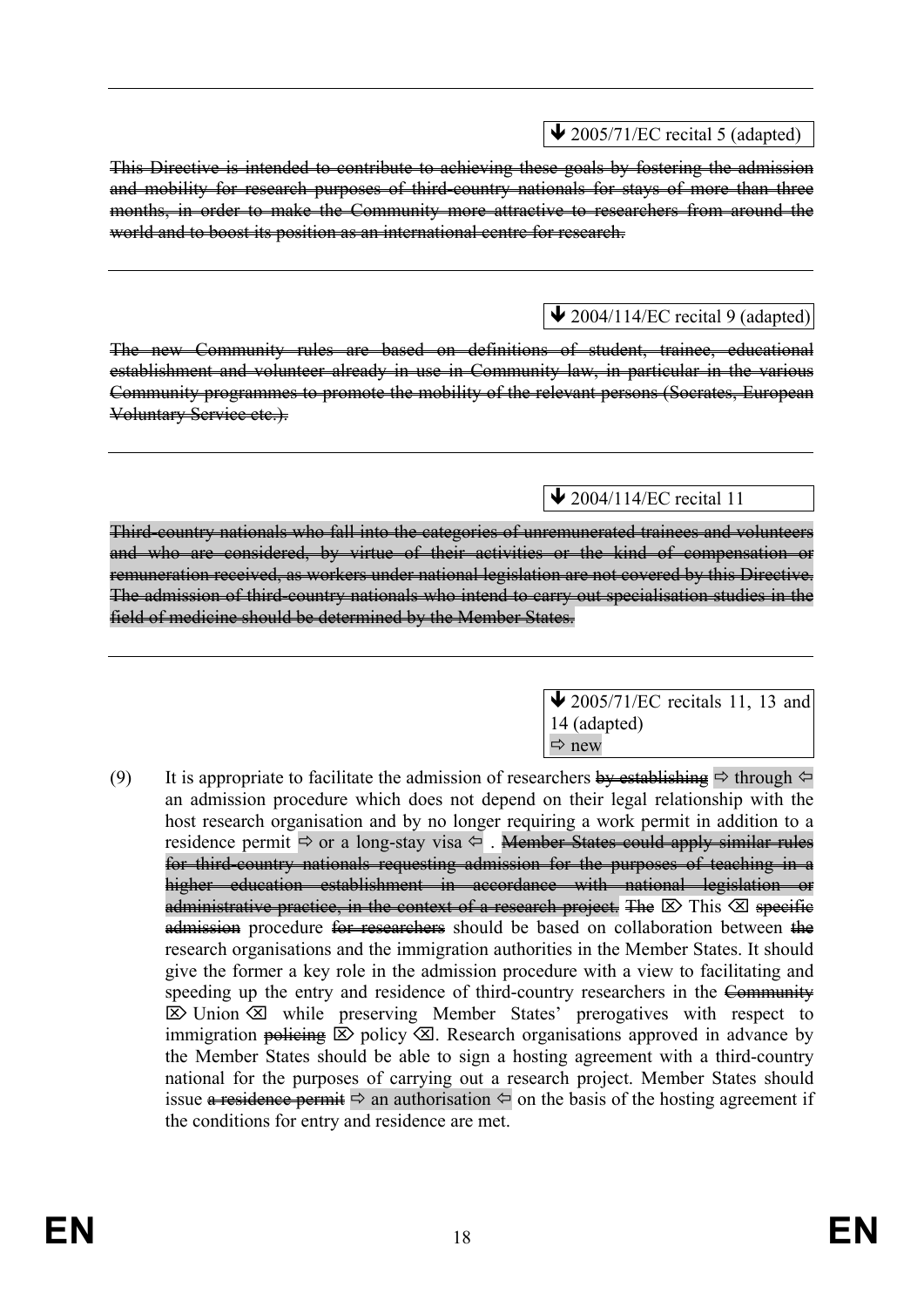$\bigvee$  2005/71/EC recital 9 (adapted)

(10) As the effort to be made to achieve the said  $3\frac{9}{6}$  target  $\boxtimes$  of investing 3 % of GDP in research  $\otimes$  largely concerns the private sector, which must therefore recruit more researchers in the years to come, the research organisations potentially eligible  $\boxtimes$  that can be approved  $\otimes$  under this Directive  $\otimes$  should  $\otimes$  belong to either the public or private sectors.

> $\triangle$  2005/71/EC recital 15 (adapted)  $\Rightarrow$  new

(11) In order to make the Community  $\boxtimes$  Union  $\boxtimes$  more attractive to  $\boxtimes$  for  $\boxtimes$  thirdcountry  $\boxtimes$  national  $\boxtimes$  researchers,  $\Rightarrow$  family members of researchers, as defined in Council Directive 2003/86/EC of 22 September 2003 on the right to family reunification<sup>[20](#page-19-0)</sup>,  $\Leftrightarrow$  they should be granted, during their stay, equal social and economic rights with nationals of the host Member State in a number of areas and the possibility to teach in higher education establishments  $\Rightarrow$  should be admitted with them. They should benefit from intra- Union mobility provisions and they should also have access to the labour market  $\Leftrightarrow$ .

new

(12) Where appropriate, Member States should be encouraged to treat PhD candidates as researchers.

 $\triangleleft$  2005/71/EC recital 6 (adapted)

(13) Implementation of this Directive should not encourage a brain drain from emerging or developing countries. Back-upMeasures to support researchers' reintegration into their countries of origin as well as the movement of researchers should be taken in partnership with the countries of origin with a view to establishing a comprehensive migration policy.

new

(14) In order to promote Europe as a whole as a world centre of excellence for studies and training, the conditions for entry and residence of those who wish to come to the Union for these purposes should be improved. This is in line with the objectives of the Agenda for the modernisation of Europe's higher education systems<sup>[21](#page-19-1)</sup>, in particular within the context of the internationalisation of European higher education. The

<span id="page-19-0"></span><sup>&</sup>lt;sup>20</sup> OJ L 251, 3.10.2003, p. 12.<br><sup>21</sup> COM(2011) 567 final

<span id="page-19-1"></span>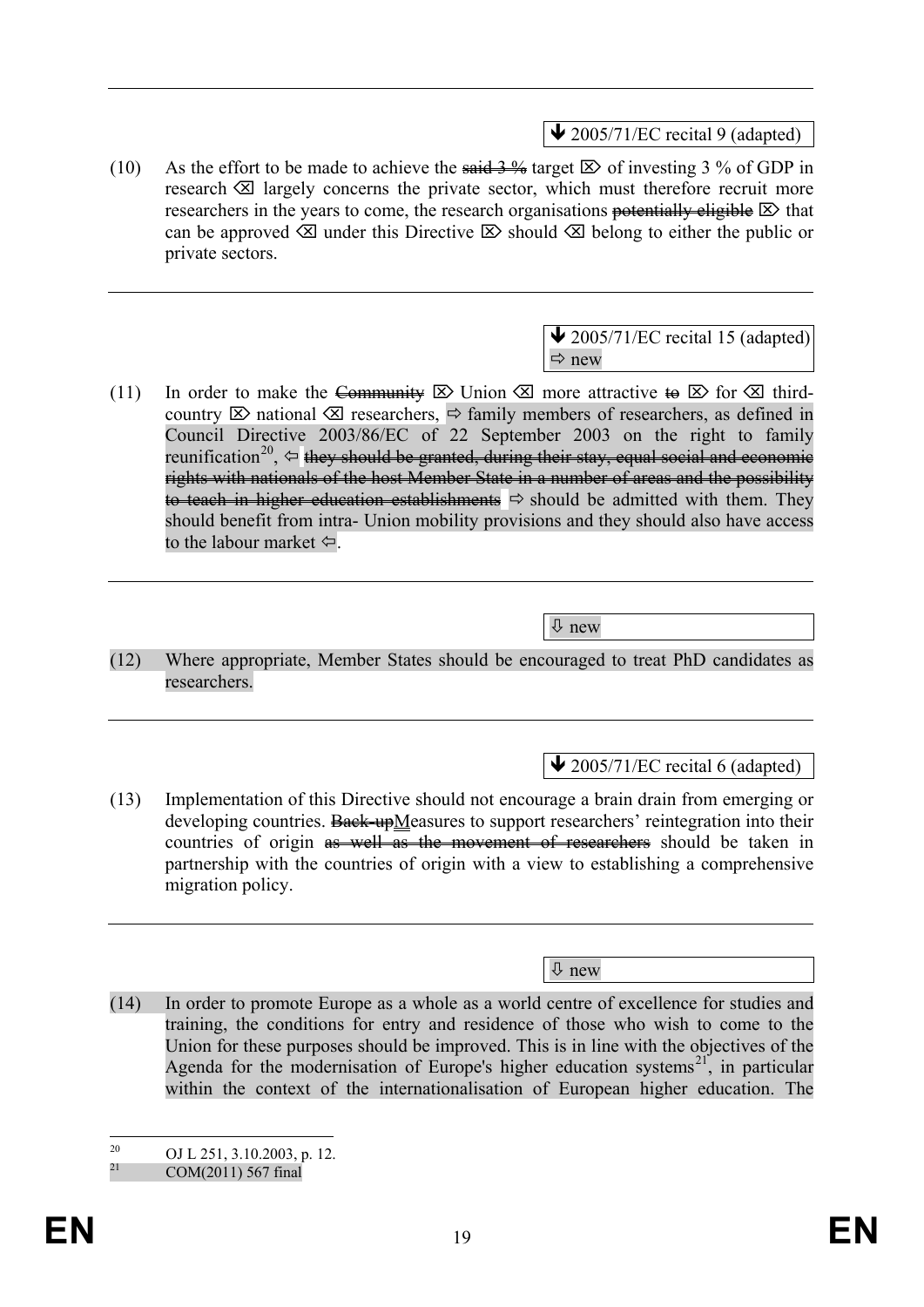approximation of the Member States' relevant national legislation is part of this endeavour.

#### new

(15) The extension and deepening of the Bologna process launched through the Bologna Declaration<sup>[22](#page-20-0)</sup> has led to the progressive convergence of higher education systems in participating countries but also beyond them. This is because national authorities have supported the mobility of students and academic staff, and higher education establishments have integrated it in their curricula. This needs to be reflected through improved intra-Union mobility provisions for students. Making European higher education attractive and competitive is one of the objectives of the Bologna declaration. The Bologna process led to the establishment of the European Higher Education Area. Streamlining the European higher education sector has made it more attractive for students who are third-country nationals to study in Europe.

 $\triangle$  2004/114/EC recital 10

(16) The duration and other conditions of preparatory courses for students covered by this Directive should be determined by Member States in accordance with their national legislation.

 $\triangle$  2004/114/EC recital 12

(17) Evidence of acceptance of a student by an establishment of higher education could include, among other possibilities, a letter or certificate confirming his/her enrolment.

> $\blacktriangleright$  2004/114/EC recital 13  $\Rightarrow$  new

(18) Fellowships  $\overline{may} \Rightarrow$  should  $\Leftrightarrow$  be taken into account in assessing the availability of sufficient resources.

new

(19) Whilst Member States had discretion on whether or not to apply Directive 2004/114/EC to school pupils, volunteers and unremunerated trainees, these groups should fall now within the scope of this Directive in order to facilitate their entry and residence and ensure their rights. This Directive should also apply to au-pairs and remunerated trainees, in order to ensure their legal rights and protection.

<span id="page-20-0"></span>

<sup>22</sup> Joint declaration of the European Ministers of Education of 19 June 1999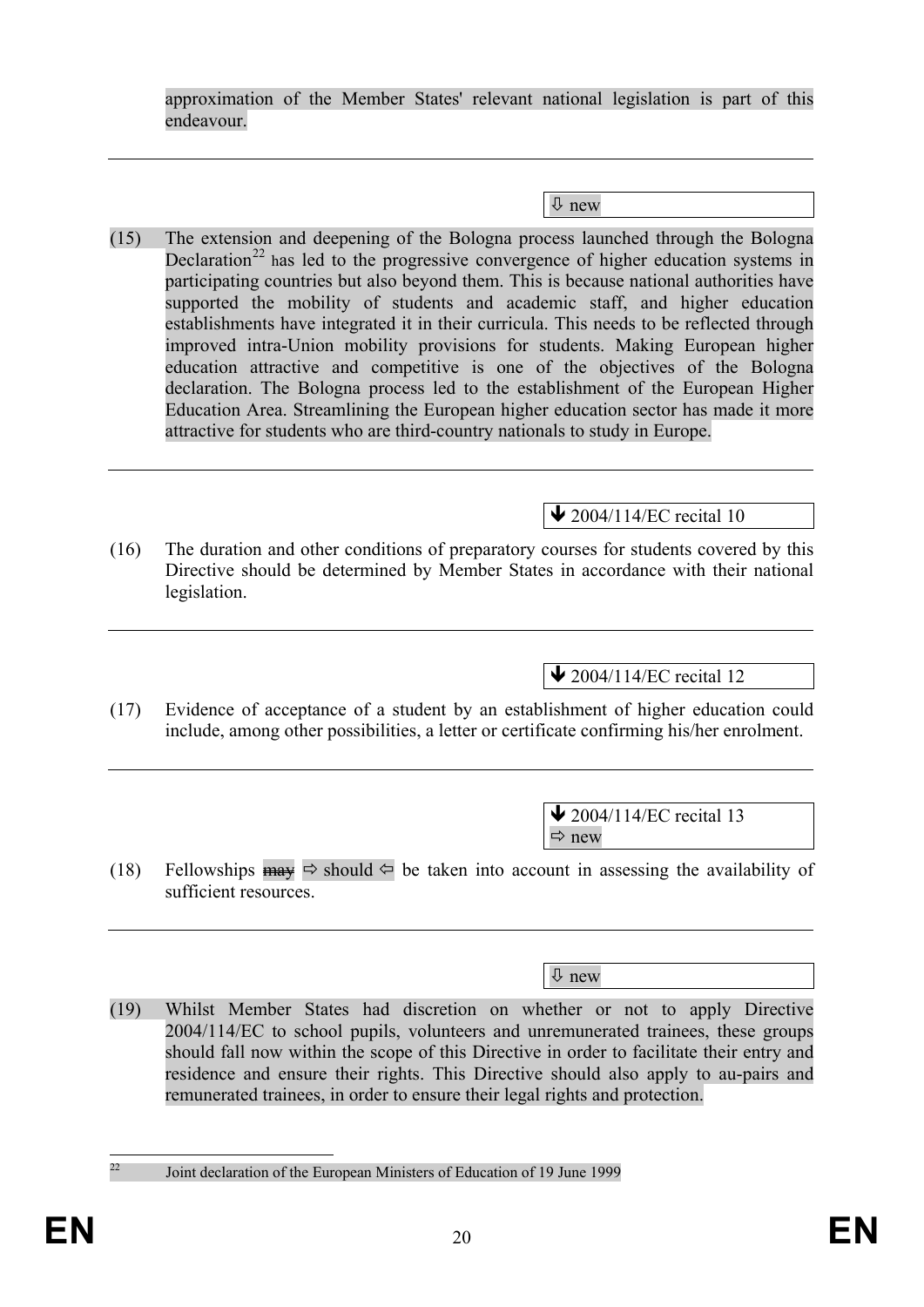- (20) Remunerated trainees who come to work in the Union in the context of an intracorporate transfer should not be covered by this Directive, as they fall under the scope of [Directive 2013/xx/EU on intra-corporate transfers].
- (21) As currently at Union level there is no legal framework regarding third-country national au-pairs to ensure their fair treatment, provisions should be introduced to address their specific needs as a particularly vulnerable group. This Directive should foresee conditions to be fulfilled by both the au-pair and the host family, in particular as regards the agreement between them which should include elements such as the pocket money to be received<sup>23</sup>.
- (22) Once all the general and specific conditions for admission are fulfilled, Member States should issue an authorisation, i.e. a long stay visa and/or residence permit, within specified time limits. If a Member State issues a residence permit on its territory only and all the conditions of this Directive relating to admission are fulfilled, the Member State should grant the third-country national concerned the requisite visas.
- (23) Authorisations should mention the status of the third-country national concerned, and the respective Union programmes including mobility measures. Member States may indicate additional information in paper format or electronically, provided this does not amount to additional conditions.
- (24) The different periods of duration regarding authorisations under this Directive should reflect the specific nature of the stay of each group.
- (25) Member States may charge applicants for processing applications for authorisations. The fees should be proportionate to the purpose of the stay.
- (26) The rights granted to third-country nationals under this Directive should not depend on whether the authorisation is in the form of a long stay visa or a residence permit.

 $\triangle$  2004/114/EC recital 8  $\Rightarrow$  new

(27) The term admission covers the entry and residence of third-country nationals  $\Rightarrow$  to and in a Member State,  $\Leftrightarrow$  for the purposes set out in this Directive.

> $\triangle$  2004/114/EC recital 14 (adapted)  $\Rightarrow$  new

(28) Admission may be refused on duly justified grounds. In particular, admission could be refused if a Member State considers, based on an assessment of the facts,  $\Rightarrow$  in an individual case,  $\Leftrightarrow$  that the third-country national concerned is a potential threat to public policy  $\Theta$ , public security  $\Theta$  or public health  $\Theta$ . The notion of public policy may cover a conviction for committing a serious crime. In this context it has to be

<span id="page-21-0"></span><sup>&</sup>lt;sup>23</sup> Council of Europe European Agreement on "au pair" Placement, Article 8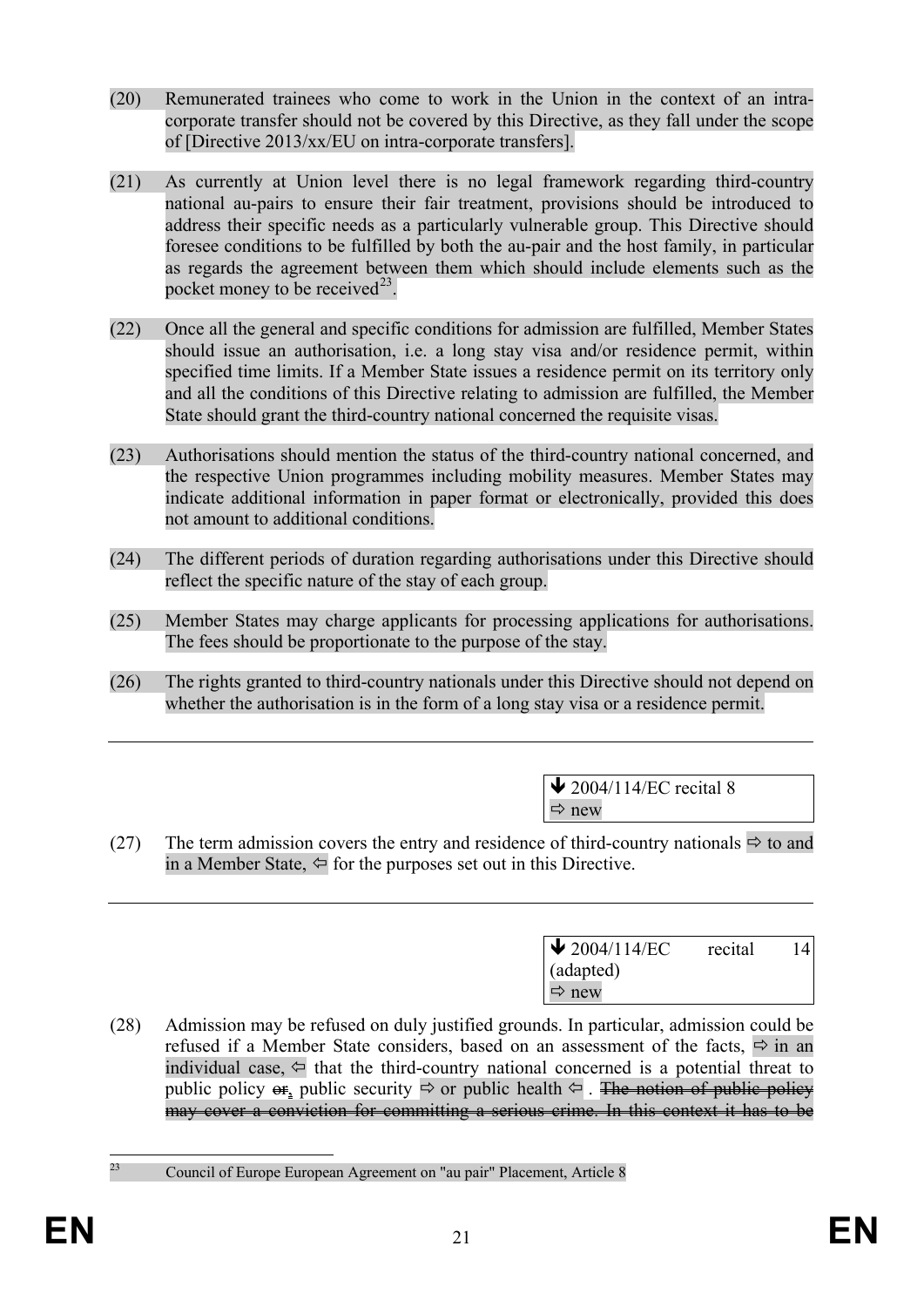noted that the notions of public policy and public security also cover cases in which a third-country national belongs or has belonged to an association which supports terrorism, supports or has supported such an association, or has or has had extremist aspirations.

| $\bigvee$ 2004/114/EC | recital | 15 |
|-----------------------|---------|----|
| (adapted)             |         |    |

- (29) In case of doubts concerning the grounds of the application  $\theta$   $\otimes$  for  $\otimes$  admission, Member States should be able to require all the evidence necessary to assess its coherence, in particular on the basis of the applicant's proposed  $\boxtimes$  intended  $\boxtimes$ studies  $\boxtimes$  or training  $\boxtimes$ , in order to fight against abuse and misuse of the procedure set out in this Directive.
- (30) National authorities should inform third-country nationals who apply for admission to the Member States under this Directive of a decision on the application. They should do so in writing as soon as possible and, at the latest within 60 days, or, as soon as possible and at the latest within 30 days in the case of researchers and students covered by Union programmes including mobility measures, starting from the date of the application.

new

 $\bigvee$  2004/114/EC recital 16 (adapted)  $\Rightarrow$  new

(31) The  $\boxtimes$  intra-Union  $\boxtimes$  mobility of <del>students who are</del> third-country  $\boxtimes$  national researchers, students and remunerated trainees  $\otimes$  studying in several Member States should be facilitated, as must the admission of third-country nationals participating in Community programmes to promote mobility within and towards the Community for the purposes set out in this Directive.  $\Rightarrow$  For researchers, this Directive should improve the rules relating to the period for which the authorisation granted by the first Member State should cover stays in a second Member State without requiring a new hosting agreement. Improvements should be made regarding the situation of students, and the new group of remunerated trainees, by allowing them to stay in a second Member State for periods lasting between three and six months, provided that they fulfil the general conditions laid down in this Directive. For third-country national trainees coming to the Union as intra-corporate transferees, specific intra-Union mobility provisions designed according to the nature of their transfer should apply in accordance with [Directive 2013/xx/EU on intra-corporate transfers]. $\Leftrightarrow$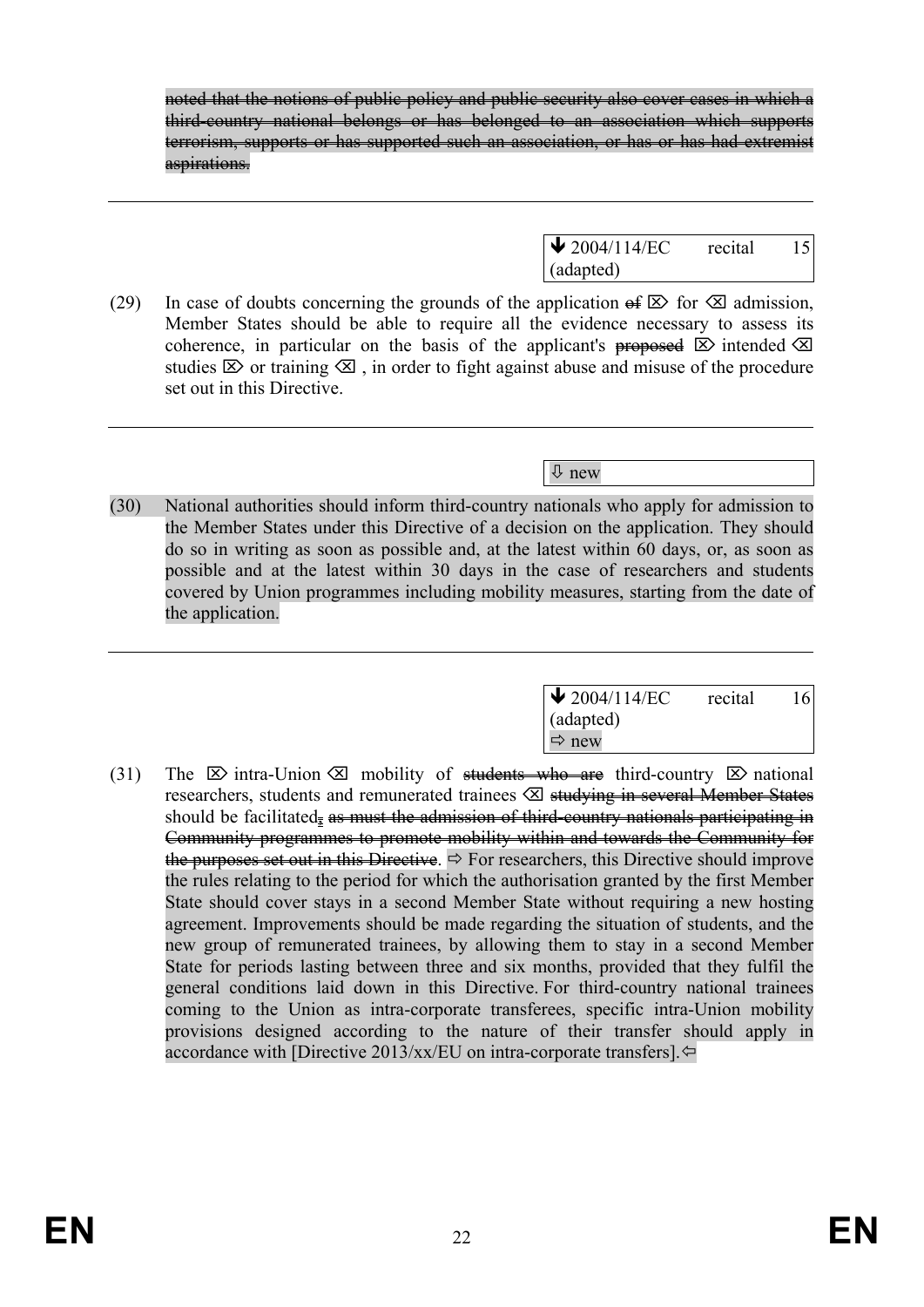new

(32) Union immigration rules and Union programmes including mobility measures should complement each other more. Third-country national researchers and students covered by such Union programmes should be entitled to move to the Member States foreseen on the basis of the authorisation granted by the first Member State, as long as the full list of those Member States is known before entry into the Union. Such an authorisation should allow them to exercise mobility without the need to provide any additional information or to complete any other application procedures. Member States are encouraged to facilitate the intra-Union mobility of third-country national volunteers where volunteering programmes cover more than one Member State.

> $\bigvee$  2004/114/EC recital 18 (adapted)  $Arr$  new

(33) In order to allow  $\boxtimes$  third-country national  $\boxtimes$  students who are third-country nationals to  $\Rightarrow$  better  $\Leftrightarrow$  cover part of the cost of their studies, they should be given  $\Rightarrow$  increased  $\Leftarrow$  access to the labour market under the conditions set out in this Directive  $\Rightarrow$ , meaning a minimum of 20 hours per week  $\Leftarrow$ . The principle of access for students to the labour market under the conditions set out in this Directive should be a general rule. However, in exceptional circumstances Member States should be able to take into account the situation of their national labour markets  $\Rightarrow$ , although this must not risk entirely negating the right to work  $\Leftrightarrow$ .

new

- (34) As part of the drive to ensure a well-qualified workforce for the future, Member States should allow students who graduate in the Union to remain on their territory with the intention to identify work opportunities or to set up a business for 12 months after expiry of the initial authorisation. . They should also allow researchers to do so upon completion of their research project as defined in the hosting agreement. This should not amount to an automatic right of access to the labour market or to set up a business.They may be requested to provide evidence in accordance with Article 24.
- (35) The provisions of this Directive are without prejudice to the competence of the Member States to regulate the volumes of admission of third-country nationals for the purpose of work.
- (36) To make the Union more attractive for third-country national researchers, students, pupils, trainees, volunteers and au pairs, it is important to ensure their fair treatment in accordance with Article 79 of the Treaty. These groups are entitled to equal treatment with nationals of the host Member State under Directive 2011/98/EU of the European Parliament and of the Council of 13 December 2011 on a single application procedure for a single permit for third-country nationals to reside and work in the territory of a Member State and on a common set of rights for third-country workers legally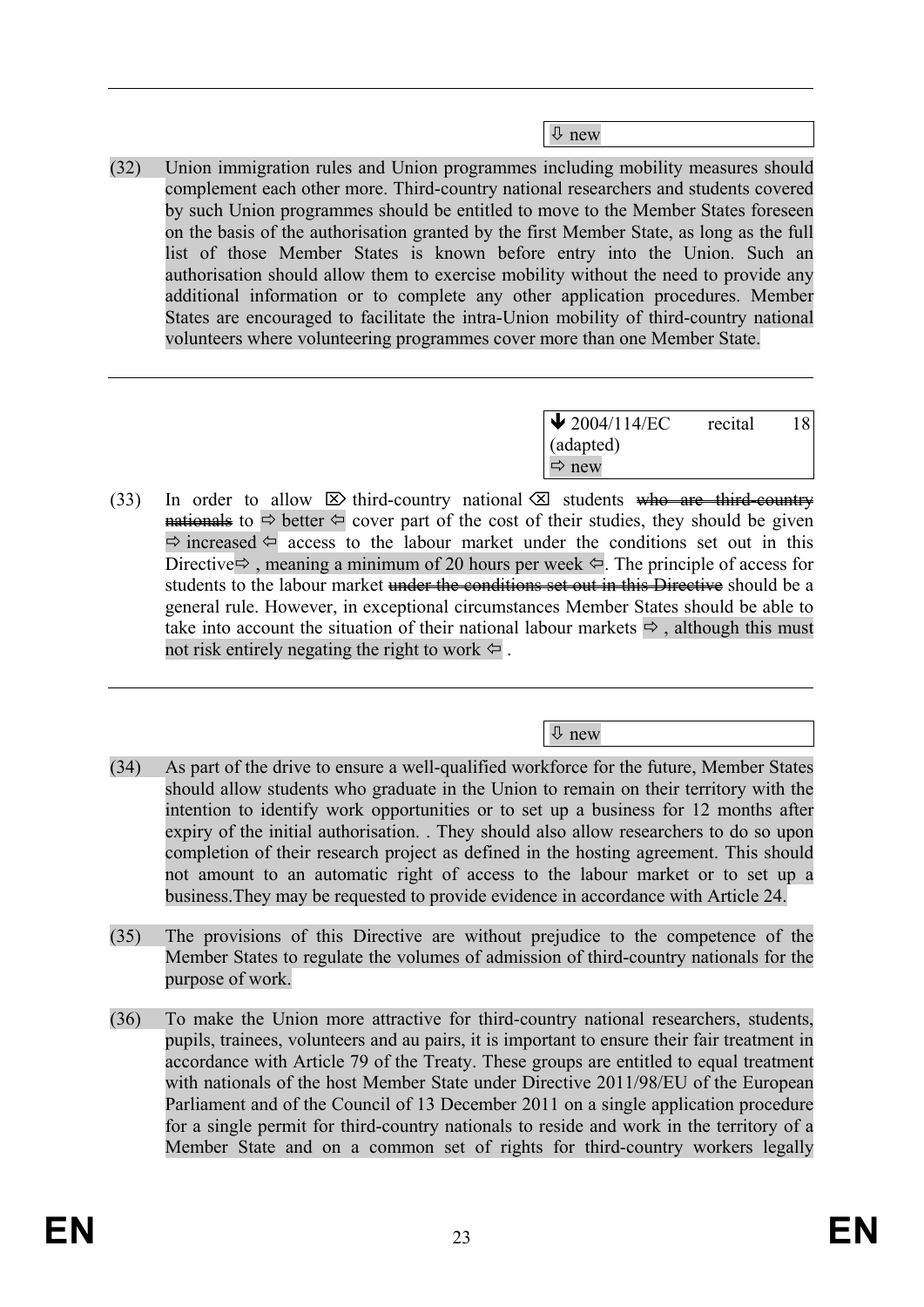residing in a Member State<sup>24</sup>. More favourable rights to equal treatment with nationals of the host Member State as regards branches of social security as defined in Regulation No 883/2004 on the coordination of social security schemes should be maintained for third-country national researchers, in addition to the rights granted under Directive 2011/98/EU. Currently the latter foresees a possibility for Member States to limit equal treatment with regard to branches of social security, including family benefits, and this possibility of limitation could affect researchers. In addition, independently on whether Union or national law of the host Member State gives thirdcountry national school pupils, volunteers, unremunerated trainees and au-pairs access to the labour market, they should enjoy equal treatment rights with nationals of the host Member State as regards access to goods and services and the supply of goods and services made available to the public.

# $\blacktriangleright$  2004/114/EC recital 23

(37) This Directive should not in any circumstances affect the application of Council Regulation (EC) No 1030/2002 of 13 June 2002 laying down a uniform format for residence permits for third-country nationals $^{25}$ .

 $\triangle$  2005/71/EC recital 22 (adapted)

This Directive should not affect in any circumstances the application of Council Regulation (EC) No 1030/2002 of 13 June 2002 laying down a uniform format for residence permits for third-country nationals<sup>[26](#page-24-2)</sup>.

> $\triangle$  2004/114/EC recital 4 (adapted)  $\Rightarrow$  new

(38) This Directive respects the fundamental rights and observes the principles recognised by the Charter of Fundamental Rights of the European Union.  $\Rightarrow$ , as referred to in Article 6 of the Treaty on European Union  $\Leftrightarrow$ .

 $\triangle$  2005/71/EC recital 25 (adapted)

This Directive respects the fundamental rights and observes the principles recognised in particular by the Charter of Fundamental Rights of the European Union.

<span id="page-24-1"></span><span id="page-24-0"></span><sup>&</sup>lt;sup>24</sup> OJ L 343, 23.12.2011, p. 1.<br>
<sup>25</sup> OJ L 157, 15.6.2002, p. 1.<br>
<del>OJ L 157, 15.6.2002, p. 1.</del>

<span id="page-24-2"></span>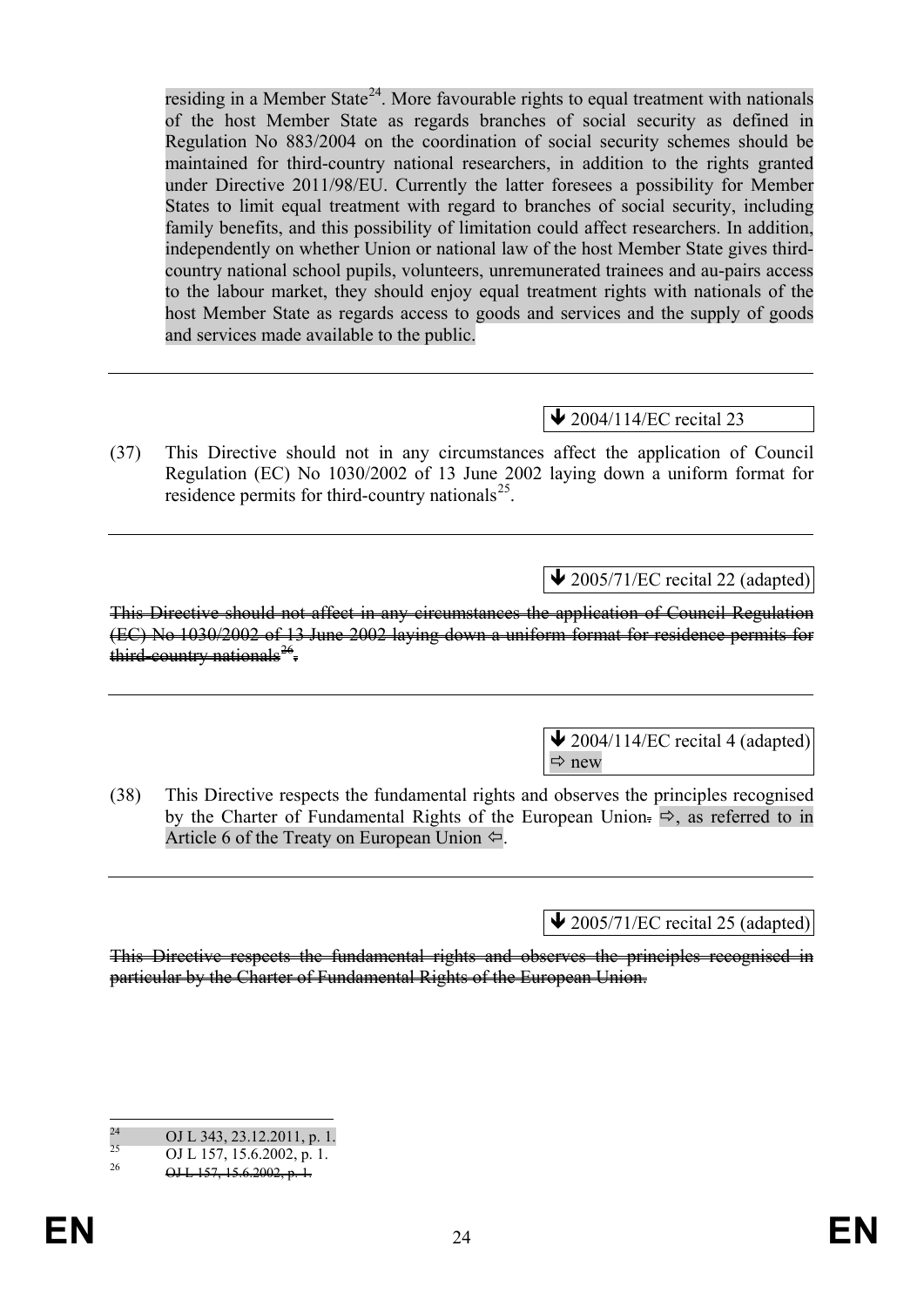# $\triangle$  2004/114/EC recital 5

(39) The Member States should give effect to the provisions of this Directive without discrimination on the basis of sex, race, colour, ethnic or social origin, genetic features, language, religion or belief, political or any other opinions, membership of a national minority, property, birth, disability, age or sexual orientation.

 $\triangle$  2005/71/EC recital 24 (adapted)

Member States should give effect to the provisions of this Directive without discrimination on the basis of sex, race, colour, ethnic or social origin, genetic characteristics, language, religion or beliefs, political or other opinions, membership of a national minority, fortune, birth, disabilities, age or sexual orientation.

#### new

(40) In accordance with the Joint Political Declaration of Member States and the Commission on explanatory documents of 28 September 2011, Member States have undertaken to accompany, in justified cases, the notification of their transposition measures with one or more documents explaining the relationship between the components of a directive and the corresponding parts of national transposition instruments. With regard to this Directive, the legislator considers the transmission of such documents to be justified.

| $\bigvee$ 2004/114/EC | recital | 24 |
|-----------------------|---------|----|
| (adapted)             |         |    |
| $\Rightarrow$ new     |         |    |

(41) Since the objective of this Directive, namely to determine the conditions of admission  $\boxtimes$  entry and residence  $\boxtimes$  of third-country nationals for the purposes of  $\boxtimes$  research  $\boxtimes$  study, pupil exchange, unremunerated  $\ominus$  or remunerated  $\ominus$  training, voluntary service  $\Rightarrow$  or au pairing  $\Leftarrow$ , cannot be sufficiently achieved by the Member States and can, by reason of its scale or effects, be better achieved at Community  $\boxtimes$  Union  $\boxtimes$  level, the Community  $\boxtimes$  Union  $\boxtimes$  may adopt measures, in accordance with the principle of subsidiarity as set out in Article 5 of the Treaty. In accordance with the principle of proportionality as set out in that article, this Directive does not go beyond what is necessary to achieve that objective.

## $\blacktriangleright$  2005/71/EC recital 23 (adapted)

The objectives of this Directive, namely the introduction of a special admission procedure and the adoption of conditions of entry and residence applicable to third-country nationals for stays of more than three months in the Member States for the purposes of conducting a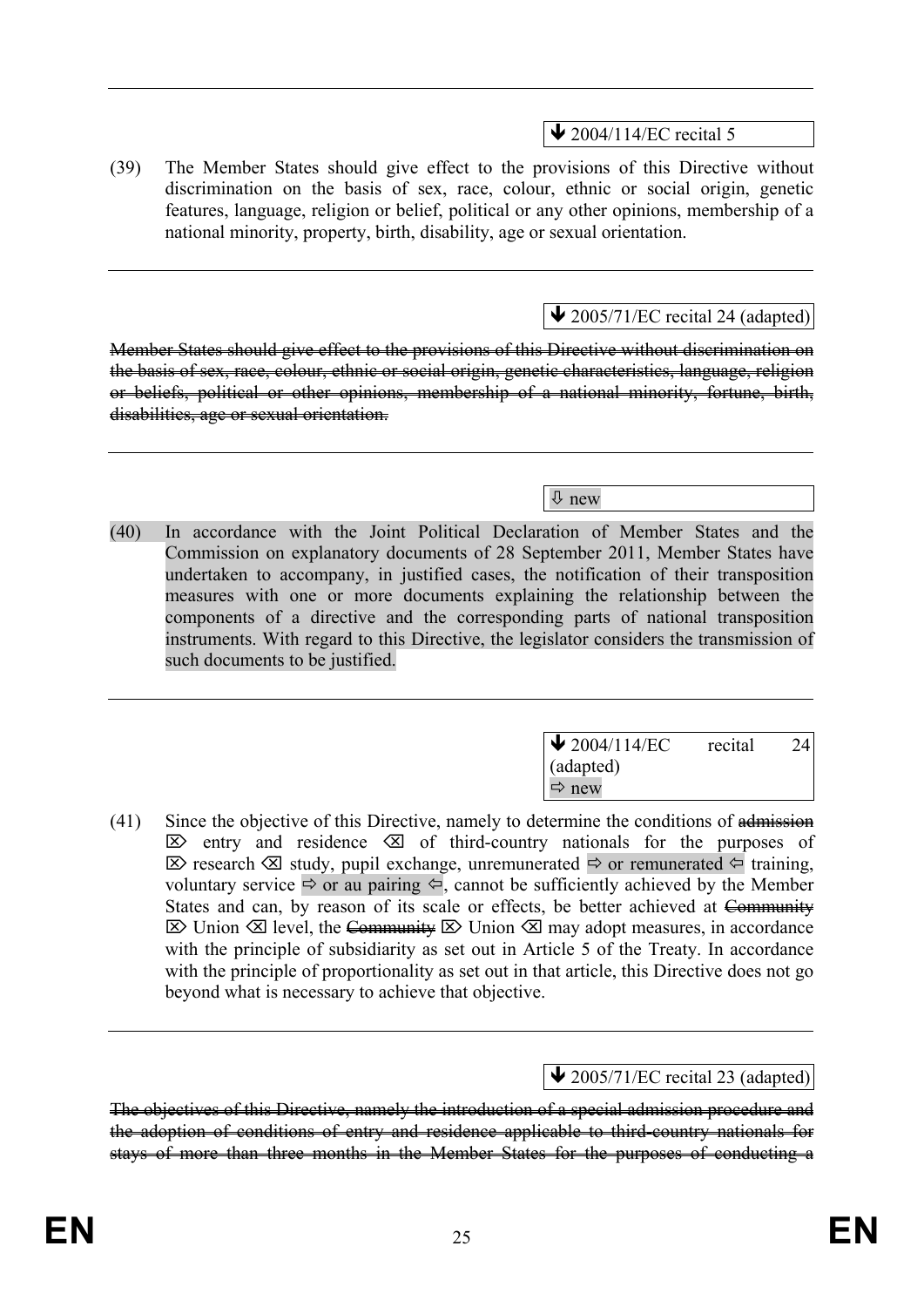research project under a hosting agreement with a research organisation, cannot be sufficiently achieved by the Member States, especially as regards ensuring mobility between Member States, and can therefore be better achieved by the Community. The Community is therefore entitled to take measures in accordance with the subsidiarity principle laid down in Article 5 of the Treaty. In accordance with the principle of proportionality set out in that article, this Directive does not go beyond what is necessary to achieve those objectives.

| $\bigvee$ 2004/114/EC | recital |  |
|-----------------------|---------|--|
| (adapted)             |         |  |

(42) Each Member State should ensure that the fullest possible set of regularly updated information is made available to the general public, notably on the Internet,  $\boxtimes$  about the research organisations, approved under this Directive, with which researchers could conclude a hosting agreement, and on the conditions and procedures for entry into and residence on its territory for the purposes of carrying out research, as adopted under this Directive as well  $\otimes$  as regards  $\otimes$  information about  $\otimes$  the establishments defined in this Directive, courses of study to which third-country nationals may be admitted and the conditions and procedures for entry  $\boxtimes$  into  $\boxtimes$  and residence in  $\boxtimes$  on  $\boxtimes$  its territory for those purposes.

# 2005/71/EC recital 10 (adapted)

Each Member State should ensure that the most comprehensive information possible, regularly kept up to date, is made publicly available, via the Internet in particular, on the research organisations, approved under this Directive, with which researchers could conclude a hosting agreement, and on the conditions and procedures for entry and residence on its territory for the purposes of carrying out research, as adopted under this Directive.

# $\triangle$  2005/71/EC recital 28 (adapted)

(43) [In accordance with Articles 1 and 2 of the Protocol  $\boxtimes$  No 21  $\boxtimes$  on the position of the United Kingdom and Ireland  $\mathbb{Z}$  in respect of the Area of Freedom, Security and Justice  $\otimes$ , annexed to the Treaty on European Union and the Treaty  $\otimes$  on the Functioning of the European Union  $\otimes$  establishing the European Community, and without prejudice to Article 4 of the said Protocol, the United Kingdom is not participating  $\boxtimes$  those Member States are not taking part  $\boxtimes$  in the adoption of this Directive and  $\frac{1}{15}$   $\boxtimes$  are  $\boxtimes$  not bound by it or subject to its application.]

# $\bigvee$  2005/71/EC recital 29 (adapted)

(44) In accordance with Articles 1 and 2 of the Protocol on the position of Denmark annexed to the Treaty on European Union and the Treaty establishing  $\boxtimes$  on the Functioning of  $\otimes$  the European  $\otimes$  Union  $\otimes$  Community, Denmark does not take part in the adoption of this Directive, and is not bound by it or subject to its application,.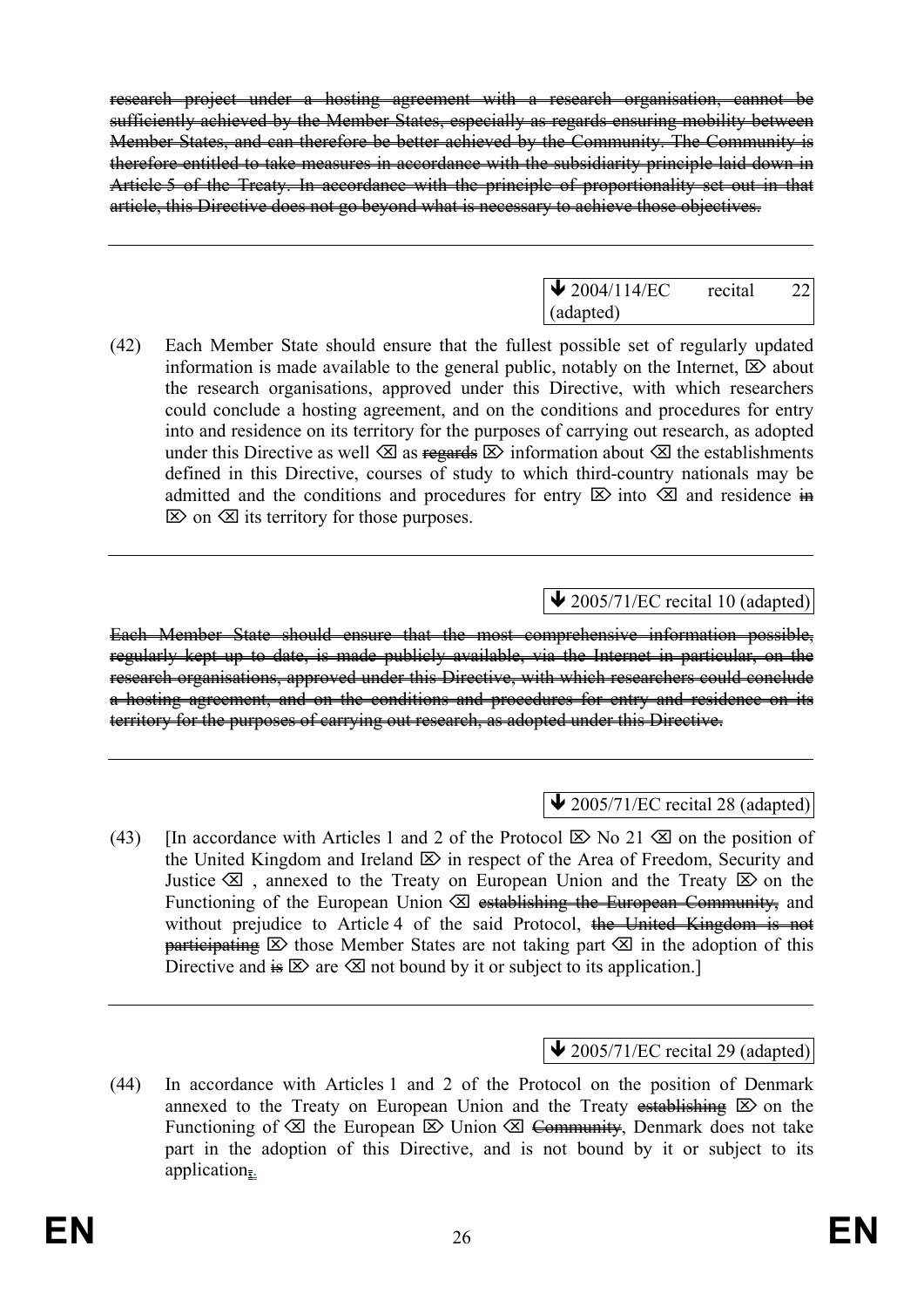| $\bigvee$ 2004/114/EC | recital | 17 |
|-----------------------|---------|----|
| (adapted)             |         |    |

In order to allow initial entry into their territory, Member States should be able to issue in a timely manner a residence permit or, if they issue residence permits exclusively on their territory, a visa.

| $\frac{1}{2004}{114{}/E}C$ | recital | 19 |
|----------------------------|---------|----|
| $\vert$ (adapted)          |         |    |

The notion of prior authorisation includes the granting of work permits to students who wish to exercise an economic activity.

| $\bigvee$ 2004/114/EC | recital | 20 |
|-----------------------|---------|----|
| (adapted)             |         |    |

This Directive does not affect national legislation in the area of part-time work.

| $\bigvee$ 2004/114/EC | recital |  |
|-----------------------|---------|--|
| (adapted)             |         |  |

Provision should be made for fast-track admission procedures for study purposes or for pupil exchange schemes operated by recognised organisations in the Member States.

> $\bigvee$  2004/114/EC recital 25 (adapted)

In accordance with Articles 1 and 2 of the Protocol on the position of the United Kingdom and Ireland, annexed to the Treaty on European Union and to the Treaty establishing the European Community, and without prejudice to Article 4 of the said Protocol, these Member States are not taking part in the adoption of this Directive and are not bound by it or subject to its application.

> $\triangle$  2004/114/EC recital 26 (adapted)

In accordance with Articles 1 and 2 of the Protocol on the position of Denmark, annexed to the Treaty on European Union and to the Treaty establishing the European Community, Denmark is not taking part in the adoption of this Directive and is not bound by it or subject to its application,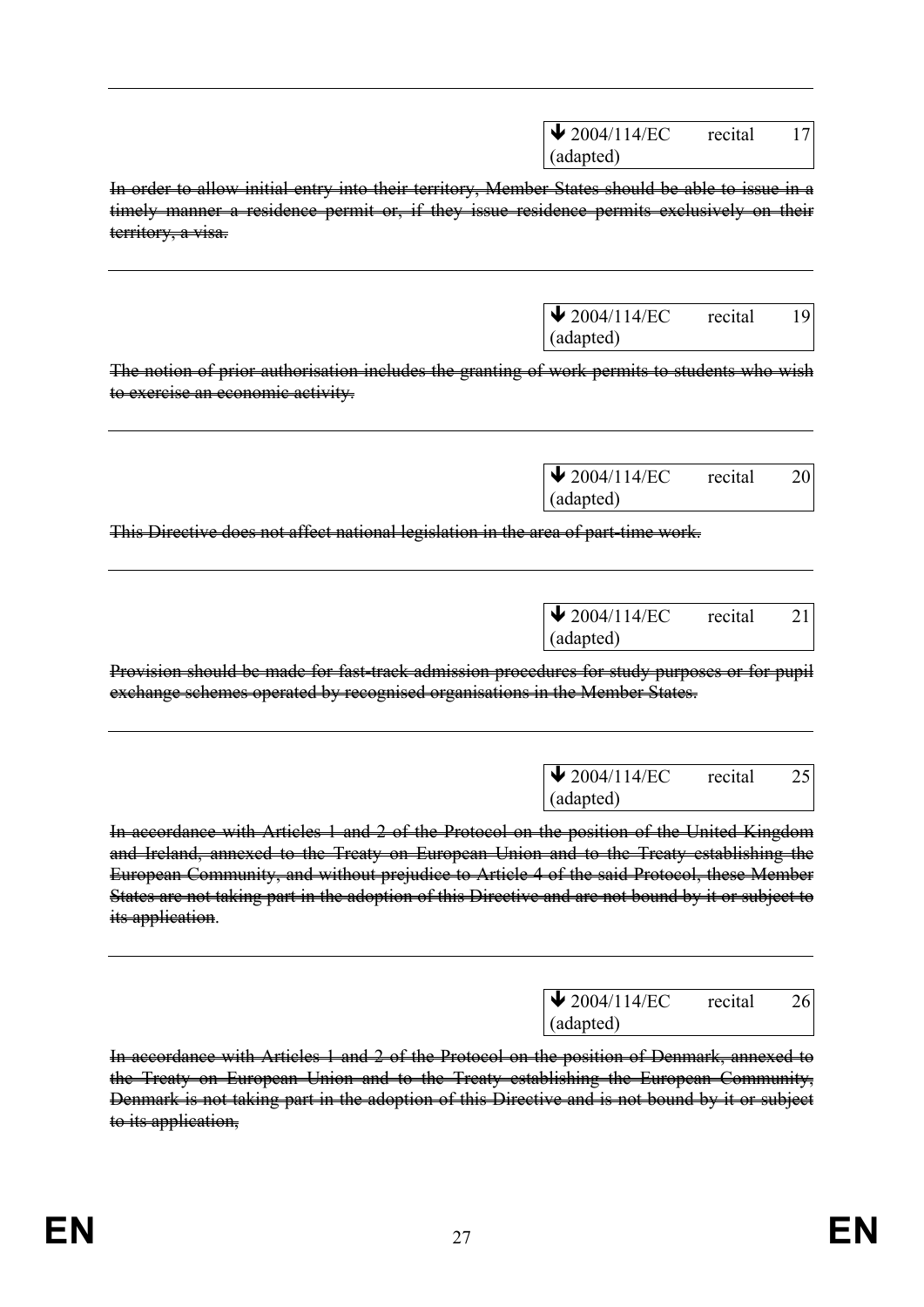## $\triangle$  2005/71/EC recital 1 (adapted)

With a view to consolidating and giving structure to European research policy, the Commission considered it necessary in January 2000 to establish the European Research Area as the lynchpin of the Community's future action in this field.

# $\triangle$  2005/71/EC recital 2 (adapted)

Endorsing the European Research Area, the Lisbon European Council in March 2000 set the Community the objective of becoming the most competitive and dynamic knowledge-based economy in the world by 2010.

# $\bigvee$  2005/71/EC recital 3 (adapted)

The globalisation of the economy calls for greater mobility of researchers, something which was recognised by the sixth framework programme of the European Community<sup>[27](#page-28-0)</sup>, when it opened up its programmes further to researchers from outside the European Union.

# $\bigvee$  2005/71/EC recital 4 (adapted)

The number of researchers which the Community will need by 2010 to meet the target set by the Barcelona European Council in March 2002 of 3 % of GDP invested in research is estimated at 700000. This target is to be met through a series of interlocking measures, such as making scientific careers more attractive to young people, promoting women's involvement in scientific research, extending the opportunities for training and mobility in research, improving career prospects for researchers in the Community and opening up the Community to third-country nationals who might be admitted for the purposes of research.

## $\triangleleft$  2005/71/EC recital 6 (adapted)

Implementation of this Directive should not encourage a brain drain from emerging or developing countries. Back-up measures to support researchers' reintegration into their countries of origin as well as the movement of researchers should be taken in partnership with the countries of origin with a view to establishing a comprehensive migration policy.

<span id="page-28-0"></span>

 <sup>27</sup> Decision No 1513/2002/EC of the European Parliament and of the Council of 27 June 2002 concerning the sixth framework programme of the European Community for research, technological development and demonstration activities, contributing to the creation of the European Research Area and to vation (2002 to 2006) (OJ L 232, 29.8.2002, p. 1). Decision amended by Decision No 786/2004/EC (OJ L 138, 30.4.2004, p. 7).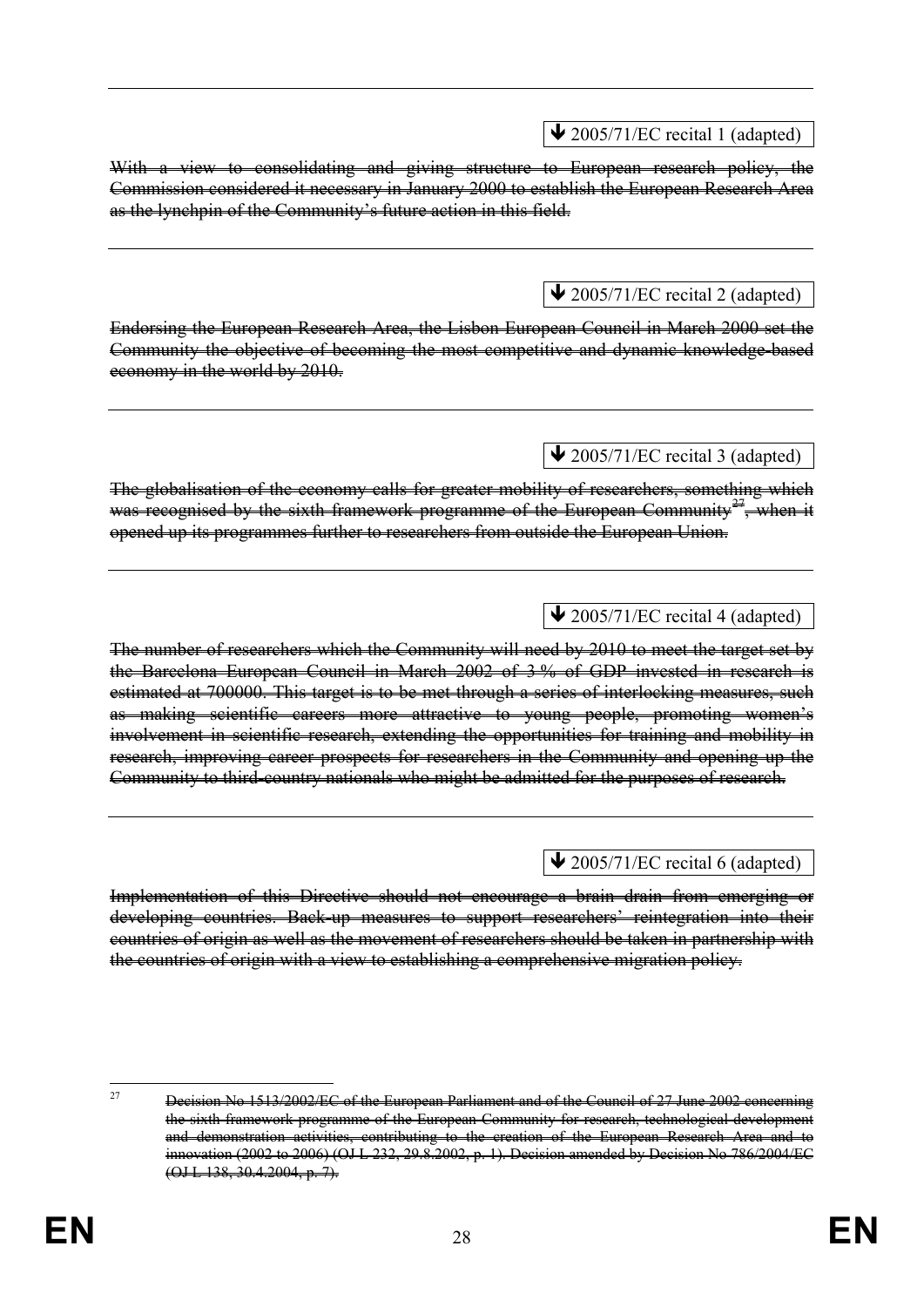# $\triangle$  2005/71/EC recital 7 (adapted)

For the achievement of the objectives of the Lisbon process it is also important to foster the mobility within the Union of researchers who are EU citizens, and in particular researchers from the Member States which acceded in 2004, for the purpose of carrying out scientific research.

# $\bigvee$  2005/71/EC recital 8 (adapted)

Given the openness imposed by changes in the world economy and the likely requirements to meet the 3 % of GDP target for investment in research, third-country researchers potentially eligible under this Directive should be defined broadly in accordance with their qualifications and the research project which they intend to carry out.

# $\triangle$  2005/71/EC recital 12 (adapted)

At the same time, the traditional avenues of admission (such as employment and traineeship) should be maintained, especially for doctoral students carrying out research as students, who should be excluded from the scope of this Directive and are covered by Council Directive 2004/114/EC of 13 December 2004 on the conditions of admission of third-country nationals for the purposes of studies, pupil exchange, unremunerated training or voluntary service<sup>[28](#page-29-0)</sup>.

# $\triangle$  2005/71/EC recital 16 (adapted)

This Directive adds a very important improvement in the field of social security as the nondiscrimination principle also applies directly to persons coming to a Member State directly from a third country. Nevertheless, this Directive should not confer more rights than those already provided in existing Community legislation in the field of social security for thirdcountry nationals who have cross-border elements between Member States. This Directive furthermore should not grant rights in relation to situations which lie outside the scope of Community legislation like for example family members residing in a third country.

# $\triangle$  2005/71/EC recital 17 (adapted)

It is important to foster the mobility of third-country nationals admitted for the purposes of carrying out scientific research as a means of developing and consolidating contacts and networks between partners and establishing the role of the European Research Area at world level. Researchers should be able to exercise mobility under the conditions established by this Directive. The conditions for exercising mobility under this Directive should not affect the rules currently governing recognition of the validity of the travel documents.

<span id="page-29-0"></span>

 $^{28}$  OJ L 375, 23, 12, 2004, p.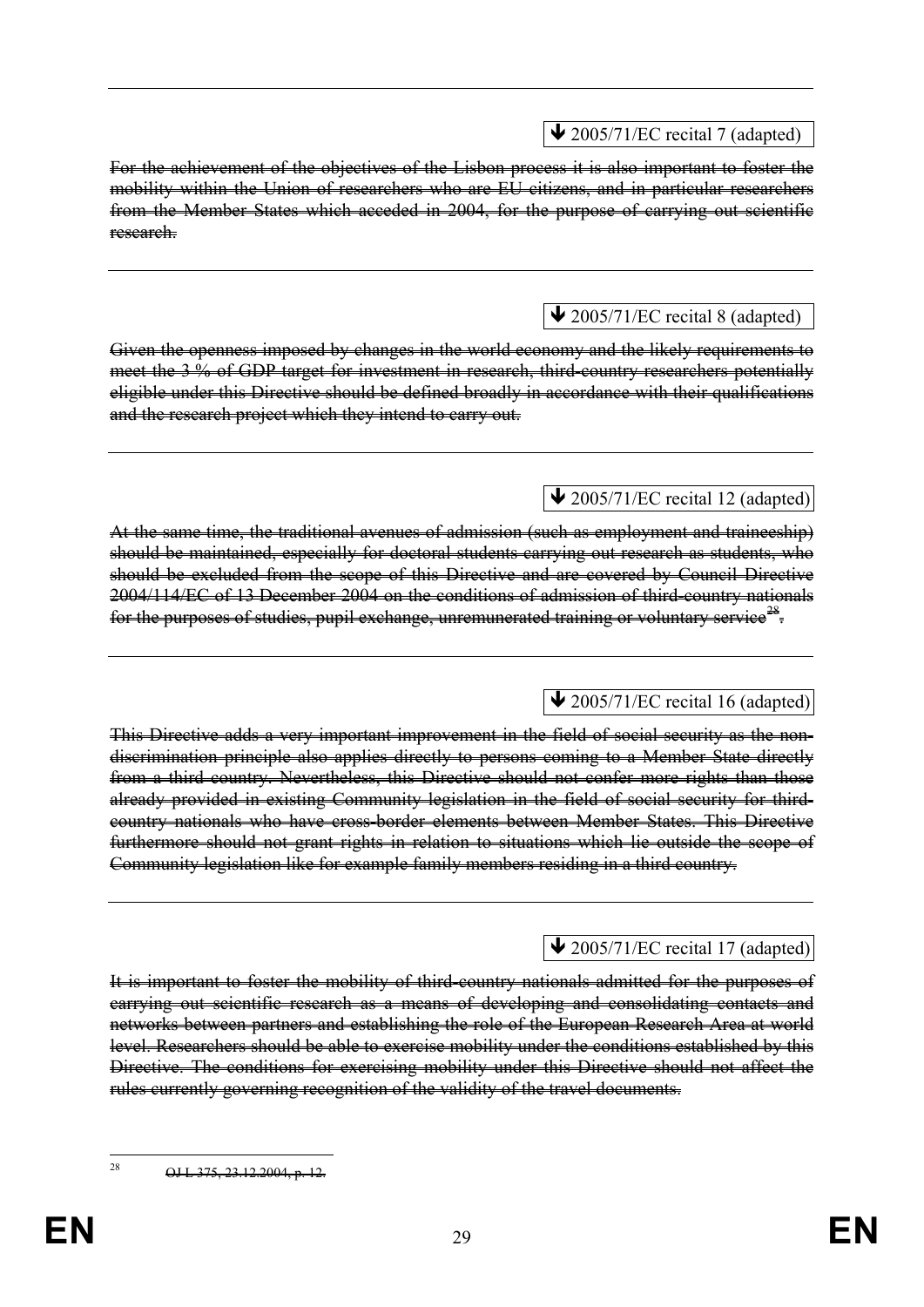# $\triangle$  2005/71/EC recital 18 (adapted)

Special attention should be paid to the facilitation and support of the preservation of the unity of family members of the researchers, according to the Council Recommendation of 12 October 2005 to facilitate the admission of third-country nationals to carry out scientific research in the European Community<sup>29</sup>.

# $\triangle$  2005/71/EC recital 19 (adapted)

In order to preserve family unity and to enable mobility, family members should be able to join the researcher in another Member State under the conditions determined by the national law of such Member State, including its obligations arising from bilateral or multilateral agreements.

# $\triangle$  2005/71/EC recital 20 (adapted)

Holders of residence permits should be in principle allowed to submit an application for admission while remaining on the territory of the Member State concerned.

 $\bigvee$  2005/71/EC recital 21 (adapted)

Member States should have the right to charge applicants for the processing of applications for residence permits.

## $\triangle$  2005/71/EC recital 26 (adapted)

In accordance with paragraph 34 of the Interinstitutional agreement on better law-making, Member States will be encouraged to draw up, for themselves and in the interest of the Community, their own tables, which will, as far as possible, illustrate the correlation between this Directive and the transposition measures, and to make them public.

 $\triangle$  2005/71/EC recital 27 (adapted)

In accordance with Article 3 of the Protocol on the position of the United Kingdom and Ireland, annexed to the Treaty on European Union and the Treaty establishing the European Community, Ireland has given notice by letter of 1 July 2004 of its wish to participate in the adoption and application of this Directive.

<span id="page-30-0"></span>

 <sup>29</sup> See page 26 of this Official Journal.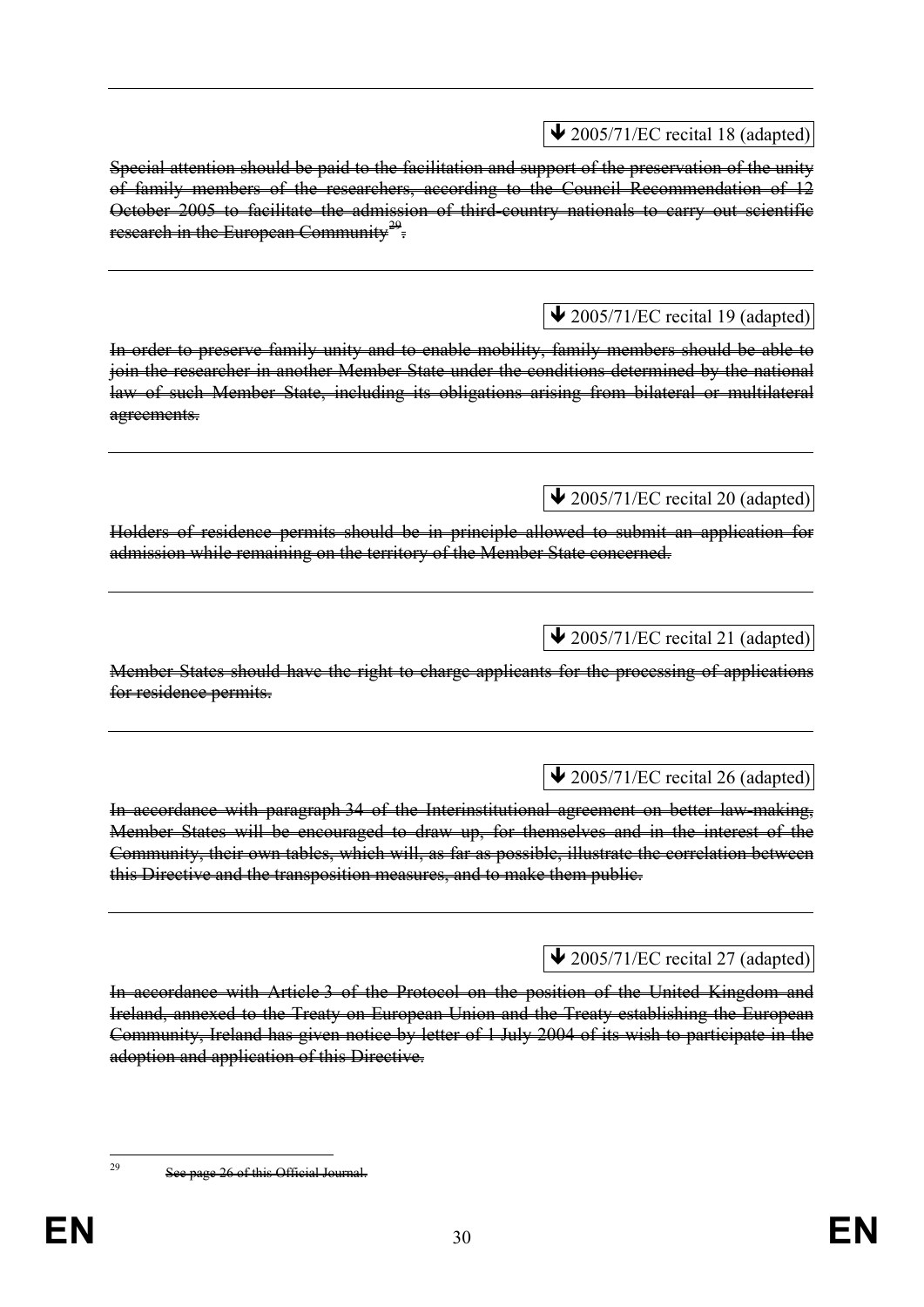new

- (45) The obligation to transpose this Directive into national law should be confined to those provisions which represent a substantive amendment compared to the earlier Directives. The obligation to transpose the provisions which are unchanged arises under the earlier Directives.
- (46) This Directive should be without prejudice to the obligations of the Member States relating to the time-limits for transposition into national law and the dates of application of the Directives set out in Annex I, Part B,

 $\bigvee$  2004/114/EC (adapted)  $\Rightarrow$  new

#### HAS ADOPTED THIS DIRECTIVE:

# **CHAPTER I**

# **GENERAL PROVISIONS**

## *Article 1*

## **Subject matter**

This Directive determines:

(a) the conditions for admission  $\Rightarrow$  of entry and residence  $\Leftarrow$  of third-country nationals to the territory of the Member States for a period exceeding three months  $\Rightarrow$  90 days  $\Leftarrow$  for the purposes of  $\boxtimes$  research  $\boxtimes$ , studies, pupil exchange,  $\Rightarrow$  remunerated and  $\Leftarrow$  unremunerated training  $\leftrightarrow$ , voluntary service  $\Rightarrow$  au pairing  $\Leftarrow$ ;

(b) the rules concerning the procedures for admitting third-country nationals to the territory of the Member States for those purposes.

new

(b) the conditions of entry and residence of third-country national students and remunerated trainees for a period exceeding 90 days in Member States other than the Member State which first grants the third-country national an authorisation on the basis of this Directive;

(c) the conditions of entry and residence of third-country national researchers in Member States other than the Member State which first grants the third-country national an authorisation on the basis of this Directive.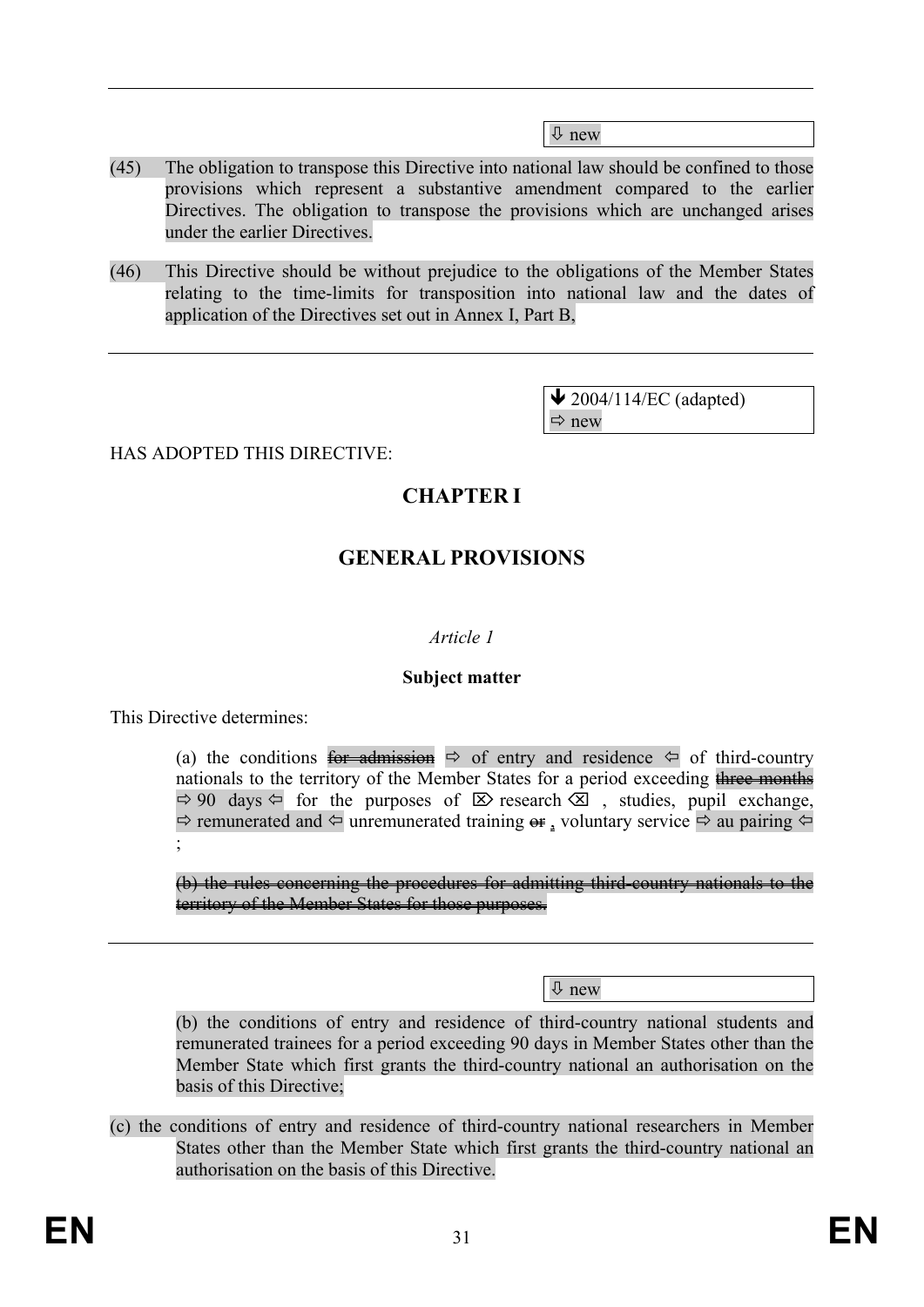$\blacktriangleright$  2005/71/EC (adapted)

#### CHAPTER I

#### GENERAL PROVISIONS

#### Article 1

#### **Purpose**

This Directive lays down the conditions for the admission of third-country researchers to the Member States for more than three months for the purposes of carrying out a research project under hosting agreements with research organisations.

> $\triangle$  2004/114/EC (adapted)  $\Rightarrow$  new

#### *Article 2*

#### **Scope**

1. This Directive applies to third-country nationals who apply to be admitted to the territory of a Member State for the purpose of  $\boxtimes$  research  $\boxtimes$ , studies,  $\boxtimes$  pupil exchange,  $\boxtimes$  $\Rightarrow$  remunerated or  $\Leftarrow \boxtimes$  unremunerated training, voluntary service  $\otimes \Rightarrow$  or au pairing  $\Leftrightarrow$ .

2. This Directive shall not apply to  $\boxtimes$  third-country nationals  $\boxtimes$ :

(a) third-country nationals residing in a Member State as asylum-seekers, or under subsidiary forms of protection, or under temporary protection schemes;

(b) third-country nationals whose expulsion has been suspended for reasons of fact or of law;

(c) third-country nationals who are family members of Union citizens who have exercised their right to free movement within the Union;

(d) third-country nationals who enjoy long-term resident status in a Member State in accordance with Council Directive  $2003/109/EC^{30}$  $2003/109/EC^{30}$  $2003/109/EC^{30}$  and exercise their right to reside in another Member State in order to study or receive vocational training;

(e) third-country nationals considered under the national legislation of the Member State concerned as workers or self-employed persons.

<span id="page-32-0"></span> <sup>30</sup> OJ L 16, 23.1.2004, p. 44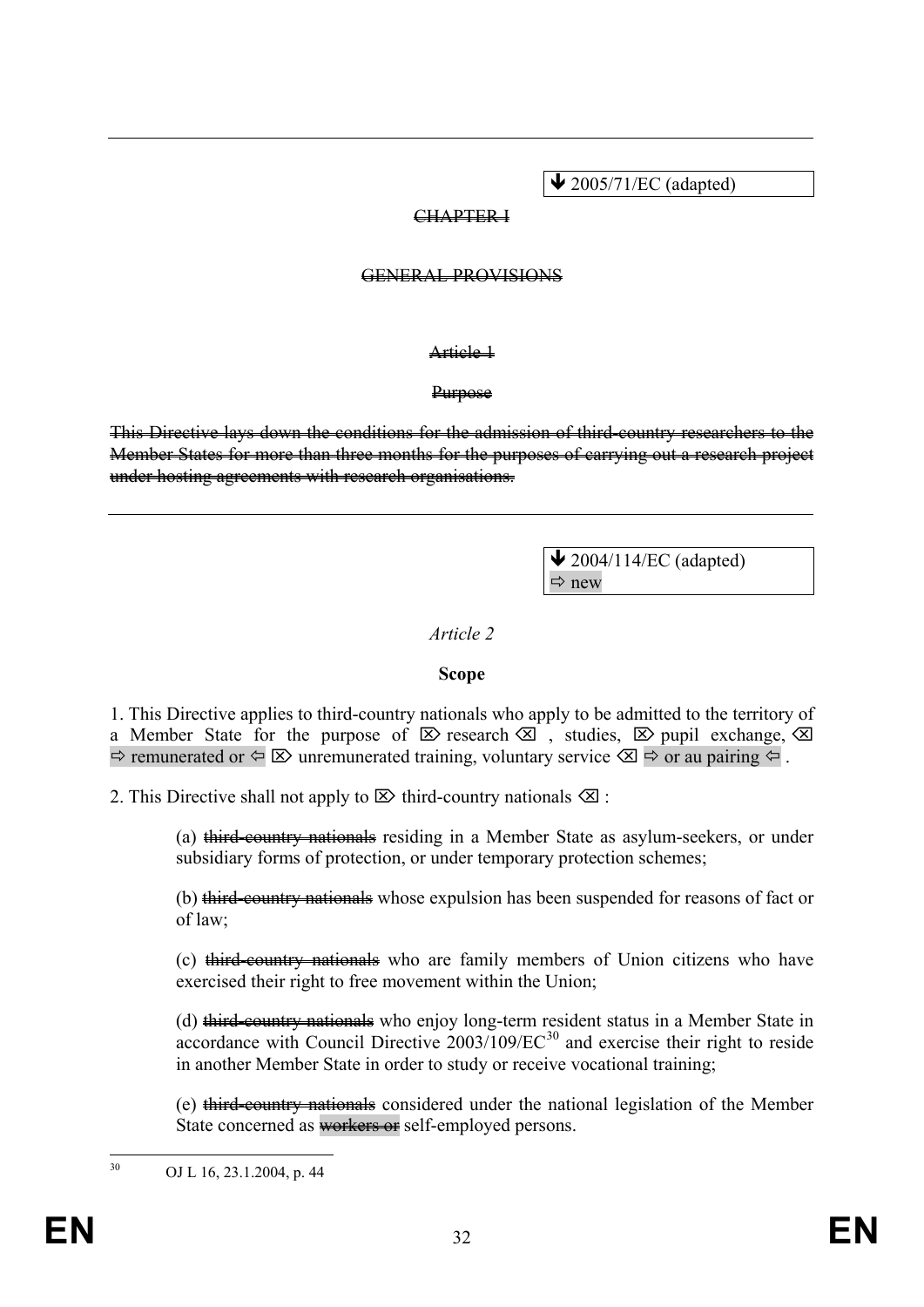new

(f) who, together with their family members, and irrespective of their nationality, enjoy rights of free movement equivalent to those of citizens of the Union under agreements either between the Union and the Member States or between the Union and third countries.

(g) trainees who come to the Union in the context of an intra-corporate transfer under [Directive 2013/xx/EU on intra-corporate transfers].

 $\bigvee$  2004/114/EC (adapted)

*Article 3*

# **Definitions**

For the purposes of this Directive:

(a)'third-country national' means  $\lim_{n \to \infty} \mathbb{E}$  a  $\mathbb{E}$  person who is not a citizen of the Union within the meaning of Article  $\frac{1720(1)}{17}$  of the Treaty;

 $\triangle$  2005/71/EC (adapted)

#### Article 2

**Definitions** 

For the purposes of this Directive:

(a)'third-country national' means any person who is not a Union citizen within the meaning of Article 17(1) of the Treaty;

 $\bigvee$  2005/71/EC

(b)  $\left(\frac{d}{dt}\right)$ 'researcher' means a third-country national holding an appropriate higher education qualification, which gives access to doctoral programmes, who is selected by a research organisation for carrying out a research project for which the above qualification is normally required;

 $\bigvee$  2004/114/EC

(c)  $\overrightarrow{(b)}$ 'student' means a third-country national accepted by an establishment of higher education and admitted to the territory of a Member State to pursue as his/her main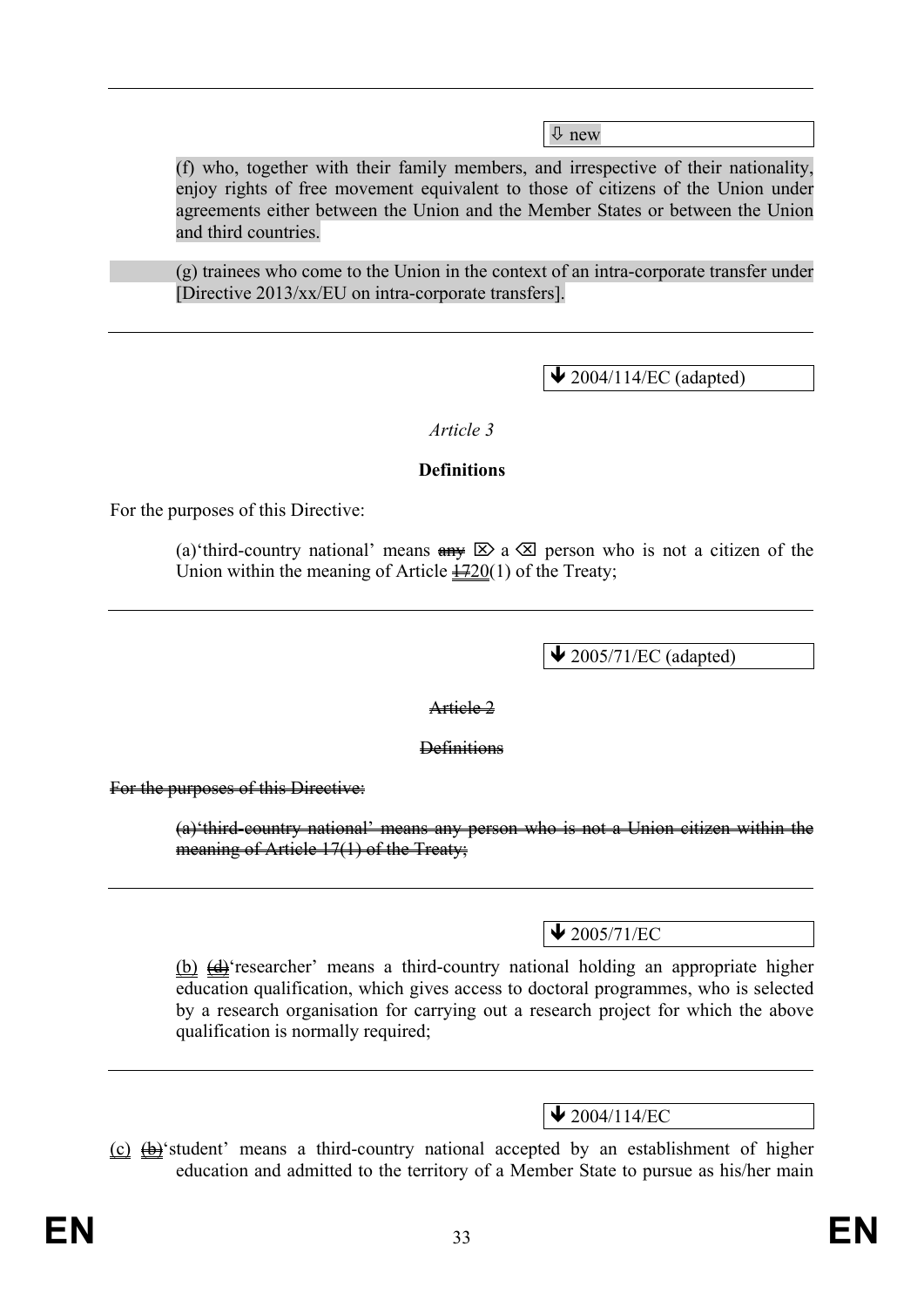activity a full-time course of study leading to a higher education qualification recognised by the Member State, including diplomas, certificates or doctoral degrees in an establishment of higher education, which may cover a preparatory course prior to such education according to its national legislation;

(d)  $\leftrightarrow$  school pupil' means a third-country national admitted to the territory of a Member State to follow a recognised programme of secondary education in the context of an exchange scheme operated by an organisation recognised for that purpose by the Member State in accordance with its national legislation or administrative practice;

## $\blacktriangleright$  2004/114/EC (adapted)

 $(e)$   $\overrightarrow{d}$  unremunerated trainee' means a third-country national who has been admitted to the territory of a Member State for a training period without remuneration in accordance with  $\frac{1}{10}$  the national legislation  $\mathbb{Z}$  of the Member State concerned  $\mathbb{Z}$ ;

new

(f) 'remunerated trainee' means a third-country national who has been admitted to the territory of a Member State for a training period in return for which he/she receives remuneration in accordance with the national legislation of the Member State concerned;

(g) 'volunteer' means a third-country national admitted to the territory of a Member State to participate in a recognised voluntary service scheme;

 $\sqrt{2004/114/EC}$  (adapted)

 $(h)$  $\leftrightarrow$ <sup>2</sup> voluntary service scheme' means a programme of activities of practical solidarity, based on a  $\boxtimes$  scheme recognised by the Member  $\boxtimes$  State or  $\boxtimes$  the Union  $\boxtimes$   $\oplus$ Community scheme, pursuing objectives of general interest;

new

(i) 'au pair' means a third-country national who is temporarily received by a family in the territory of a Member State in exchange for light housework and taking care of children in order to improve his/her linguistic skills and his/her knowledge of the host country;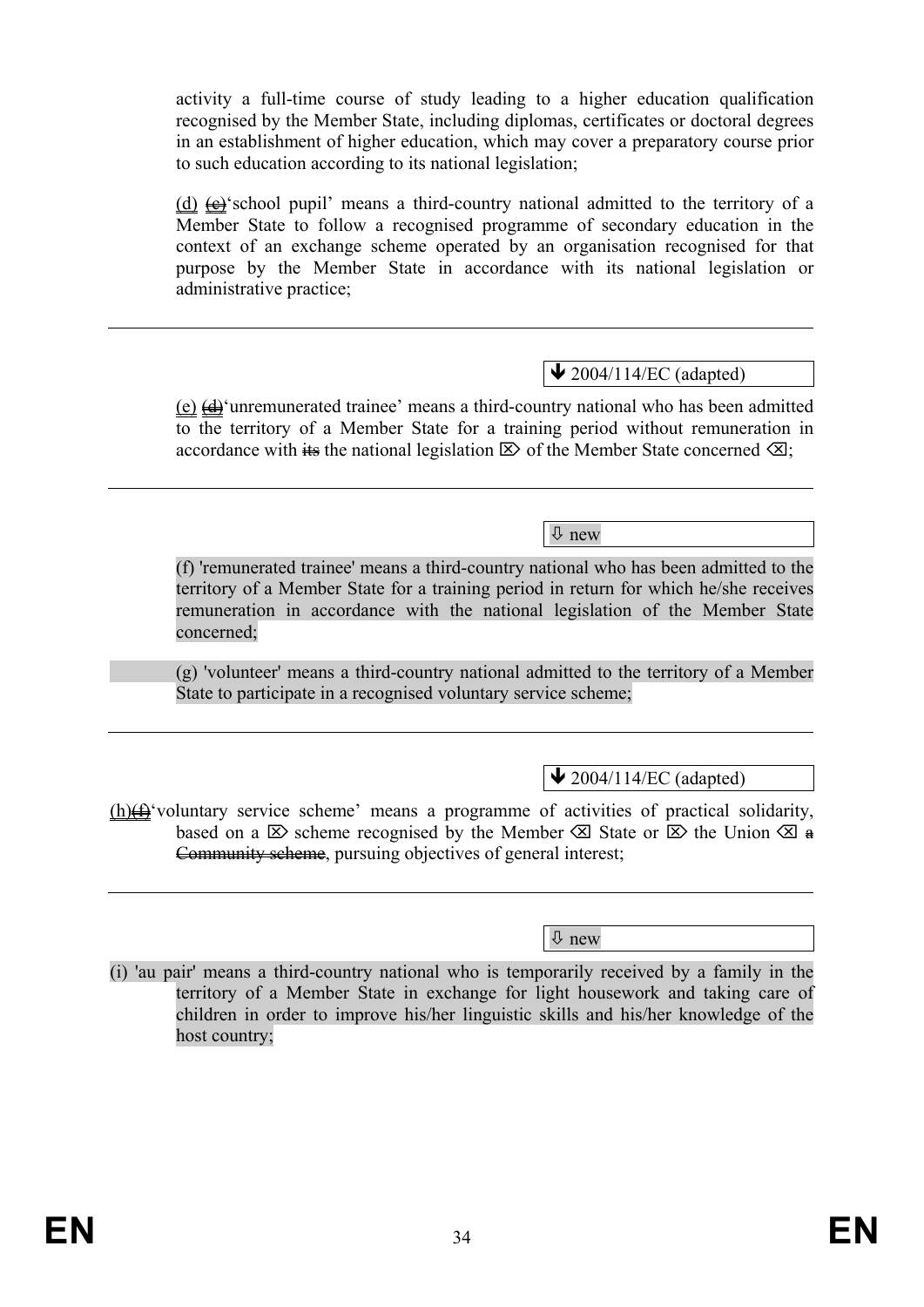$\frac{1}{2005}{71/EC}$ 

- (i)  $\overleftrightarrow{(b)}$  research' means creative work undertaken on a systematic basis in order to increase the stock of knowledge, including knowledge of man, culture and society, and the use of this stock of knowledge to devise new applications;
- (k)  $\leftrightarrow$  research organisation' means any public or private organisation which conducts research and which has been approved for the purposes of this Directive by a Member State in accordance with the latter's legislation or administrative practice;

# $\triangle$  2004/114/EC (adapted)

(1)  $\bigoplus$   $\mathbb{Z}$  educational  $\mathbb{Z}$  establishment' means a public or private establishment recognised by the host Member State and/or whose courses of study are recognised in accordance with its national legislation or administrative practice  $\boxtimes$  on the basis of transparent criteria  $\otimes$  for the purposes set out in this Directive;

new

(m) 'remuneration' means the payment, whatever form it takes, received in consideration for the services performed and being considered under national legislation or established practice as a constituent element of an employment relationship;

(n) 'employment' means the exercise of activities covering whatever form of labour or work regulated under national law or established practice for and under the direction and supervision of an employer;

(o) 'first Member State' means the Member State which first grants a third-country national an authorisation on the basis of this Directive;

(p) 'second Member State' means any Member State other than the first Member State;

(q) 'Union programmes including mobility measures' means Union funded programmes promoting inward mobility of third country nationals to the Union;

(r) 'authorisation' means a residence permit issued by the authorities of a Member State allowing a third-country national to stay legally on its territory, in accordance with Article 1(2)(a) of Regulation (EC) No 1030/2002 or a long-stay visa;

(s) 'long-stay visa' means an authorisation issued by a Member State as provided for in Article 18 of the Schengen Convention or issued in accordance with the national law of Member States that do not fully implement the Schengen acquis.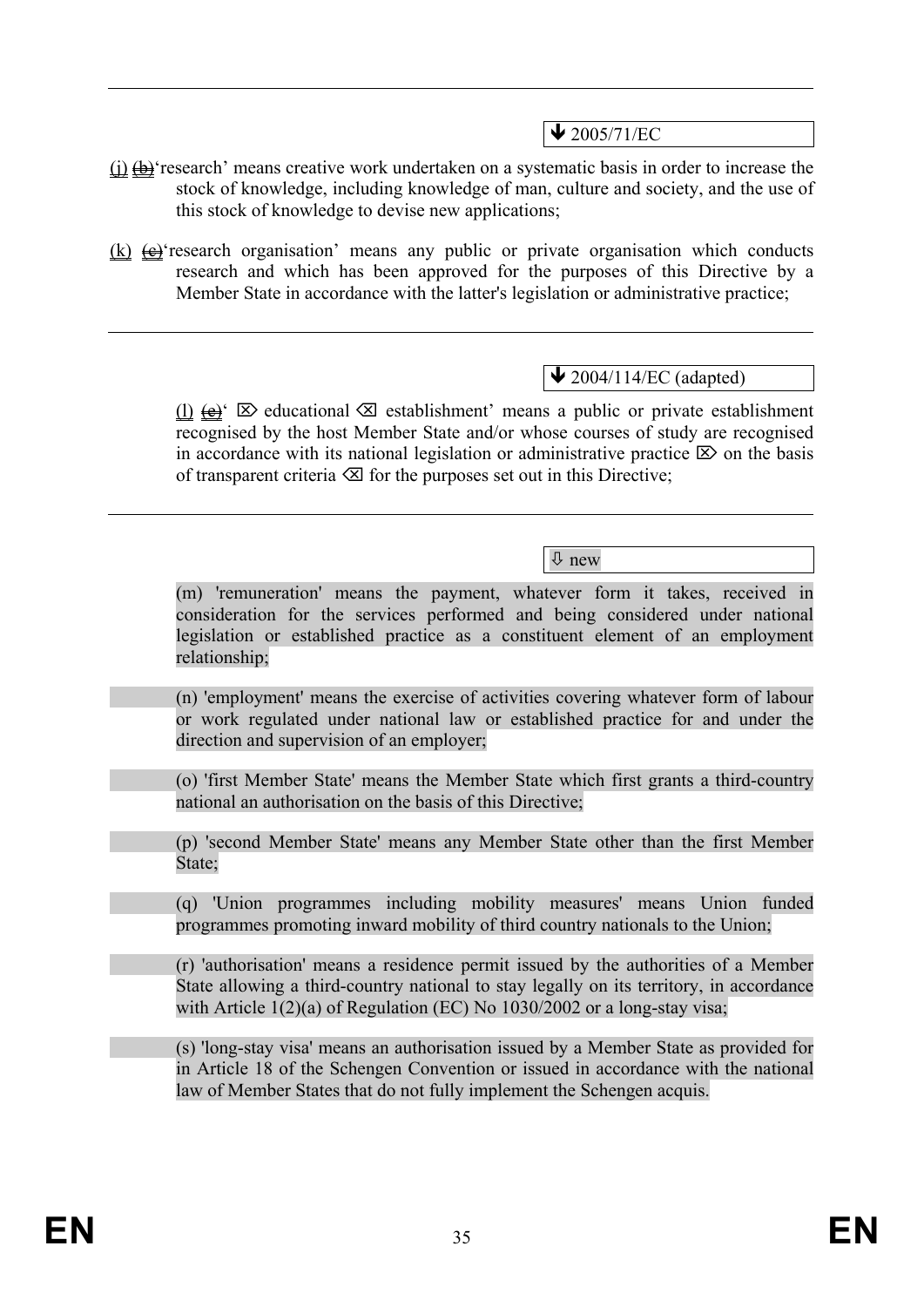(g)'residence permit' means any authorisation issued by the authorities of a Member State allowing a third-country national to stay legally in its territory, in accordance with Article  $1(2)(a)$  of Regulation (EC) No 1030/2002.

 $\triangle$  2005/71/EC (adapted)

(e)'residence permit' means any authorisation bearing the term 'researcher' issued by the authorities of a Member State allowing a third-country national to stay legally on its territory, in accordance with Article 1(2)(a) of Regulation (EC) No 1030/2002.

### *Article 3*

### **Scope**

1. This Directive shall apply to third-country nationals who apply to be admitted to the territory of a Member State for the purpose of carrying out a research project.

2. This Directive shall not apply to:

(a) third-country nationals staying in a Member State as applicants for international protection or under temporary protection schemes;

(b) third-country nationals applying to reside in a Member State as students within the meaning of Directive 2004/114/EC in order to carry out research leading to a doctoral degree;

(c) third-country nationals whose expulsion has been suspended for reasons of fact or law;

(d) researchers seconded by a research organisation to another research organisation in another Member State.

 $\triangle$  2005/71/EC (adapted)

*Article 4*

### **More favourable provisions**

1. This Directive shall be without prejudice to more favourable provisions of:

(a) bilateral or multilateral agreements concluded between the Community or between the Community and its Member States on the one hand and one or more third countries on the other;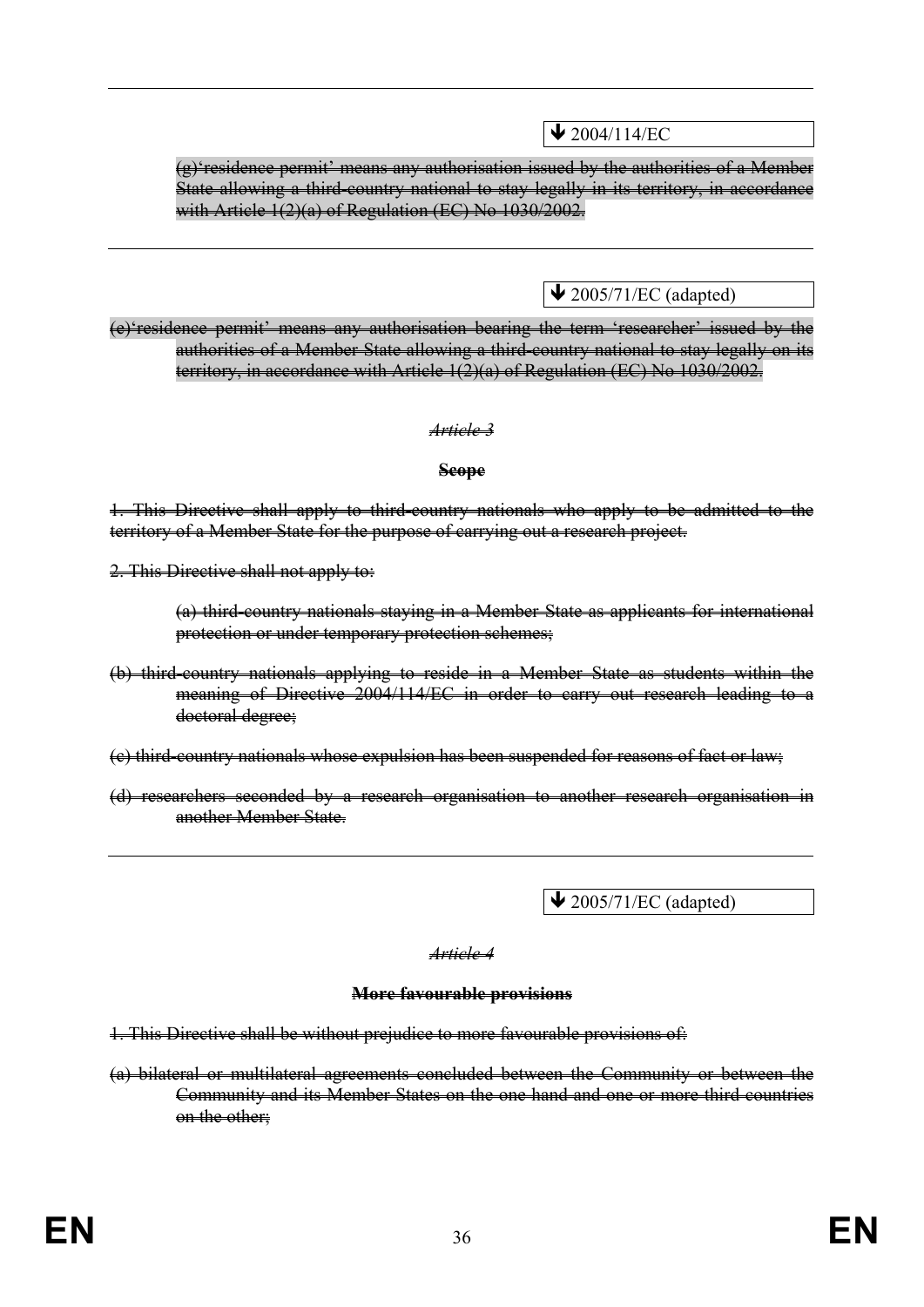(b) bilateral or multilateral agreements concluded between one or more Member States and one or more third countries.

2. This Directive shall not affect the right of Member States to adopt or retain more favourable provisions for persons to whom it applies.

> $\triangle$  2004/114/EC (adapted)  $\Rightarrow$  new

## *Article 4*

## **More favourable provisions**

1. This Directive shall be without prejudice to more favourable provisions of:

(a) bilateral or multilateral agreements  $\boxtimes$  concluded  $\boxtimes$  between the Community  $\boxtimes$  Union  $\boxtimes$  or the Community  $\boxtimes$  Union  $\boxtimes$  and its Member States and one or more third countries; or

(b) bilateral or multilateral agreements  $\boxtimes$  concluded  $\boxtimes$  between one or more Member States and one or more third countries.

2. This Directive shall be without prejudice to the right of Member States to adopt or maintain provisions that are more favourable to the persons to whom it applies  $\Rightarrow$  with respect to Articles 21, 22, 23, 24, 25 and 29, especially in the context of Mobility Partnerships  $\Leftarrow$ .

# **CHAPTER II**

# **CONDITIONS OF ADMISSION**

 $\blacktriangleright$  2004/114/EC

## *Article 5*

## **Principle**

1. The admission of a third-country national under this Directive shall be subject to the verification of documentary evidence showing that he/she meets the general conditions laid down in Article 6 and the specific conditions in whichever of Articles 7 to  $\frac{11}{14}$  applies to the relevant category.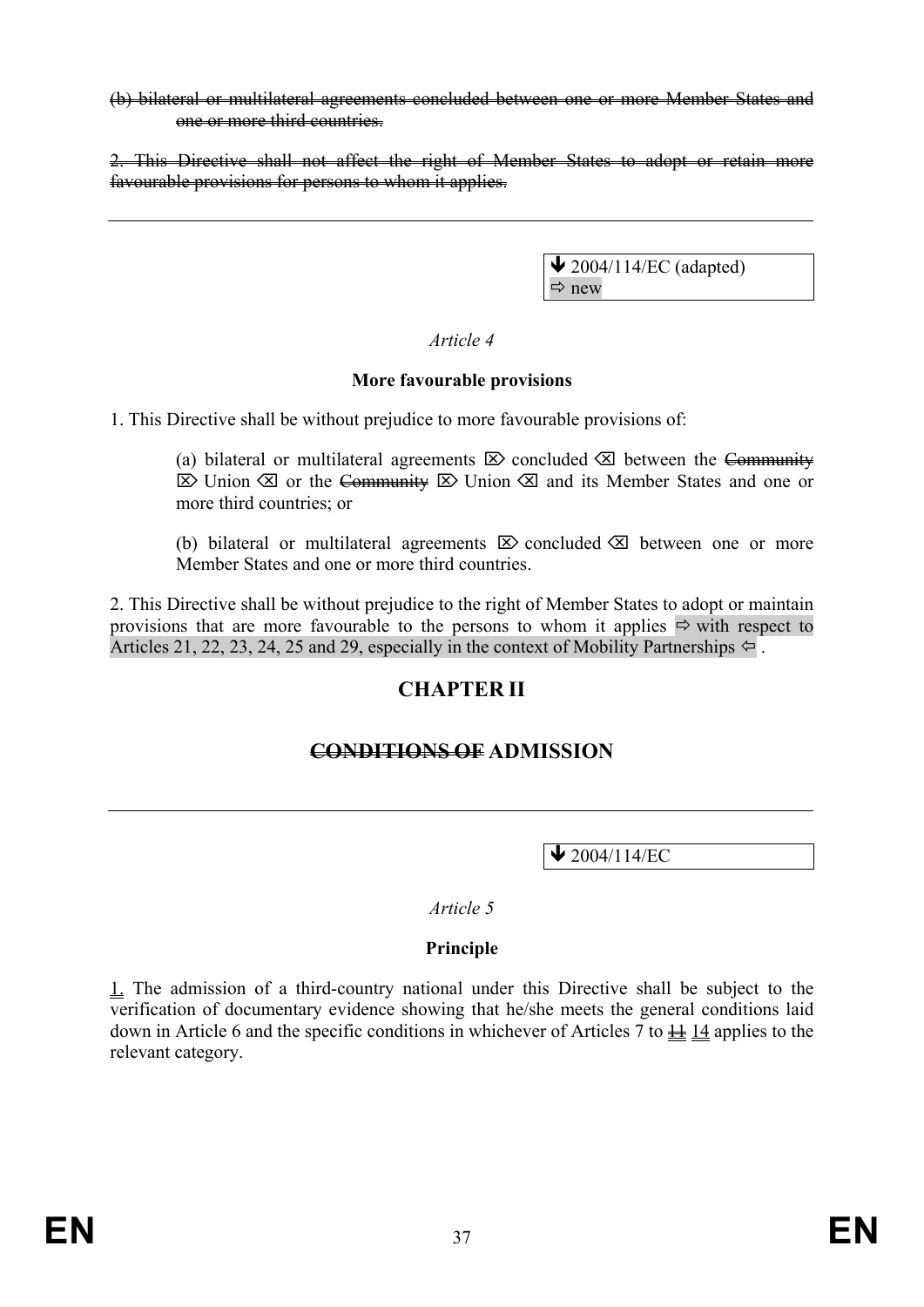new

2. Once all the general and specific conditions for admission are fulfilled, applicants shall be entitled to a long-stay visa and/or residence permit. If a Member State issues residence permits only on its territory and not elsewhere and all the admission conditions laid down in this Directive are fulfilled, the Member State concerned shall issue the third country national the requisite visa.

 $\blacktriangleright$  2004/114/EC

## *Article 6*

### **General conditions**

 $\frac{1}{2}$ . A third-country national who applies to be admitted for the purposes set out in this Directive shall:

(a) present a valid travel document as determined by national legislation; Member States may require the period of validity of the travel document to cover at least the duration of the planned stay;

## $\triangle$  2004/114/EC (adapted)

(b) if he/she is a minor under the national legislation of the host Member State, present a parental authorisation  $\boxtimes$  or equivalent  $\boxtimes$  for the planned stay;

(c) have sickness insurance in respect of  $\boxtimes$  for  $\boxtimes$  all risks normally covered for its  $\overline{\text{ewn}}$  nationals  $\overline{\text{im}} \boxtimes$  of  $\boxtimes$  the Member State concerned:

 $\bigvee$  2004/114/EC

(d) not be regarded as a threat to public policy, public security or public health;

(e) provide proof, if the Member State so requests, that he/she has paid the fee for processing the application on the basis of Article  $\frac{2031}{100}$ .

new

(f) provide the evidence requested by the Member State that during his/her stay he/she will have sufficient resources to cover his/her subsistence, training and return travel costs, without prejudice to an individual examination of each case.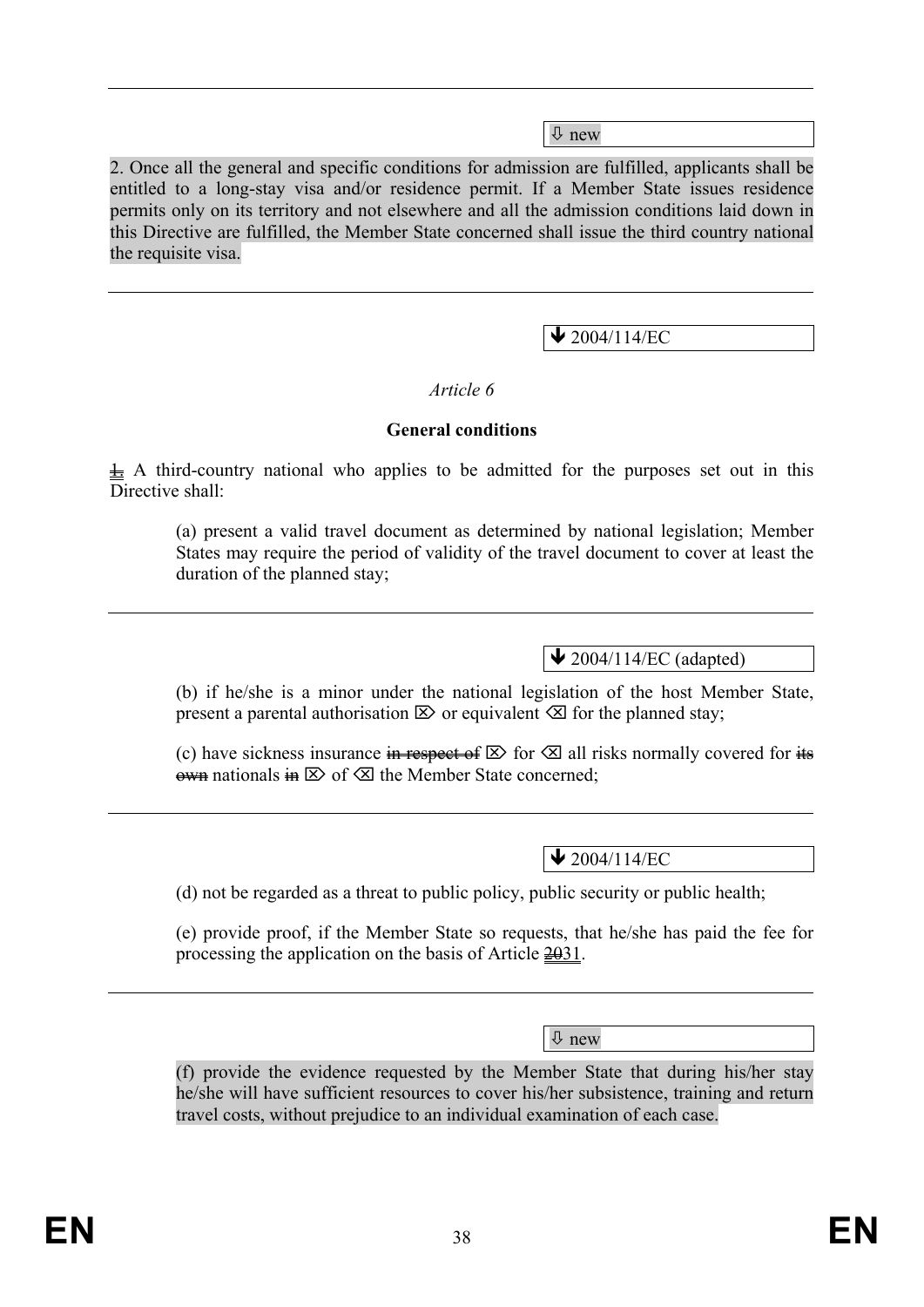## $\triangle$  2004/114/EC (adapted)

2. Member States shall facilitate the admission procedure for the third-country nationals covered by Articles 7 to 11 who participate in Community programmes enhancing mobility towards or within the Community.

### $\triangle$  2005/71/EC (adapted)

#### CHAPTER III

#### ADMISSION OF RESEARCHERS

#### Article 7

#### Conditions for admission

1. A third-country national who applies to be admitted for the purposes set out in this Directive shall:

- (a) present a valid travel document, as determined by national law. Member States may require the period of the validity of the travel document to cover at least the duration of the residence permit;
- (b) present a hosting agreement signed with a research organisation in accordance with Article  $6(2)$ :

(c) where appropriate, present a statement of financial responsibility issued by the research organisation in accordance with Article 6(3); and

(d) not be considered to pose a threat to public policy, public security or public health.

Member States shall check that all the conditions referred to in points (a), (b), (c) and (d) are met.

2. Member States may also check the terms upon which the hosting agreement has been based and concluded.

3. Once the checks referred to in paragraphs 1 and 2 have been positively concluded, researchers shall be admitted on the territory of the Member States to carry out the hosting agreement.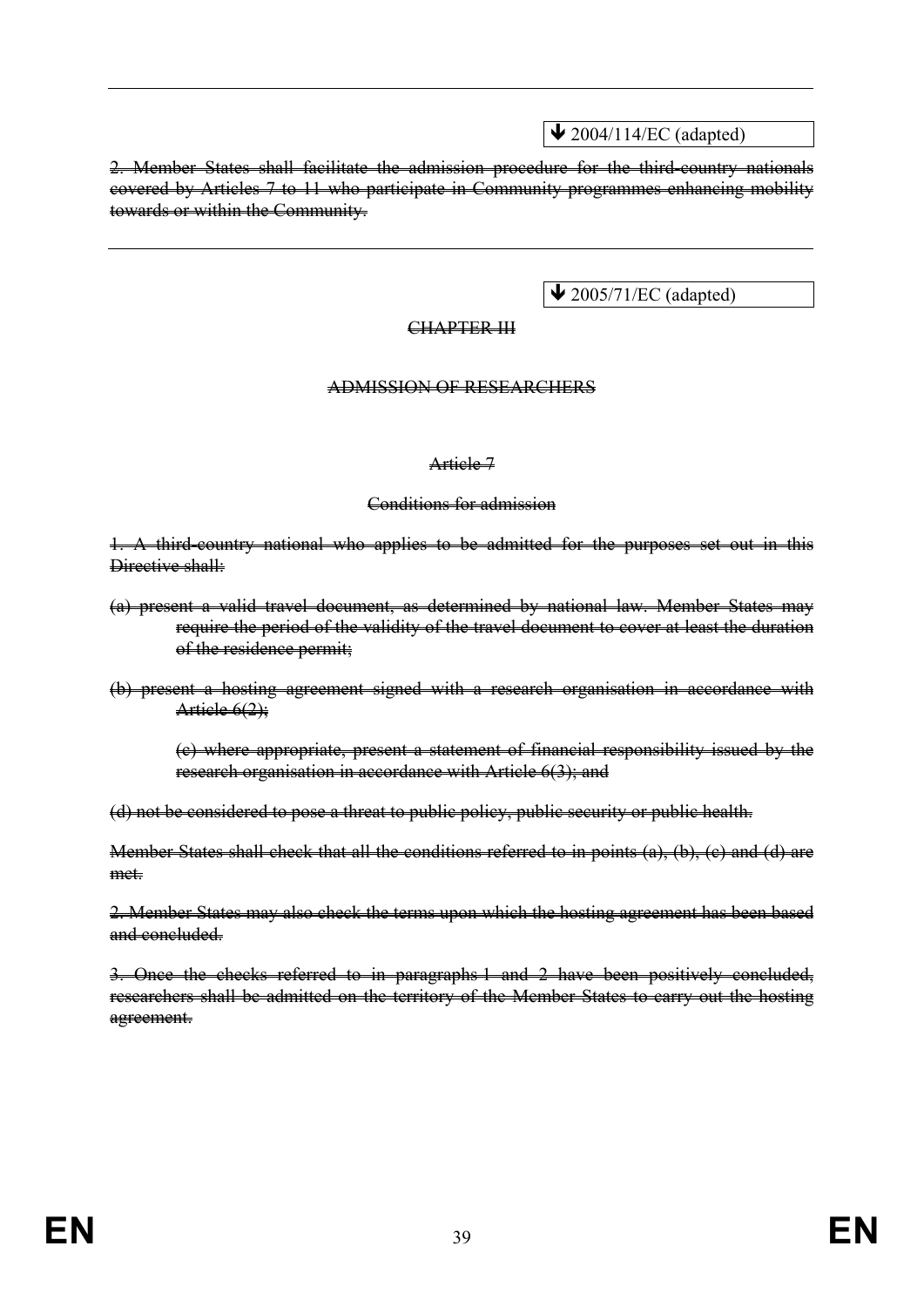new

## *Article 7*

### **Specific conditions for researchers**

1. In addition to the general conditions laid down in Article 6, a third-country national who applies to be admitted for the purpose of carrying out research shall:

- (a) present a hosting agreement signed with a research organisation in accordance with Article 9(1) and Article 9(2);
- (b) where appropriate, present a statement of financial responsibility issued by the research organisation in accordance with Article 9(3).

2. Member States may check the terms upon which the hosting agreement has been based and concluded.

3. Once the checks referred to in paragraphs 1 and 2 have been positively concluded, researchers shall be admitted to the territory of the Member State to carry out the hosting agreement.

4. Applications from third-country nationals wishing to pursue research in the Union shall be considered and examined when the third-country national concerned is residing outside the territory of the Member State to which he/she wishes to be admitted.

5. Member States may accept, in accordance with their national legislation, an application submitted when the third-country national concerned is already in their territory.

6. Member States shall determine whether applications for authorisations are to be made by the researcher or by the research organisation concerned.

 $\triangle$  2005/71/EC (adapted)

# **CHAPTER II**

## **RESEARCH ORGANISATIONS**

*Article 58*

Approval  $\boxtimes$  of research organisations  $\boxtimes$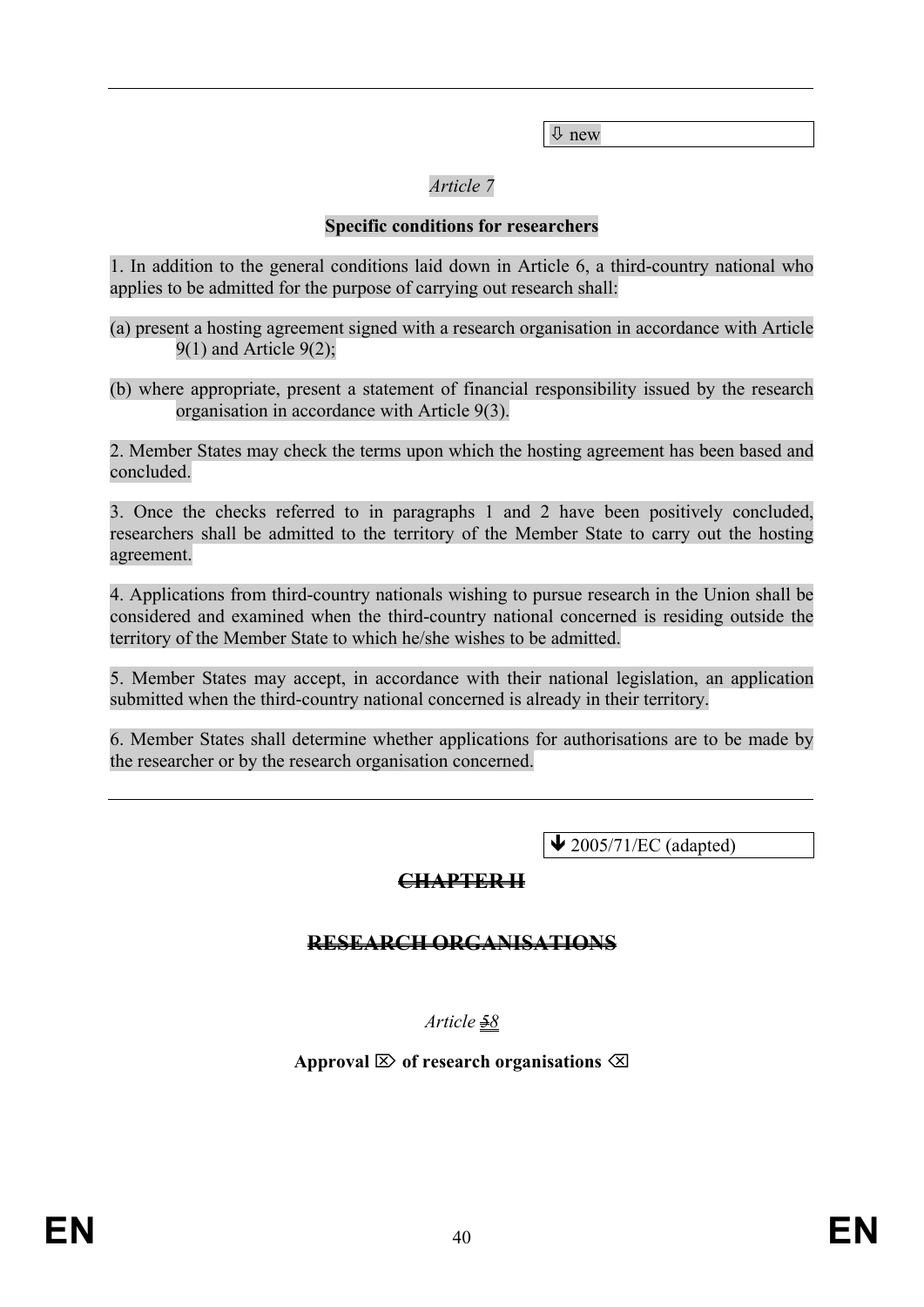$\sqrt{2005/71/EC}$ 

1. Any research organisation wishing to host a researcher under the admission procedure laid down in this Directive shall first be approved for that purpose by the Member State concerned.

2. The approval of the research organisations shall be in accordance with procedures set out in the national law or administrative practice of the Member States. Applications for approval by both public and private organisations shall be made in accordance with those procedures and be based on their statutory tasks or corporate purposes as appropriate and on proof that they conduct research.

The approval granted to a research organisation shall be for a minimum period of five years. In exceptional cases, Member States may grant approval for a shorter period.

3. Member States may require, in accordance with national legislation, a written undertaking of the research organisation that in cases where a researcher remains illegally in the territory of the Member State concerned, the said organisation is responsible for reimbursing the costs related to his/her stay and return incurred by public funds. The financial responsibility of the research organisation shall end at the latest six months after the termination of the hosting agreement.

4. Member States may provide that, within two months of the date of expiry of the hosting agreement concerned, the approved organisation shall provide the competent authorities designated for the purpose by the Member States with confirmation that the work has been carried out for each of the research projects in respect of which a hosting agreement has been signed pursuant to Article  $\frac{69}{6}$ .

 $\triangle$  2005/71/EC (adapted)

5. The competent authorities in each Member State shall publish and update regularly lists of the research organisations approved for the purposes of this Directive  $\overline{\mathbb{Z}}$  whenever a change is made to those lists  $\overline{\mathsf{X}}$ 

 $\bigvee$  2005/71/EC

6. A Member State may, among other measures, refuse to renew or decide to withdraw the approval of a research organisation which no longer meets the conditions laid down in paragraphs 2, 3 and 4 or in cases where the approval has been fraudulently acquired or where a research organisation has signed a hosting agreement with a third-country national fraudulently or negligently. Where approval has been refused or withdrawn, the organisation concerned may be banned from reapplying for approval up to five years from the date of publication of the decision on withdrawal or non-renewal.

7. Member States may determine in their national legislation the consequences of the withdrawal of the approval or refusal to renew the approval for the existing hosting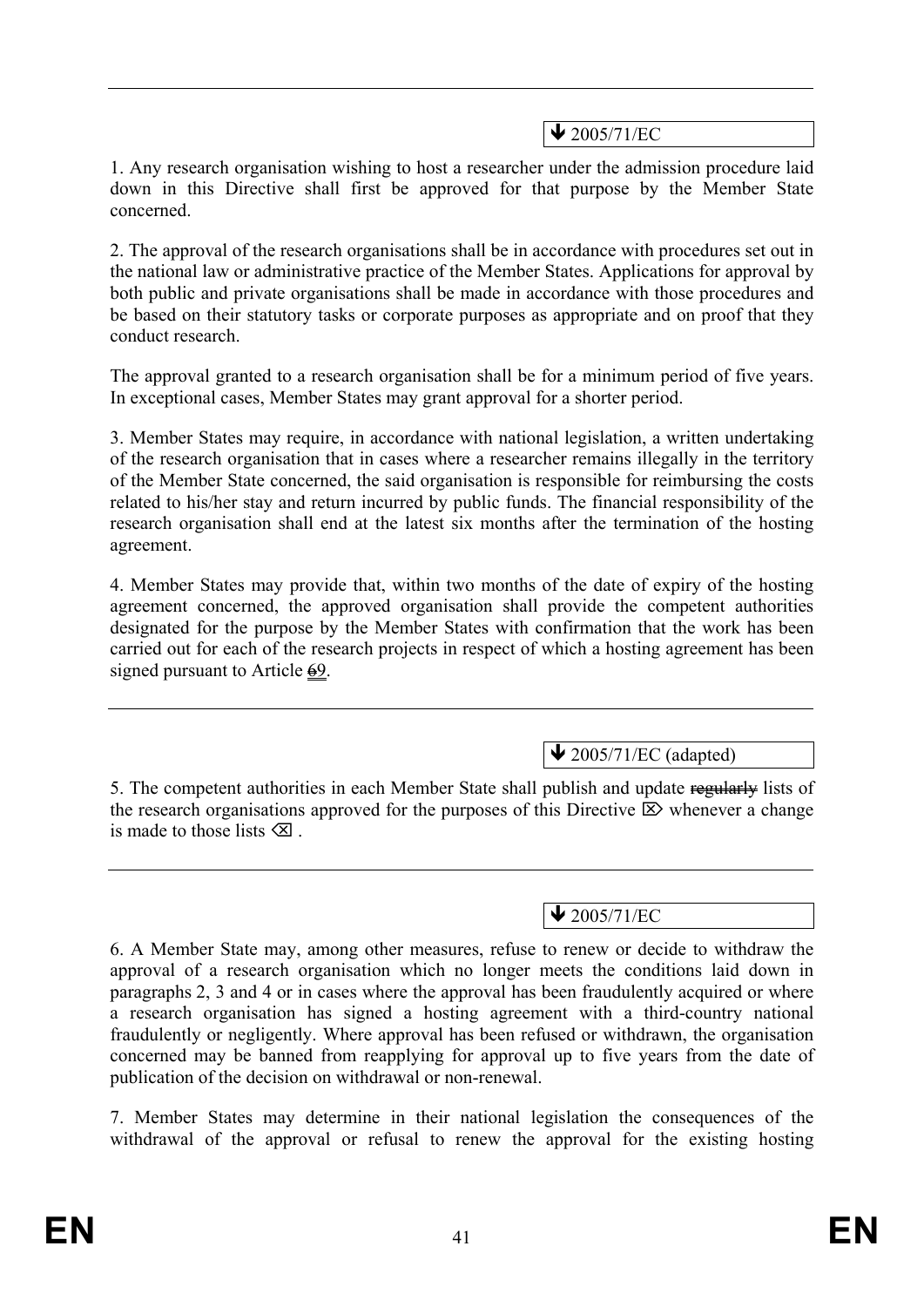agreements, concluded in accordance with Article  $\epsilon$ 9, as well as the consequences for the residence permits of the researchers concerned.

 $\bigvee$  2005/71/EC (adapted)

## *Article 69*

## **Hosting agreement**

1. A research organisation wishing to host a researcher shall sign a hosting agreement with the latter whereby the researcher undertakes to complete the research project and the organisation undertakes to host the researcher for that purpose without prejudice to Article  $\boxtimes$  provided that the conditions laid down in Articles 6 and  $\overline{\otimes}$  7  $\overline{\otimes}$  are met  $\overline{\otimes}$ .

new

The hosting agreement shall contain at least the following elements :

(a) the title and purpose of the research project;

(b) an undertaking by the researcher to complete the research project;

(c) confirmation by the organisation that it undertakes to host the researcher so that he or she can complete the research project;

(d) the start and end date of the research project;

(e) information on the legal relationship between the research organisation and the researcher;

(f) information on the working conditions of the researcher.

 $\bigvee$  2005/71/EC

2. Research organisations may sign hosting agreements only if the following conditions are met:

(a) the research project has been accepted by the relevant authorities in the organisation, after examination of:

(i) the purpose and duration of the research, and the availability of the necessary financial resources for it to be carried out;

(ii) the researcher's qualifications in the light of the research objectives, as evidenced by a certified copy of his/her qualification in accordance with Article  $2\left(\frac{d}{d}\right)(b)$ ;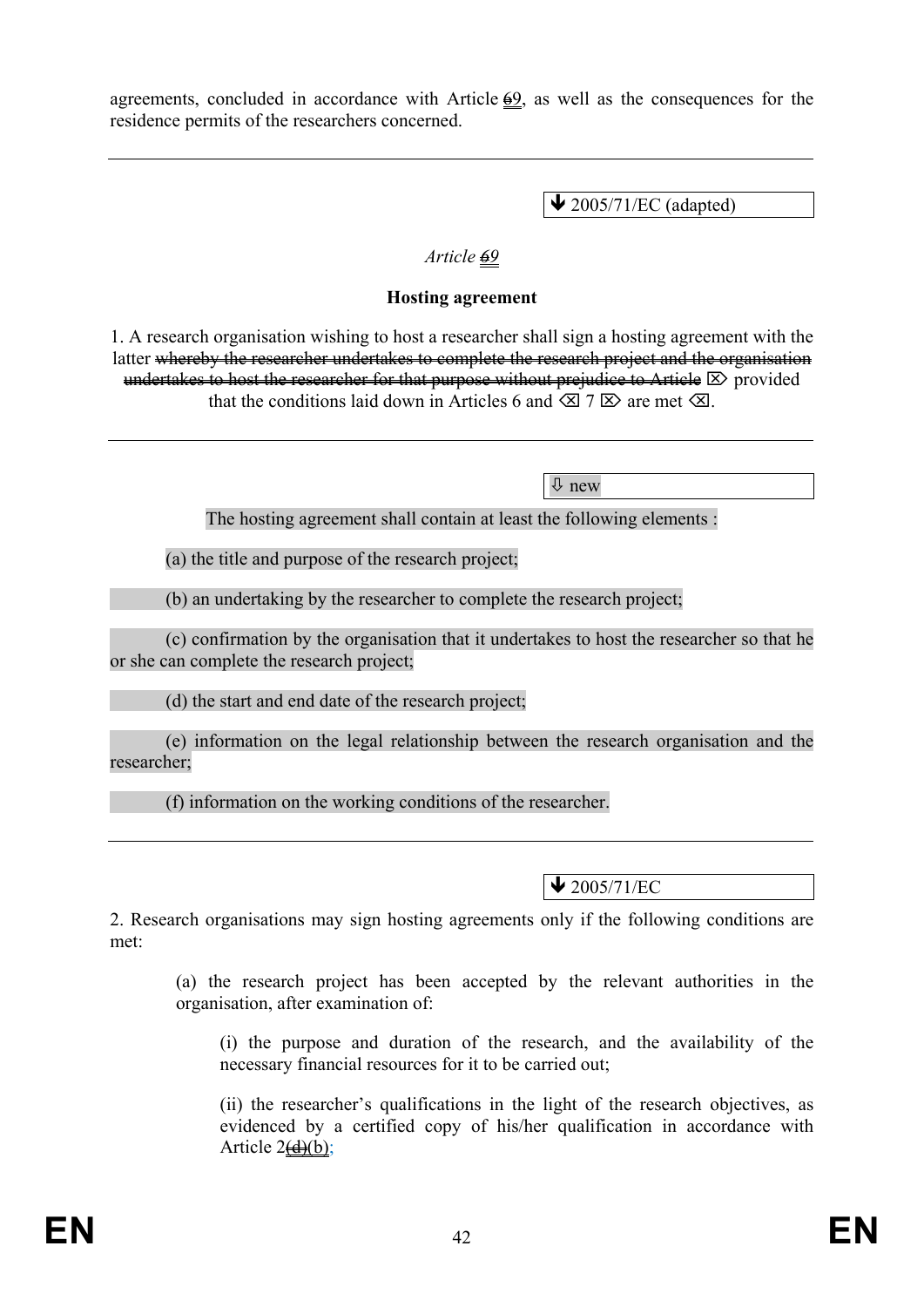$\triangle$  2005/71/EC (adapted)

(b) during his/her stay the researcher has sufficient monthly resources to meet his/her expenses and return travel costs in accordance with the minimum amount published for the purpose by the Member State, without having recourse to the Member State's social assistance system;

(c) during his/her stay the researcher has sickness insurance for all the risks normally covered for nationals of the Member State concerned;

(d) the hosting agreement specifies the legal relationship and working conditions of the researchers.

 $\bigvee$  2005/71/EC

3. Once the hosting agreement is signed, the research organisation may be required, in accordance with national legislation, to provide the researcher with an individual statement that for costs within the meaning of Article  $\frac{58}{3}$  financial responsibility has been assumed.

4. The hosting agreement shall automatically lapse when the researcher is not admitted or when the legal relationship between the researcher and the research organisation is terminated.

5. Research organisations shall promptly inform the authority designated for the purpose by the Member States of any occurrence likely to prevent implementation of the hosting agreement.

 $\bigvee$  2004/114/EC (adapted)

## *Article <u><i><del>710</del></u>*</u>

## **Specific conditions for students**

1. In addition to the general conditions laid down in Article 6, a third-country national who applies to be admitted for the purpose of study shall:

(a)  $\boxtimes$  provide evidence that he/she has  $\boxtimes$  have been accepted by an establishment of higher education to follow a course of study;

(b)  $(d)$  provide evidence, if the Member State so requires, that he/she has paid the fees charged by the establishment.

(b) provide the evidence requested by a Member State that during his/her stay he/she will have sufficient resources to cover his/her subsistence, study and return travel costs. Member States shall make public the minimum monthly resources required for the purpose of this provision, without prejudice to individual examination of each case;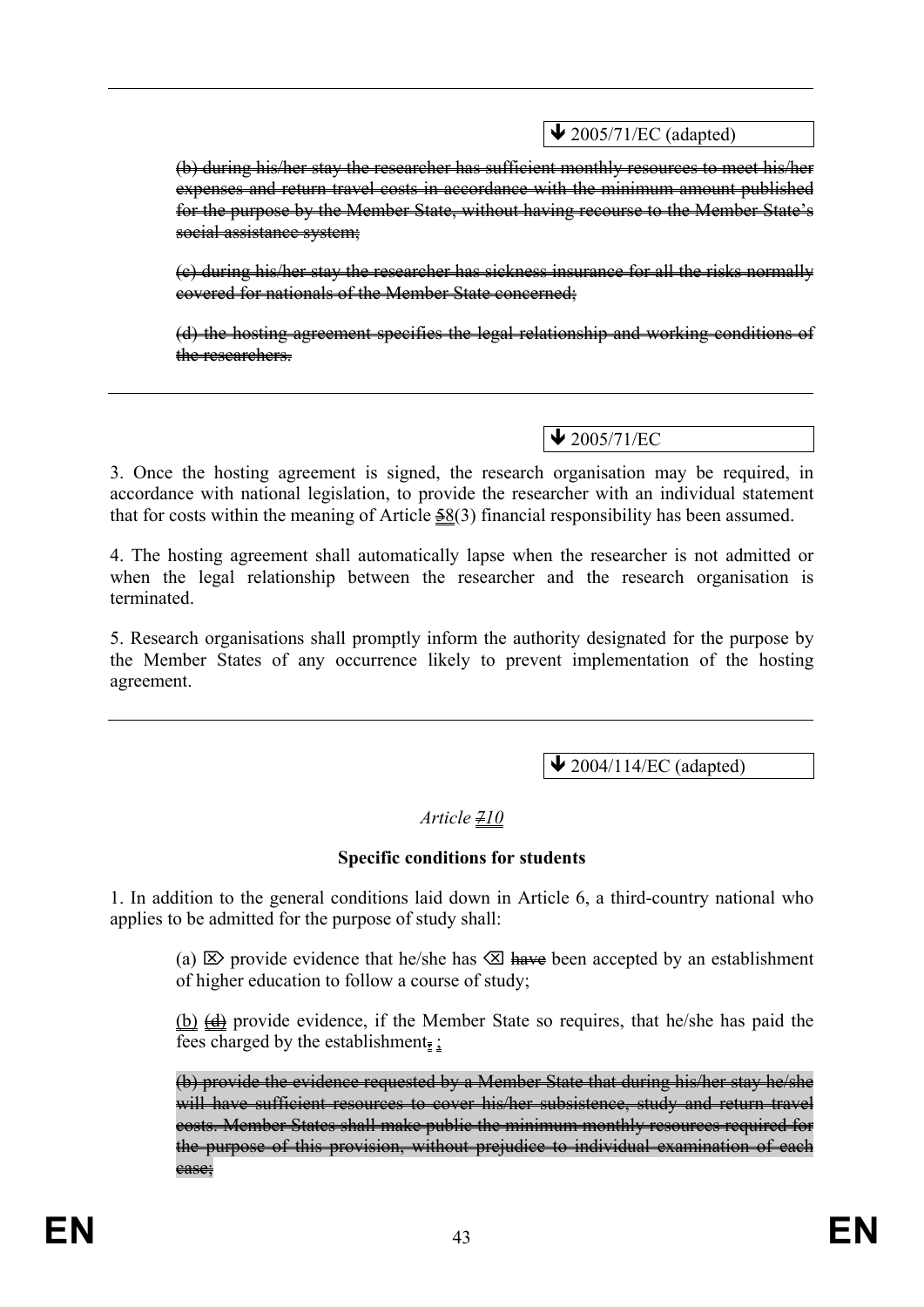(c) provide evidence, if the Member State so requires, of sufficient knowledge of the language of the course to be followed by him/her $\frac{1}{2}$ .

2. Students who automatically qualify for sickness insurance in respect of  $\boxtimes$  for  $\boxtimes$  all risks normally covered for the nationals of the Member State concerned as a result of enrolment at an establishment shall be presumed to meet the condition laid down in Article 6(1)(c).

## *Article 8*

## **Mobility of students**

1. Without prejudice to Articles 12(2), 16 and 18(2), a third-country national who has already been admitted as a student and applies to follow in another Member State part of the studies already commenced, or to complement them with a related course of study in another Member State, shall be admitted by the latter Member State within a period that does not hamper the pursuit of the relevant studies, whilst leaving the competent authorities sufficient time to process the application, if he/she:

- (a) meets the conditions laid down by Articles 6 and 7 in relation to that Member State: and
- (b) has sent, with his/her application for admission, full documentary evidence of his/her academic record and evidence that the course he/she wishes to follow genuinely complements the one he/she has completed; and
	- (c) participates in a Community or bilateral exchange programme or has been admitted as a student in a Member State for no less than two years.

2. The requirements referred to in paragraph  $1(e)$ , shall not apply in the case where the student, in the framework of his/her programme of studies, is obliged to attend a part of his/her courses in an establishment of another Member State.

3. The competent authorities of the first Member State shall, at the request of the competent authorities of the second Member State, provide the appropriate information in relation to the stay of the student in the territory of the first Member State.

 $\bigvee$  2004/114/EC (adapted)

# *Article 911*

## **Specific conditions for school pupils**

1. Subject to Article 3,  $\underline{a}$   $\underline{A}$  third-country national who applies to be admitted in a pupil exchange scheme shall, in addition to the general conditions stipulated  $\boxtimes$  laid down  $\boxtimes$  in Article 6: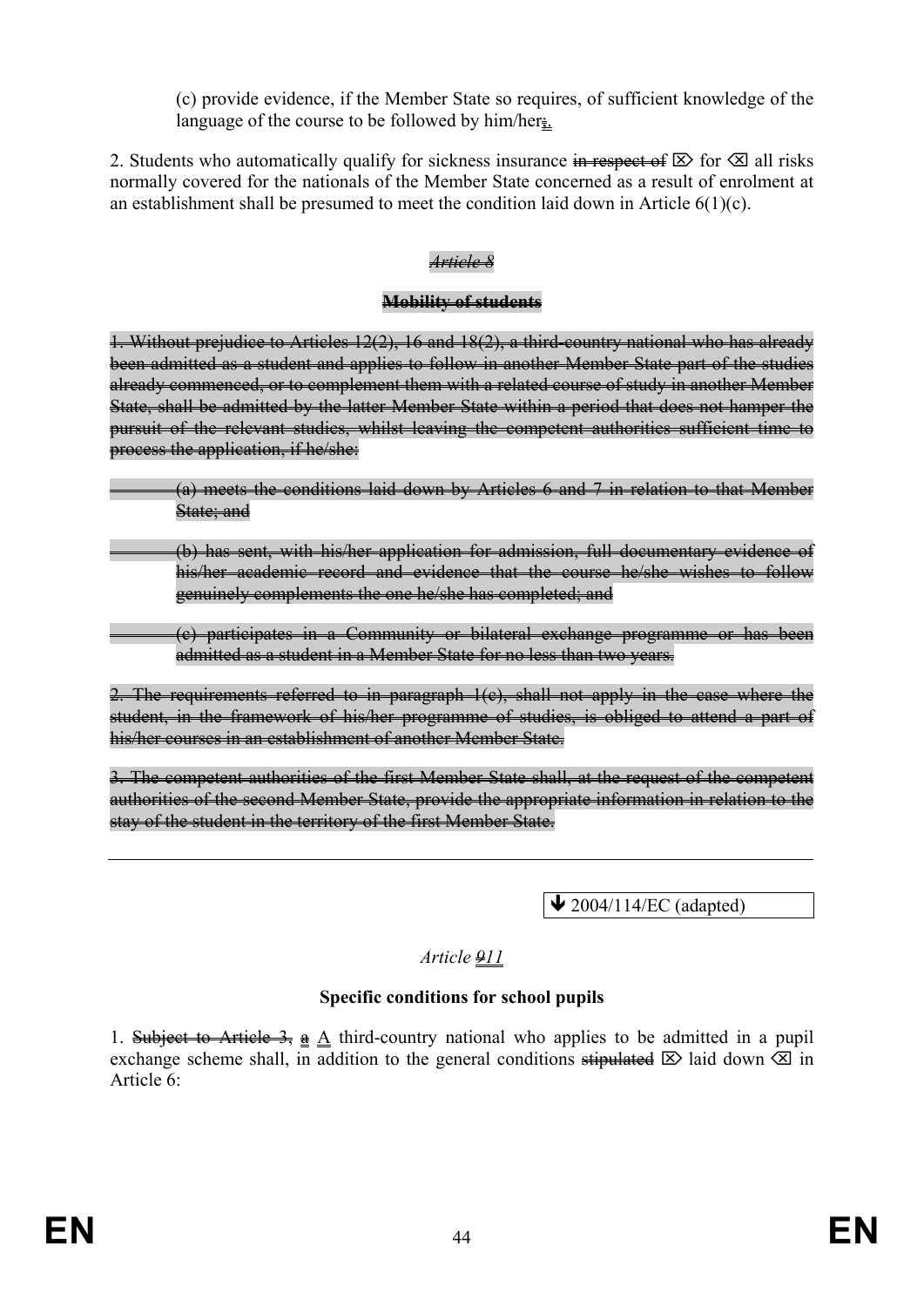(a) not be below the minimum age nor above the maximum age set by the Member State concerned;

(b) provide evidence of acceptance by a secondary education establishment;

(c) provide evidence of participation in a recognised pupil exchange scheme programme operated by an organisation recognised for that purpose by the Member State concerned in accordance with its national legislation or administrative practice;

(d) provide evidence that the pupil exchange organisation accepts responsibility for him/her throughout his/her period of presence in the territory of the Member State concerned, in particular as regards subsistence, study, healthcare and return travel costs;

(e) be accommodated throughout his/her stay by a family meeting the conditions set by the Member State concerned and selected in accordance with the rules of the pupil exchange scheme in which he/she is participating.

2. Member States may confine the admission of school pupils participating in an exchange scheme to nationals of third countries which offer the same possibility for their own nationals.

> $\triangle$  2004/114/EC (adapted)  $Arr$  new

# *Article 1012*

## **Specific conditions for unremunerated trainees**

1. Subject to Article 3,  $\theta$  A third-country national who applies to be admitted as an unremunerated  $\Rightarrow$  or remunerated  $\Leftrightarrow$  trainee shall, in addition to the general conditions laid down in Article 6:

(a) have signed a training agreement, approved if need be by the relevant authority in the Member State concerned in accordance with its national legislation or administrative practice, for an unremunerated  $\boxtimes$  a  $\boxtimes$  placement with a public- or private-sector enterprise or vocational training establishment recognised by the Member State in accordance with its national legislation or administrative practice $\frac{1}{2}$ .

new

(b) prove, if the Member State so requires, that they have previous relevant education or qualifications or professional experience to benefit from the work experience.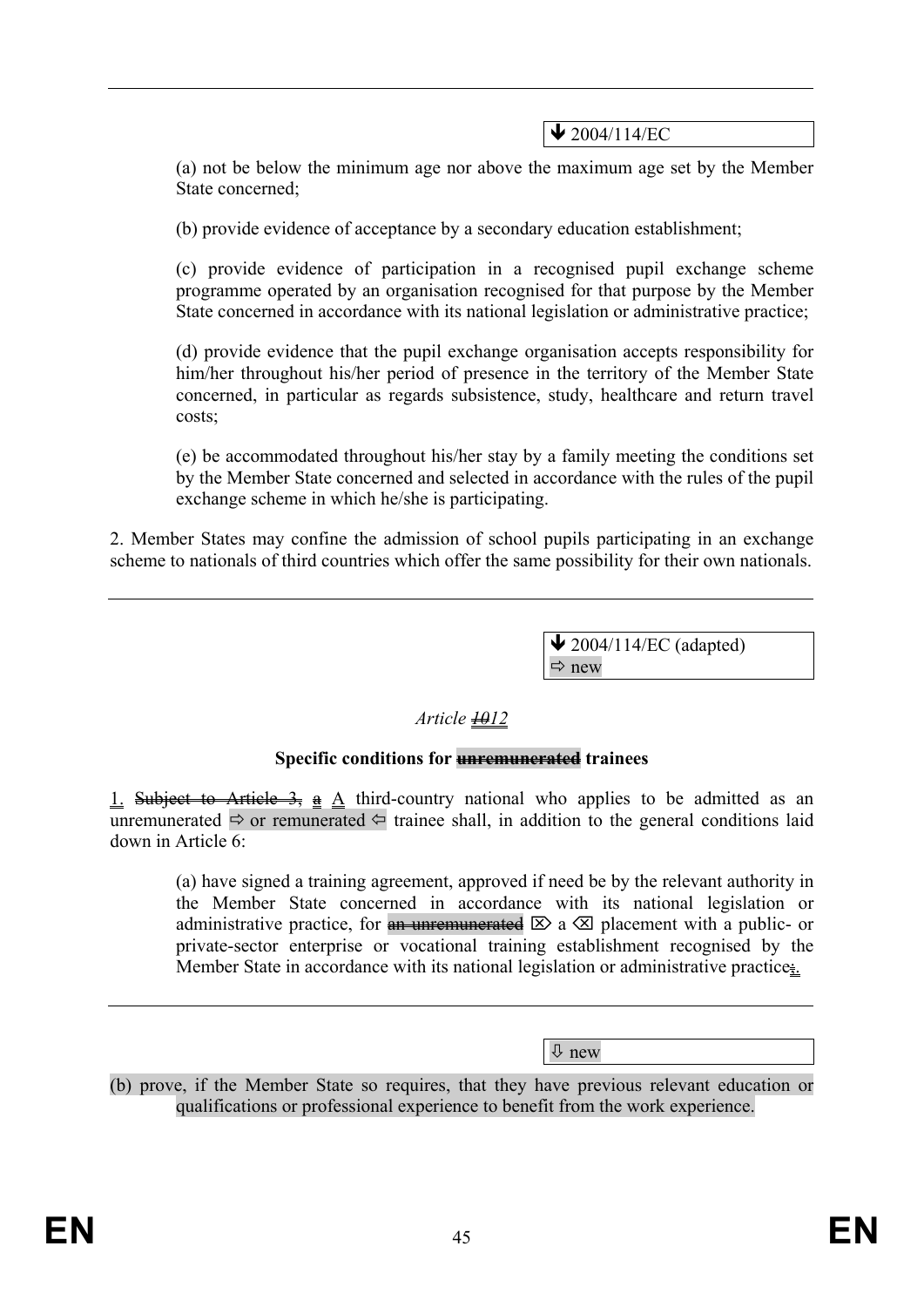(b) provide the evidence requested by a Member State that during his/her stay he/she will have sufficient resources to cover his/her subsistence, training and return travel costs. The Member States shall make public the minimum monthly resources required for the purpose of this provision, without prejudice to individual examination of each case;

# $\bigvee$  2004/114/EC

(c) receive, if the Member State so requires, basic language training so as to acquire the knowledge needed for the purposes of the placement.

new

The agreement referred to in point (a) shall describe the training programme, specify its duration, the conditions under which the trainee is supervised in the performance of this programme, his/her working hours, the legal relationship with the host entity and, where the trainee is remunerated, the remuneration granted to him/her.

2. Member States may require the host entity to declare that the third country national is not filling a job.

 $\blacktriangleright$  2004/114/EC (adapted)

# *Article 1113*

# **Specific conditions for volunteers**

Subject to Article 3,  $\frac{1}{2}$  A third-country national who applies to be admitted to a voluntary service scheme shall, in addition to the general conditions laid down in Article 6:

(a) not be below the minimum age nor above the maximum age set by the Member State concerned;

## $\bigvee$  2004/114/EC

(a)  $\overline{(\theta)}$  produce an agreement with the organisation responsible in the Member State concerned for the voluntary service scheme in which he/she is participating, giving a description of tasks, the conditions in which he/she is supervised in the performance of those tasks, his/her working hours, the resources available to cover his/her travel, subsistence, accommodation costs and pocket money throughout his/her stay and, if appropriate, the training he/she will receive to help him/her perform his/her service;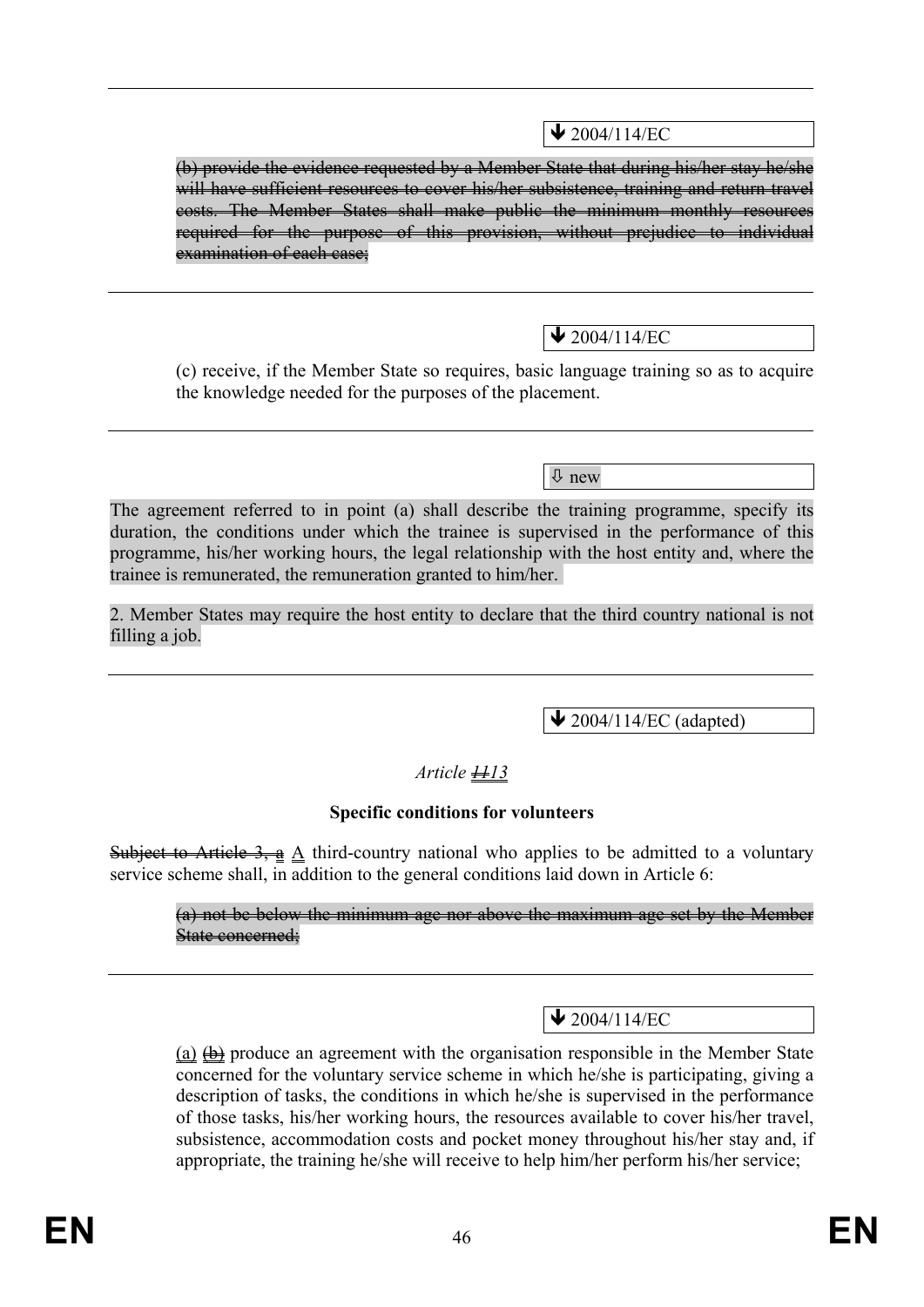(b)  $\leftrightarrow$  provide evidence that the organisation responsible for the voluntary service scheme in which he/she is participating has subscribed to a third-party insurance policy; and accepts full responsibility for him/her throughout his/her stay, in particular as regards his/her subsistence, healthcare and return travel costs;

## $\bigvee$  2004/114/EC

 $\overline{(d)}$  (c) and, if the host Member State specifically requires it, receive a basic introduction to the language, history and political and social structures of that Member State.

 $\sqrt{\theta}$  (new)

## *Article 14*

## **Specific conditions for au-pairs**

- A third-country national who applies to be admitted for the purpose of working as an au-pair shall, in addition to the general conditions laid down in Article 6:
	- (a) be at least 17 but not more than 30 or, except in individually justified cases, more than 30 years of age;
	- (b) provide evidence that the host family accepts responsibility for him/her throughout his/her period of presence in the territory of the Member State concerned, in particular with regard to subsistence, accommodation, healthcare, maternity or accident risks;
	- (c) produce an agreement between the au-pair and the host family defining his/her rights and obligations, including specifications about the pocket money to be received and adequate arrangements allowing him/her to attend courses, and participation in day-to-day family duties.

 $\blacktriangleright$  2005/71/EC

## *<u><i>Autiol*</u>

## **Family members**

1. When a Member State decides to grant a residence permit to the family members of a researcher, the duration of validity of their residence permit shall be the same as that of the residence permit issued to the researcher insofar as the period of validity of their travel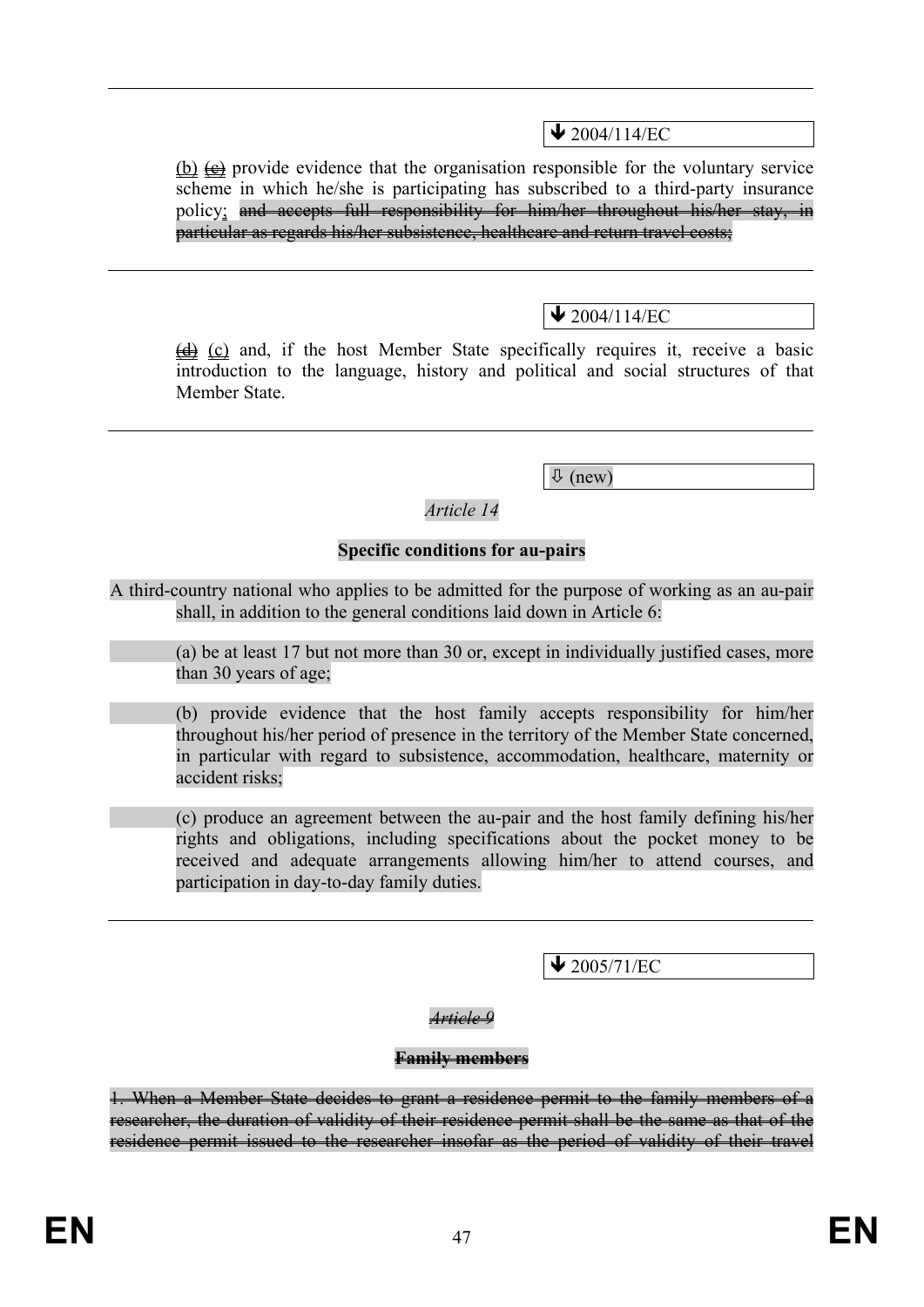documents allows it. In duly justified cases, the duration of the residence permit of the family member of the researcher may be shortened.

2. The issue of the residence permit to the family members of the researcher admitted to a Member State shall not be made dependent on the requirement of a minimum period of residence of the researcher.

new

# **CHAPTER III**

# **AUTHORISATIONS AND DURATION OF RESIDENCE**

# *Article 15*

## **Authorisations**

Long-stay visas and residence permits shall bear the title "researcher", "student", "volunteer", "school pupil", "remunerated trainee", "unremunerated trainee" or "au pair". For third-country national researchers and students coming to the Union under a specific Union programme including mobility measures, the authorisation shall mention the specific programme.

> $\triangle$  2005/71/EC (adapted)  $\Rightarrow$  new

*Article 8 16*

## **Duration of residence permit**

1. Member States shall issue a residence permit  $\Rightarrow$  an authorisation for researchers  $\Leftarrow$  for a period of at least one year and shall renew it if the conditions laid down in Articles 6, and 7  $\boxtimes$  and 9  $\boxtimes$  are still met. If the research project is scheduled to last less than one year, the residence permit  $\Rightarrow$  authorisation  $\Leftrightarrow$  shall be issued for the duration of the project.

new

2. Member States shall issue an authorisation for students for a period of at least one year and shall renew it if the conditions laid down in Articles 6 and 10 are still met. If the period of studies is scheduled to last less than one year, the authorisation shall be issued for the duration of the studies.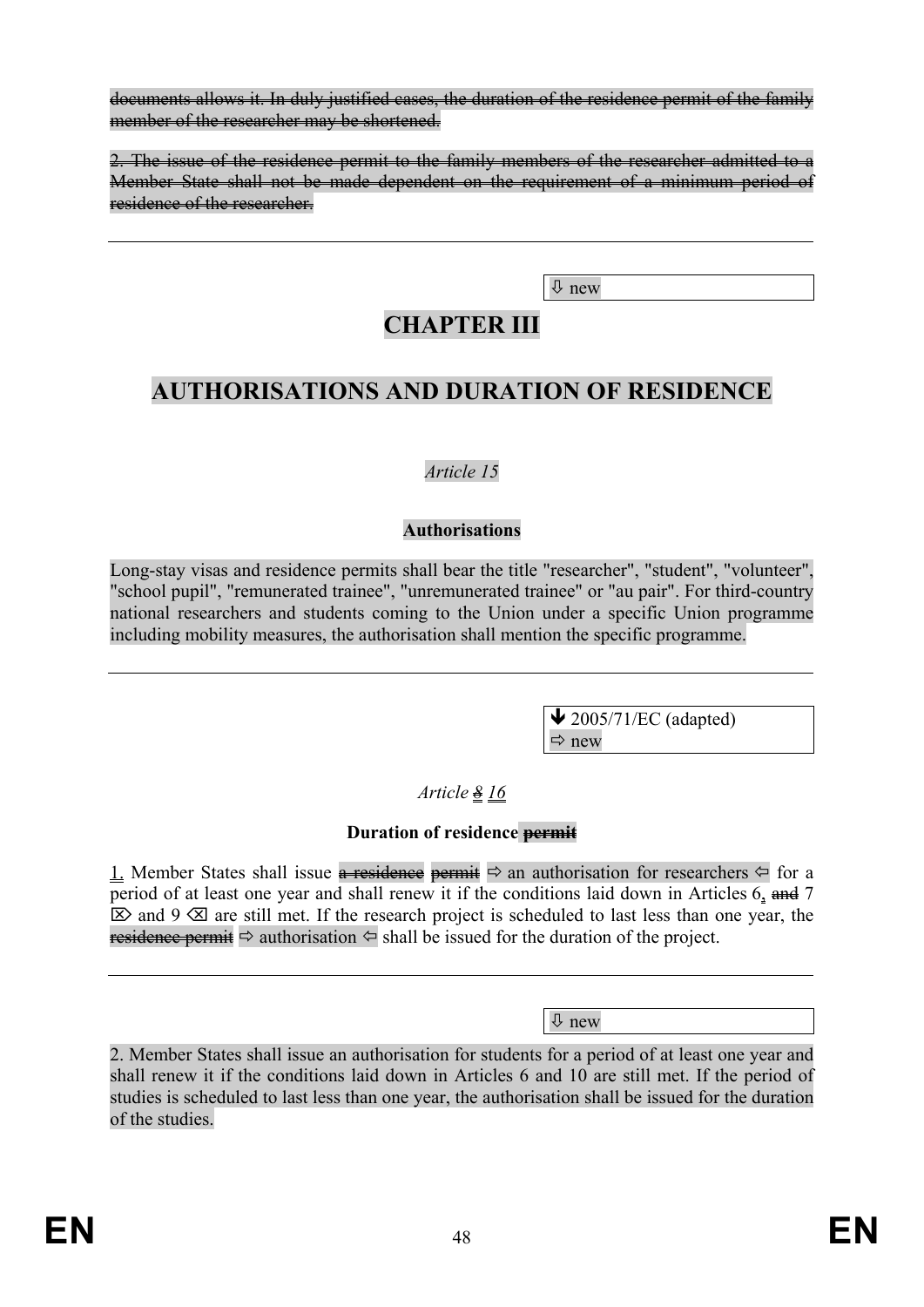3. For school pupils and au pairs, Member States shall issue an authorisation for a maximum period of one year.

> $\blacktriangleright$  2004/114/EC (adapted)  $\Rightarrow$  new

4. The period of validity of an residence permit  $\Rightarrow$  authorisation  $\Leftarrow$  issued to unremunerated trainees shall correspond to the duration of the placement or shall be for a maximum of one year. In exceptional cases, it may be renewed, once only  $\Rightarrow$  and in the form of a permit  $\Leftarrow$  and exclusively for such time as is needed to acquire a vocational qualification recognised by a Member State in accordance with its national legislation or administrative practice, provided the holder still meets the conditions laid down in Articles 6 and  $\overline{40}$   $\overline{12}$   $\overline{28}$ .

5. An  $\Rightarrow$  authorisation  $\Leftrightarrow$  residence permit issued to volunteers shall be issued for a period of no more than one year. In exceptional cases, if the duration of the relevant programme is longer than one year, the duration of the validity of the  $\Rightarrow$  required authorisation  $\Leftarrow$  residence permit may correspond to the period concerned.

6. In cases where Member States allow entry and residence on the basis of a long-stay visa, a residence permit shall be issued with the first extension of the initial stay. Where the validity of the long-stay visa is shorter than the authorised duration of stay, the long-stay visa shall be replaced by a residence permit without additional formalities before the expiry of the visa.

# *Article 17*

## **Additional information**

Member States may indicate additional information related to the stay of the third-country national, such as the full list of Member States that the researcher or student intends to go to, in paper format, or store such data in electronic format as referred to in Article 4 of Regulation (EC) No 1030/2002 and in point (a) 16 of the Annex thereto.

 $\triangle$  2004/114/EC (adapted)

# **CHAPTER IV**

# **RESIDENCE PERMITS GROUNDS FOR REFUSAL, WITHDRAWAL OR NON-RENEWAL OF AUTHORISATIONS**

## *Article 12*

## **Residence permit issued to students**

1. A residence permit shall be issued to the student for a period of at least one year and renewable if the holder continues to meet the conditions of Articles 6 and 7. Where the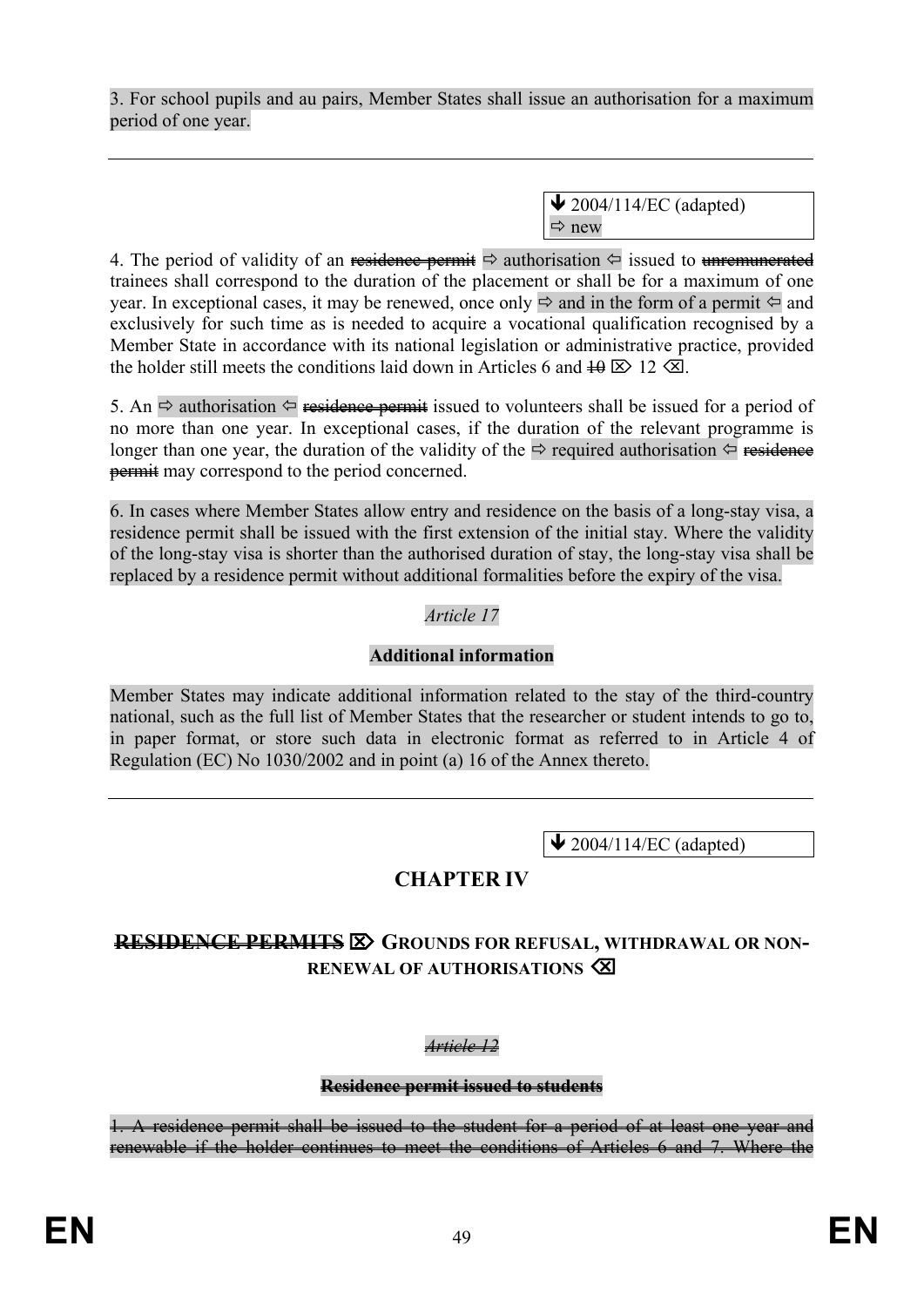duration of the course of study is less than one year, the permit shall be valid for the duration of the course.

2. Without prejudice to Article 16, renewal of a residence permit may be refused or the permit may be withdrawn if the holder:

(a) does not respect the limits imposed on access to economic activities under Article 17;

(b) does not make acceptable progress in his/her studies in accordance with national legislation or administrative practice.

### *Article 13*

### **Residence permit issued to school pupils**

A residence permit issued to school pupils shall be issued for a period of no more than one year.

### *Article 14*

### **Residence permit issued to unremunerated trainees**

The period of validity of a residence permit issued to unremunerated trainees shall correspond to the duration of the placement or shall be for a maximum of one year. In exceptional cases, it may be renewed, once only and exclusively for such time as is needed to acquire a vocational qualification recognised by a Member State in accordance with its national legislation or administrative practice, provided the holder still meets the conditions laid down in Articles 6 and 10.

## *Article 15*

### **Residence permit issued to volunteers**

A residence permit issued to volunteers shall be issued for a period of no more than one year. In exceptional cases, if the duration of the relevant programme is longer than one year, the duration of the validity of the residence permit may correspond to the period concerned.

new

## *Article 18*

## **Grounds for rejection of an application**

1. Member States shall reject an application in the following cases :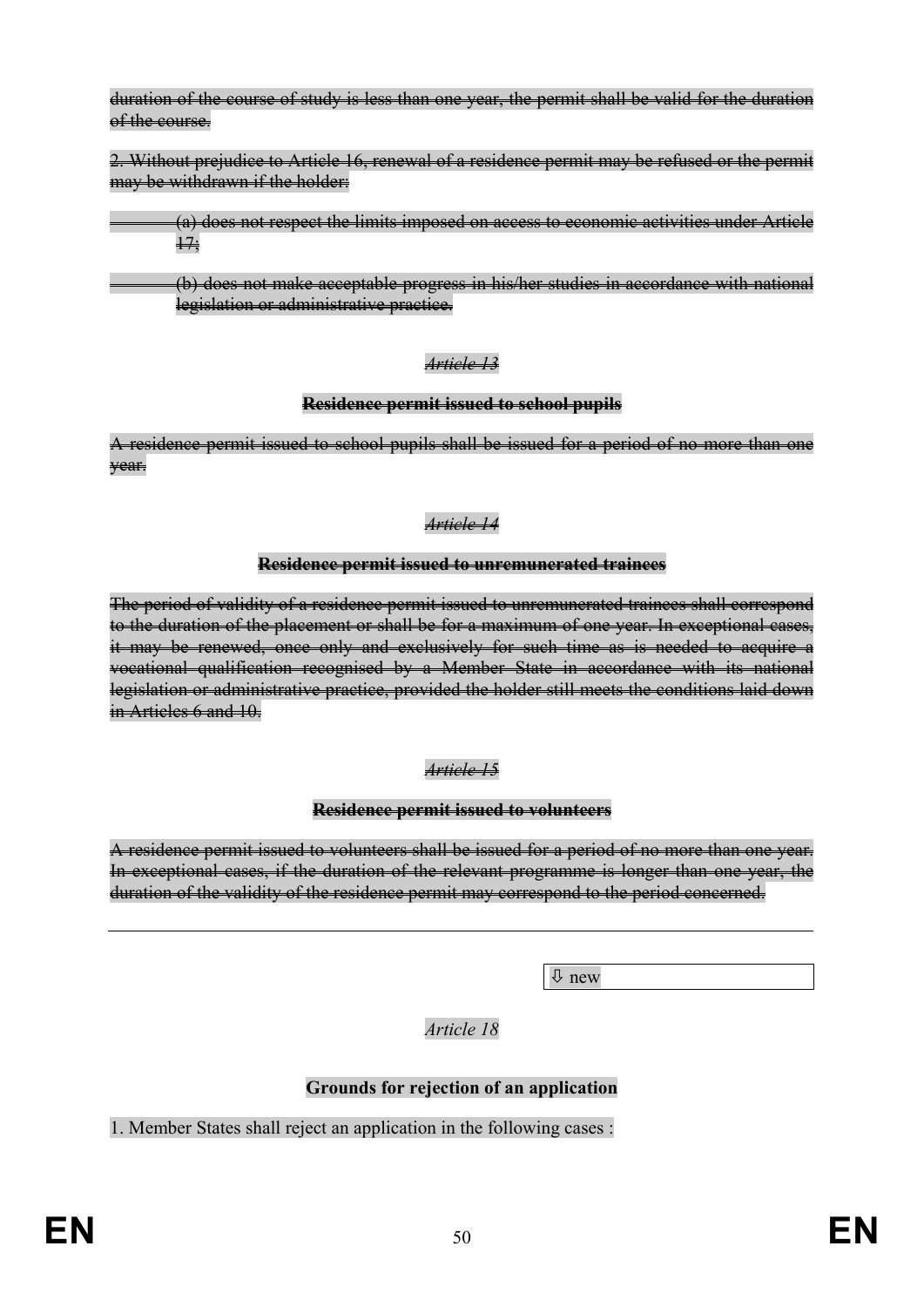(a) where the general conditions laid down in Article 6 and the relevant specific conditions laid down in Articles 7 and 10 to 16 are not met;

(b) where the documents presented have been fraudulently acquired, falsified or tampered with;

(c) where the host entity or educational establishment was established in the sole purpose of facilitating entry;

(d) where the host entity has been sanctioned in conformity with national law for undeclared work and/or illegal employment or does not meet the legal obligations regarding social security and/or taxation set out in national law or has filed for bankruptcy or is otherwise insolvent;

(e) where the host family, or, if applicable, any intermediary organisation involved in the placement of the au-pair, has been sanctioned in conformity with national law for breach of the conditions and/or objectives of au-pair placements and/or illegal employment.

2. Member States may reject an application if the host entity appears to have deliberately eliminated the positions it is trying to fill through the new application within the 12 months immediately preceding the date of the application.

> $\triangle$  2004/114/EC (adapted)  $\Rightarrow$  new

## *Article 16 19*

### $\Rightarrow$  Grounds for  $\Leftrightarrow$  When  $\angle$  **Whene We are set all of residence permits**  $\Rightarrow$  of an **authorisation**

1. Member States  $\frac{m}{n} \Rightarrow$  shall  $\Leftrightarrow$  withdraw or refuse to renew a residence permit issued on the basis of this Directive when it has been fraudulently acquired or wherever it appears that the holder did not meet or no longer meets the conditions for entry and residence laid down in Article 6 and in whichever of Articles 7 to 11 applies to the relevant category.  $\Rightarrow$  an authorisation in the following cases :  $\Leftarrow$ 

new

(a) where authorisations and documents presented have been fraudulently acquired, falsified or tampered with;

(b) where the third-country national is residing for purposes other than those for which he/she was authorised to reside;

(c) where the host entity was established for the sole purpose of facilitating entry;

(d) where the host entity does not meet the legal obligations regarding social security and/or taxation set out in national law or has filed for bankruptcy or is otherwise insolvent;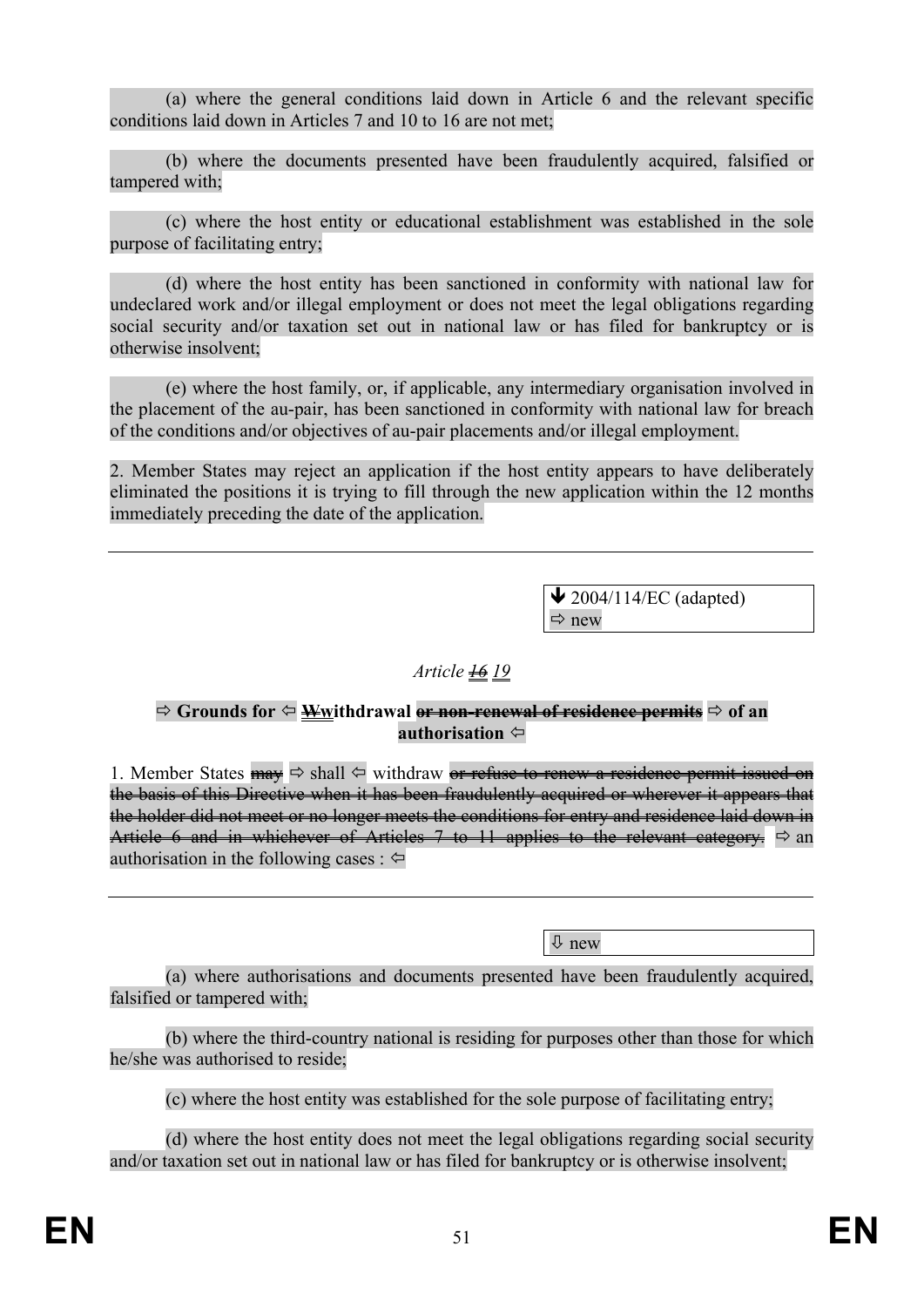(e) where the host family, or, if applicable, any intermediary organisation involved for the placement of the au-pair, has been sanctioned in conformity with national law for breach of the conditions and/or objectives of au-pair placements and/or for illegal employment;

(f) for students, where the time limits imposed on access to economic activities under Article 23 are not respected or if the respective student does not make acceptable progress in the relevant studies in accordance with national legislation or administrative practice.

> $\bigvee$  2004/114/EC  $Arr$  new

2. Member States may withdraw or refuse to renew a residence permit  $\Rightarrow$  an authorisation  $\Leftrightarrow$ for reasons of public policy, public security or public health.

 $\blacktriangleright$  2005/71/EC

## Artiele 10

## Withdrawal or non renewal of the residence permit

1. Member States may withdraw or refuse to renew a residence permit issued on the basis of this Directive when it has been fraudulently acquired or wherever it appears that the holder did not meet or no longer meets the conditions for entry and residence provided by Articles 6 and 7 or is residing for purposes other that that for which he was authorised to reside.

2. Member States may withdraw or refuse to renew a residence permit on grounds of public policy, public security or public health.

new

*Article 20*

## **Grounds for non-renewal of an authorisation**

1. Member States may refuse to renew an authorisation in the following cases:

(a) where the authorisation and documents presented have been fraudulently acquired, falsified or tampered with;

(b) where it appears that the holder no longer meets the general conditions for entry and residence laid down in Article 6 and the relevant specific conditions laid down in Articles 7, 9 and 10;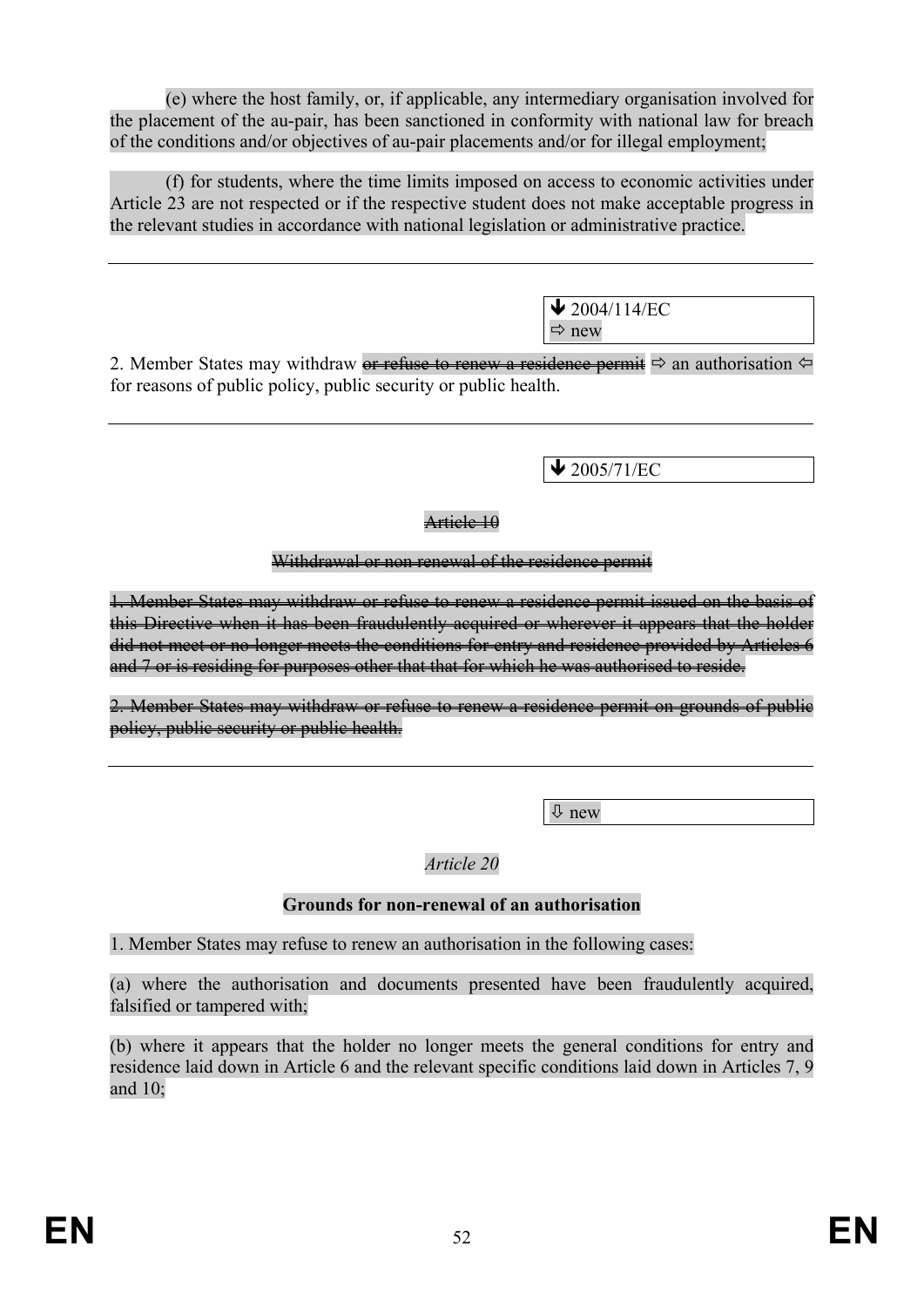(c) for students, where the time limits imposed on access to economic activities under Article 23 are not respected or where the student does not make acceptable progress in the relevant studies in accordance with national legislation or administrative practice.

2. Member States may refuse to renew an authorisation on grounds of public policy, public security and public health.

 $\triangle$  2005/71/EC (adapted)

# **CHAPTER V**

# **RESEARCHERS' RIGHTS**

*Article 12 21*

## **Equal treatment**

new

1. By way of derogation from Article 12(2)(b) of Directive 2011/98/EU, third-country national researchers shall be entitled to equal treatment with nationals of the host Member State as regards branches of social security, including family benefits, as defined in Regulation No 883/2004 on the coordination of social security schemes.

2. School pupils, volunteers, unremunerated trainees and au pairs, irrespective of whether they are allowed to work in accordance with Union or national law, shall be entitled to equal treatment in relation to access to goods and services and the supply of goods and services made available to the public, except procedures for obtaining housing as provided for by national law.

 $\triangle$  2005/71/EC (adapted)

*Article*  $#22$ 

## **Teaching**  $\boxtimes$  **by researchers**  $\boxtimes$

 $\pm$  Researchers admitted under this Directive may teach in accordance with national legislation.2. Member States may set a maximum number of hours or of days for the activity of teaching.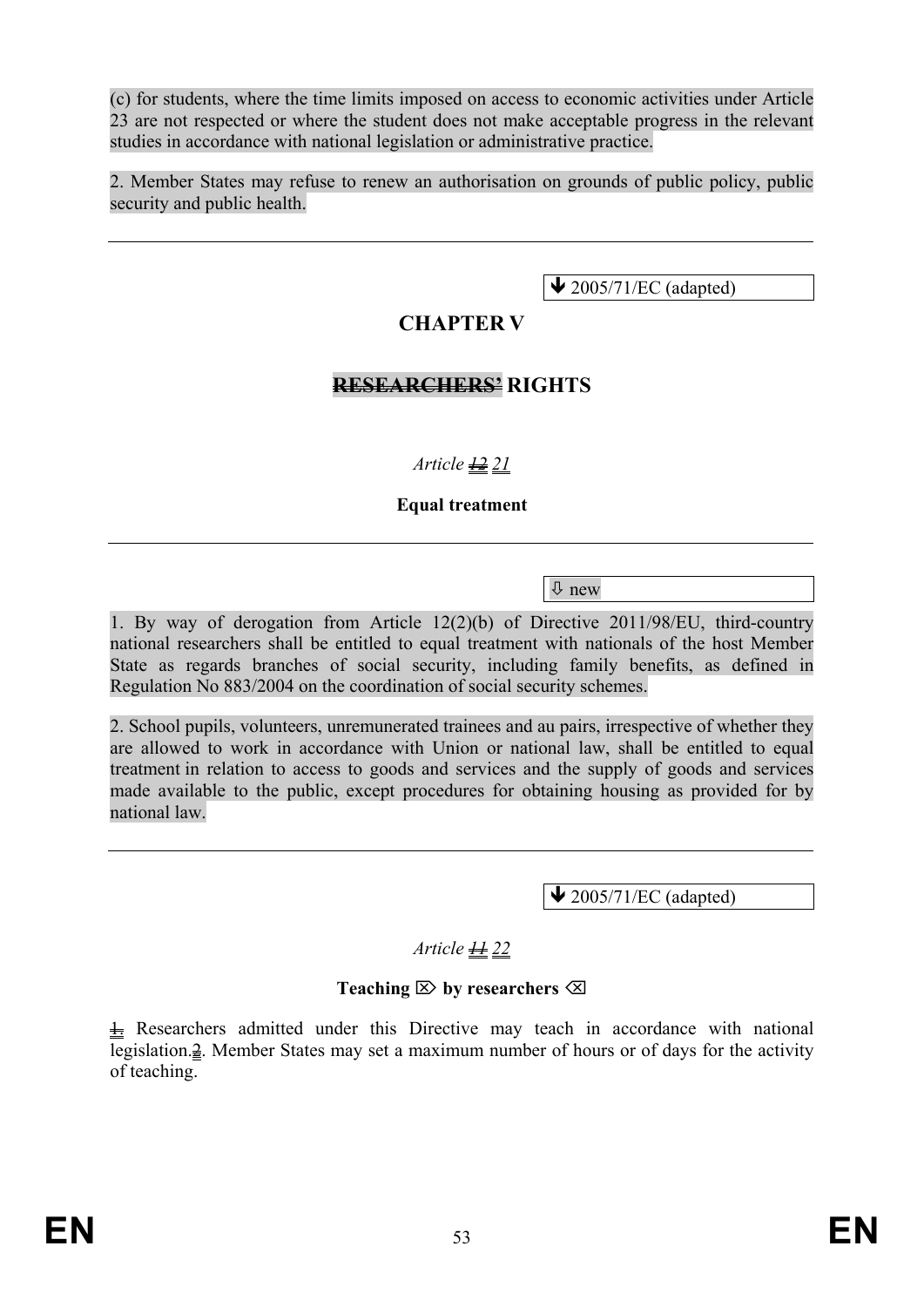$\triangle$  2004/114/EC (adapted)  $\Rightarrow$  new

# **CHAPTER IV**

# **TREATMENT OF THE THIRD-COUNTRY NATIONALS CONCERNED**

## *Article 17 23*

### **Economic activities by students**

1. Outside their study time and subject to the rules and conditions applicable to the relevant activity in the host Member State, students shall be entitled to be employed and may be entitled to exercise self-employed economic activity. The situation of the labour market in the host Member State may be taken into account.

2. Where necessary, Member States shall grant students and/or employers prior authorisation in accordance with national legislation.

23. Each Member State shall determine the maximum number of hours per week or days or months per year allowed for such an activity, which shall not be less than  $\frac{10}{10} \approx 20$   $\approx$  hours per week, or the equivalent in days or months per year.

3. Access to economic activities for the first year of residence may be restricted by the host Member State.

4. Member States may require students to report, in advance or otherwise, to an authority designated by the Member State concerned, that they are engaging in an economic activity. Their employers may also be subject to a reporting obligation, in advance or otherwise.

 $\sqrt{2}$  new

## *Article 24*

## **Job-searching and entrepreneurship for researchers and students**

After finalisation of research or studies in the Member State, third-country nationals shall be entitled to stay on the territory of the Member State for a period of 12 months in order to look for work or set up a business , if the conditions laid down in points (a) and (c) to (f) of Article 6 are still fulfilled. In a period of more than 3 and less than 6 months, third-country nationals may be requested to provide evidence that they continue to seek employment or are in the process of setting up a business. After a period of 6 months, third-country nationals may additionally be requested to provide evidence that they have a genuine chance of being engaged or of launching a business.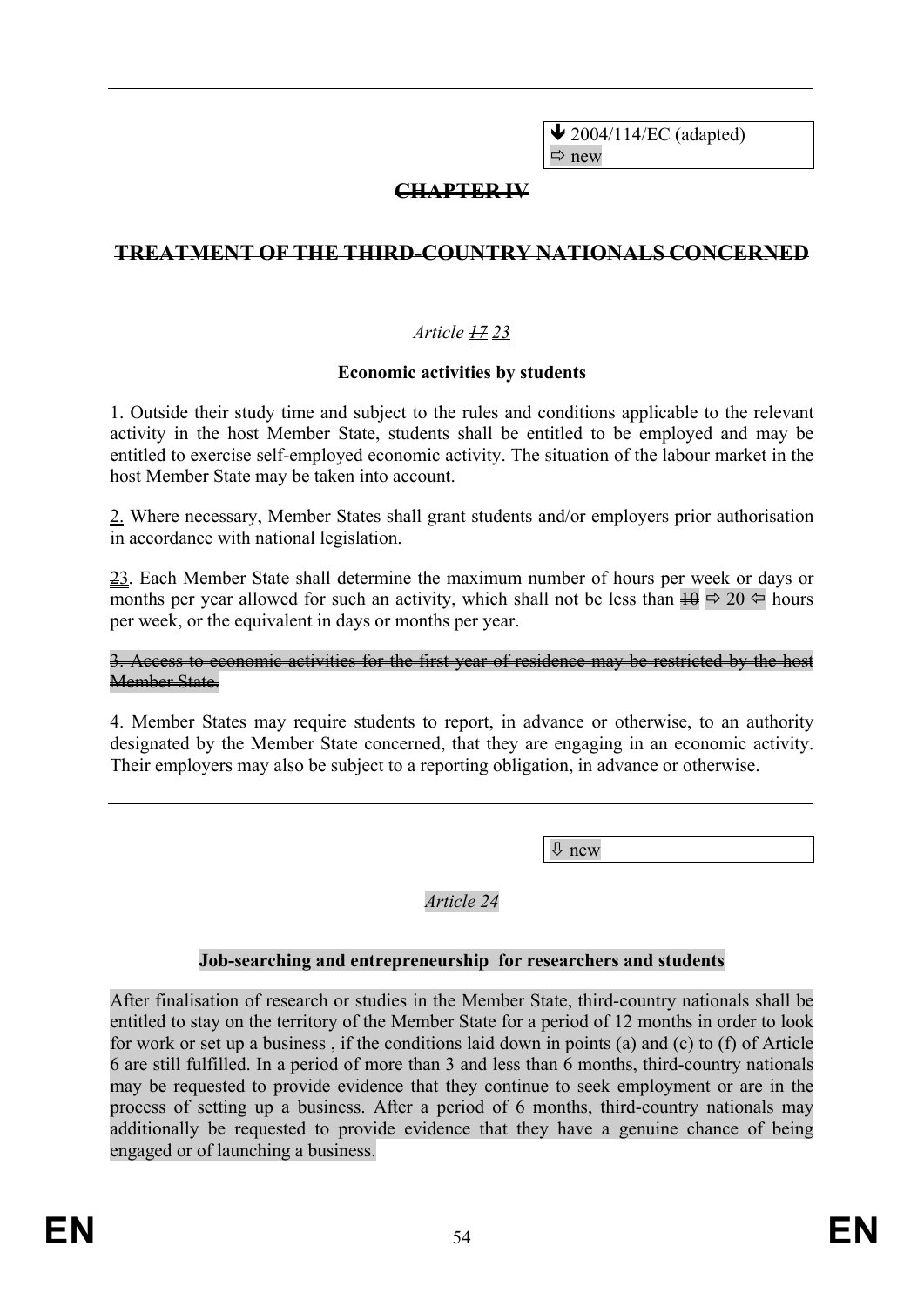## *Article 25*

## **Researchers' family members**

1. By way of derogation from Article 3(1) and Article 8 of Directive 2003/86/EC, family reunification shall not be made dependent on the holder of the authorisation to stay for the purposes of research having reasonable prospects of obtaining the right of permanent residence and having a minimum period of residence.

2. By way of derogation from the last subparagraph of Article 4(1) and Article 7(2) of Directive 2003/86/EC, the integration conditions and measures referred to in those provisions may only be applied after the persons concerned have been granted family reunification.

3. By way of derogation from the first subparagraph of Article 5(4) of Directive 2003/86/EC, authorisations for family members shall be granted, where the conditions for family reunification are fulfilled, within 90 days from the date on which the application was lodged, and 60 days from the date of the initial application for family members of third-country national researchers covered by the relevant Union programmes including mobility measures.

4. By way of derogation from Article 13(2) and (3) of Directive 2003/86/EC, the duration of validity of the authorisation of family members shall be the same as that of the authorisation granted to the researcher insofar as the period of validity of their travel documents allows it.

5. By way of derogation from the second sentence of Article 14(2) of Directive 2003/86/EC, Member States shall not apply any time limit in respect of access to the labour market.

# **CHAPTER VI**

# **MOBILITY BETWEEN MEMBER STATES**

 $\bigvee$  2005/71/EC  $\Rightarrow$  new

# *Article 13 26*

### $\Rightarrow$  **Right to**  $\Leftarrow$  **<u>Mm</u>obility between Member States**  $\Rightarrow$  **for researchers, students and remunerated trainees**

1. A third-country national who has been admitted as a researcher under this Directive shall be allowed to carry out part of his/her research in another Member State under the conditions as set out in this Article.

 $\geq$  If the researcher stays in another Member State for a period of up to three  $\Rightarrow$  six  $\Leftarrow$  months, the research may be carried out on the basis of the hosting agreement concluded in the first Member State, provided that he has sufficient resources in the other Member State and is not considered as a threat to public policy, public security or public health in the second Member State.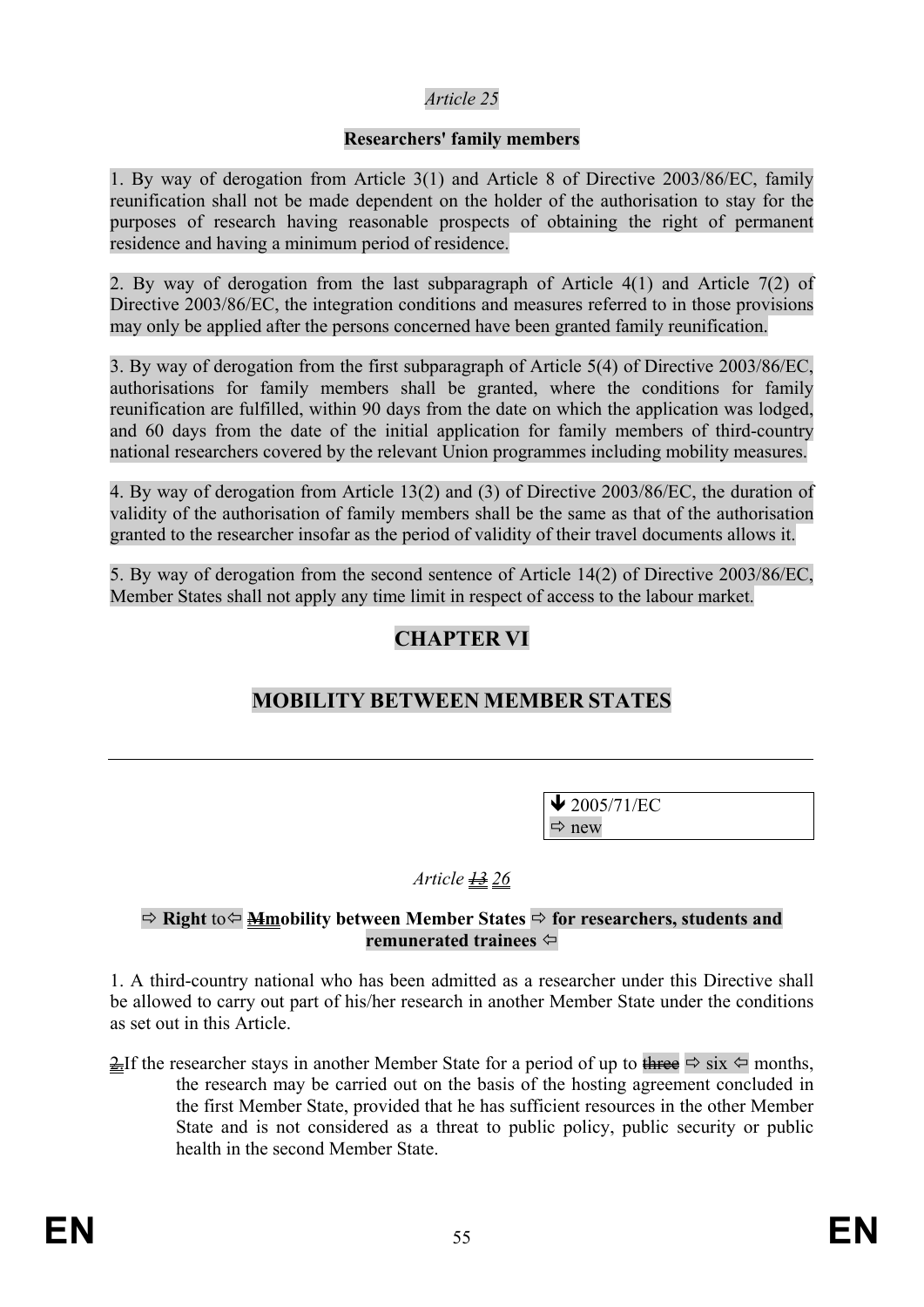$\frac{3}{2}$  if the researcher stays in another Member State for more than three  $\Rightarrow$  six  $\Leftarrow$  months, Member States may require a new hosting agreement to carry out the research in that Member State. $\Rightarrow$  If Member States require an authorisation in order to exercise mobility, such authorisations shall be granted in accordance with the procedural guarantees specified in Article 30  $\Leftrightarrow$  At all events, the conditions set out in Articles 6 and 7 shall be met in relation to the Member State concerned.  $\frac{5}{27}$  Member States shall not require researchers to leave the territory in order to submit applications for applications for the visas or residence permits  $\Rightarrow$  authorisations  $\Leftrightarrow$ 

4. Where the relevant legislation provides for the requirement of a visa or a residence permit, for exercising mobility, such a visa or permit shall be granted in a timely manner within a period that does not hamper the pursuit of the research, whilst leaving the competent authorities sufficient time to process the applications.

new

2. For periods exceeding three months, but not exceeding six months, a third-country national who has been admitted as a student or as a remunerated trainee under this Directive shall be allowed to carry out part of his/her studies/traineeship in another Member State provided that before his or her transfer to that Member State, he/she has submitted the following to the competent authority of the second Member State:

(a) a valid travel document;

(b) proof of sickness insurance for all risks normally covered for the nationals of the Member State concerned;

(c) proof that he/she has been accepted by an establishment of higher education or a training host entity;

(d) evidence that during his/her stay he/she will have sufficient resources to cover his/her subsistence, study and return travel costs.

3. For the mobility of students and trainees from the first Member State to a second Member State, the authorities of the second Member State shall inform the authorities of the first Member State on their decision. The cooperation procedures set out in Article 32 shall apply.

4. For a third-country national who has been admitted as a student, transfers to a second Member State exceeding six months may be granted under the same conditions as those applied for mobility for a period exceeding three months but less than six months. If Member States require a new application for an authorisation to exercise mobility for a period exceeding six months, such authorisations shall be granted in accordance with Article 29.

5. Member States shall not require students to leave the territory in order to submit applications for authorisations for mobility between Member States.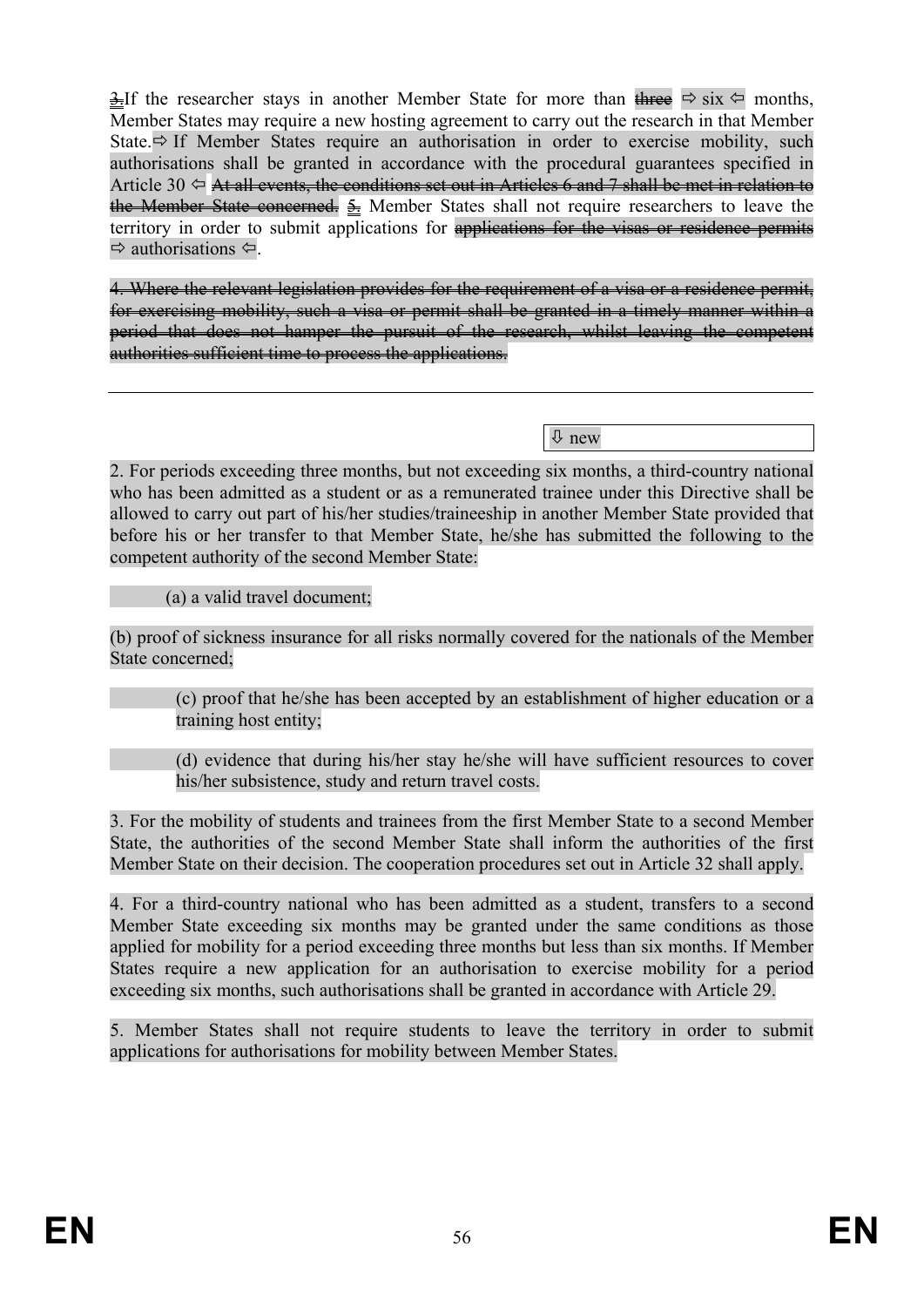## *Article 27*

### **Rights for researchers and students covered by Union programmes including mobility measures**

1. Member States shall grant third-country nationals, who have been admitted as researchers or students under this Directive and who are covered by Union programmes including mobility measures, an authorization covering the whole duration of their stay in the Member States concerned where:

(a) the full list of Member States that the researcher or student intends to go to is known prior to entry to the first Member State;

(b) in the case of students, the applicant can provide evidence of acceptance by the relevant establishment of higher education to follow a course of study.

2. The authorisation shall be granted by the first Member State that the researcher or student resides in.

3. Where the full list of Member States is not known prior to entry into the first Member State:

(a) for researchers, the conditions as set out in Article 26 for stays in another Member States for periods of up to six months shall apply;

(b) for students, the conditions as set out in Article 26 for stays in another Member States for periods between three and six months shall apply.

## *Article 28*

### **Residence in the second Member State for family members**

1. When a researcher moves to a second Member State in accordance with Articles 26 and 27, and when the family was already constituted in the first Member State, the members of his family shall be authorised to accompany or join him.

2. No later than one month after entering the territory of the second Member State, the family members concerned or the researcher, in accordance with national law, shall submit an application for a residence permit as a family member to the competent authorities of that Member State.

In cases where the residence permit of the family members issued by the first Member State expires during the procedure or no longer entitles the holder to reside legally on the territory of the second Member State, Member States shall allow the person to stay in their territory, if necessary by issuing national temporary residence permits, or equivalent authorisations, allowing the applicant to continue to stay legally on their territory with the researcher until a decision on the application has been taken by the competent authorities of the second Member State.

3. The second Member State may require the family members concerned to present with their application for a residence permit: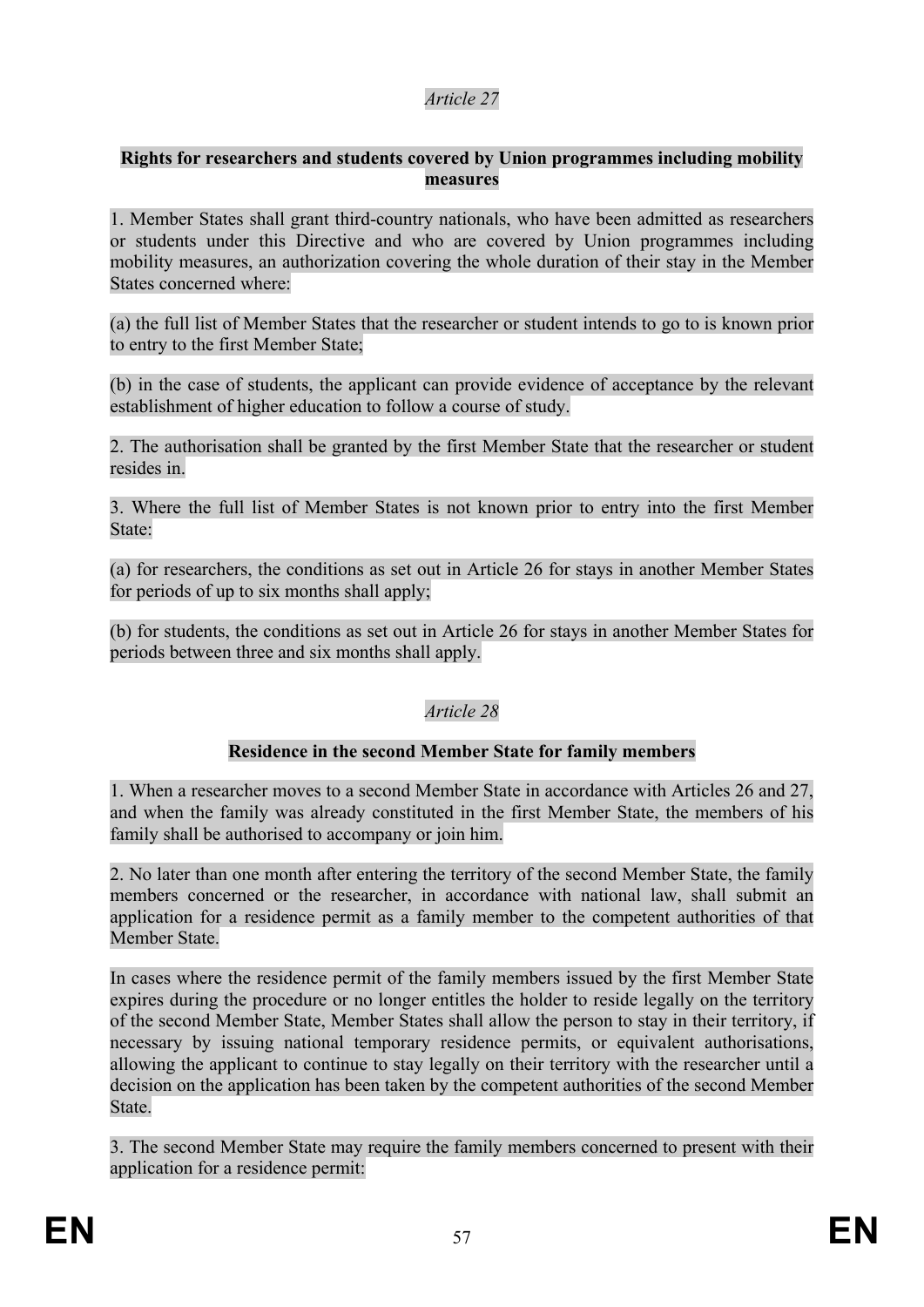(a) their residence permit in the first Member State and a valid travel document, or their certified copies, as well as a visa, if required;

(b) evidence that they have resided as members of the family of the researcher in the first Member State;

(c) evidence that they have a sickness insurance covering all risks in the second Member State, or that the researcher has such insurance for them.

4. The second Member State may require the researcher to provide evidence that the holder:

(a) has an accommodation regarded as normal for a comparable family in the same region and which meets the general health and safety standards in the Member State concerned;

(b) has stable and regular resources which are sufficient to maintain himself and the members of his family, without recourse to the social assistance of the Member State concerned.

Member States shall evaluate these resources by reference to their nature and regularity and may take into account the level of minimum national wages and pensions as well as the number of family members.

 $\bigvee$  2005/71/EC (adapted)

# **CHAPTER V**

## **PROCEDURE AND TRANSPARENCY**

#### *Article 14*

### **Applications for admission**

1. Member States shall determine whether applications for residence permits are to be made by the researcher or by the research organisation concerned.

2. The application shall be considered and examined when the third-country national concerned is residing outside the territory of the Member States to which he/she wishes to be admitted.

3. Member States may accept, in accordance with their national legislation, an application submitted when the third-country national concerned is already in their territory.

4. The Member State concerned shall grant the third-country national who has submitted an application and who meets the conditions of Articles 6 and 7 every facility to obtain the requisite visas.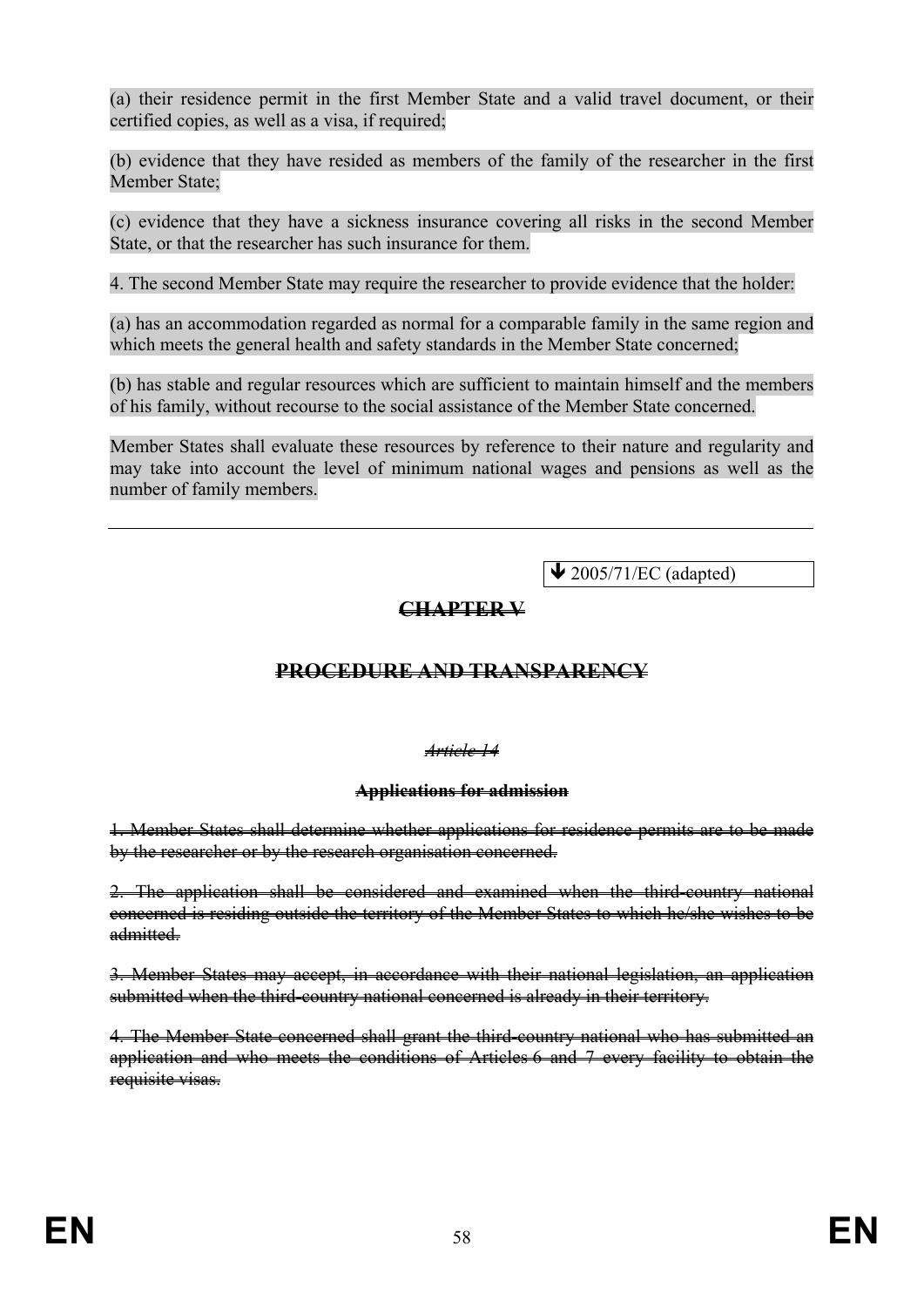### *Article 15*

### **Procedural safeguards**

1. The competent authorities of the Member States shall adopt a decision on the complete application as soon as possible and, where appropriate, provide for accelerated procedures.

2. If the information supplied in support of the application is inadequate, the consideration of the application may be suspended and the competent authorities shall inform the applicant of any further information they need.

3. Any decision rejecting an application for a residence permit shall be notified to the thirdcountry national concerned in accordance with the notification procedures under the relevant national legislation. The notification shall specify the possible redress procedures available and the time limit for taking action.

4. Where an application is rejected, or a residence permit, issued in accordance with this Directive, is withdrawn, the person concerned shall have the right to mount a legal challenge before the authorities of the Member State concerned.

 $\triangle$  2004/114/EC (adapted)

# **CHAPTER**  $Y$  **VII**</u>

# **PROCEDURE AND TRANSPARENCY**

## *Article 18 29*

## **Procedural guarantees and transparency**

1. A decision on an application to obtain or renew a residence permit shall be adopted, and the applicant shall be notified of it, within a period that does not hamper the pursuit of the relevant studies, whilst leaving the competent authorities sufficient time to process the application.

new

1. The competent authorities of the Member States shall decide on the complete application for an authorisation and shall notify the applicant in writing, in accordance with the notification procedures laid down in the national law of the Member State concerned, as soon as possible and at the latest within 60 days from the date on which the application was lodged, and within 30 days in the case of third-country national researchers and students covered by Union programmes including mobility measures.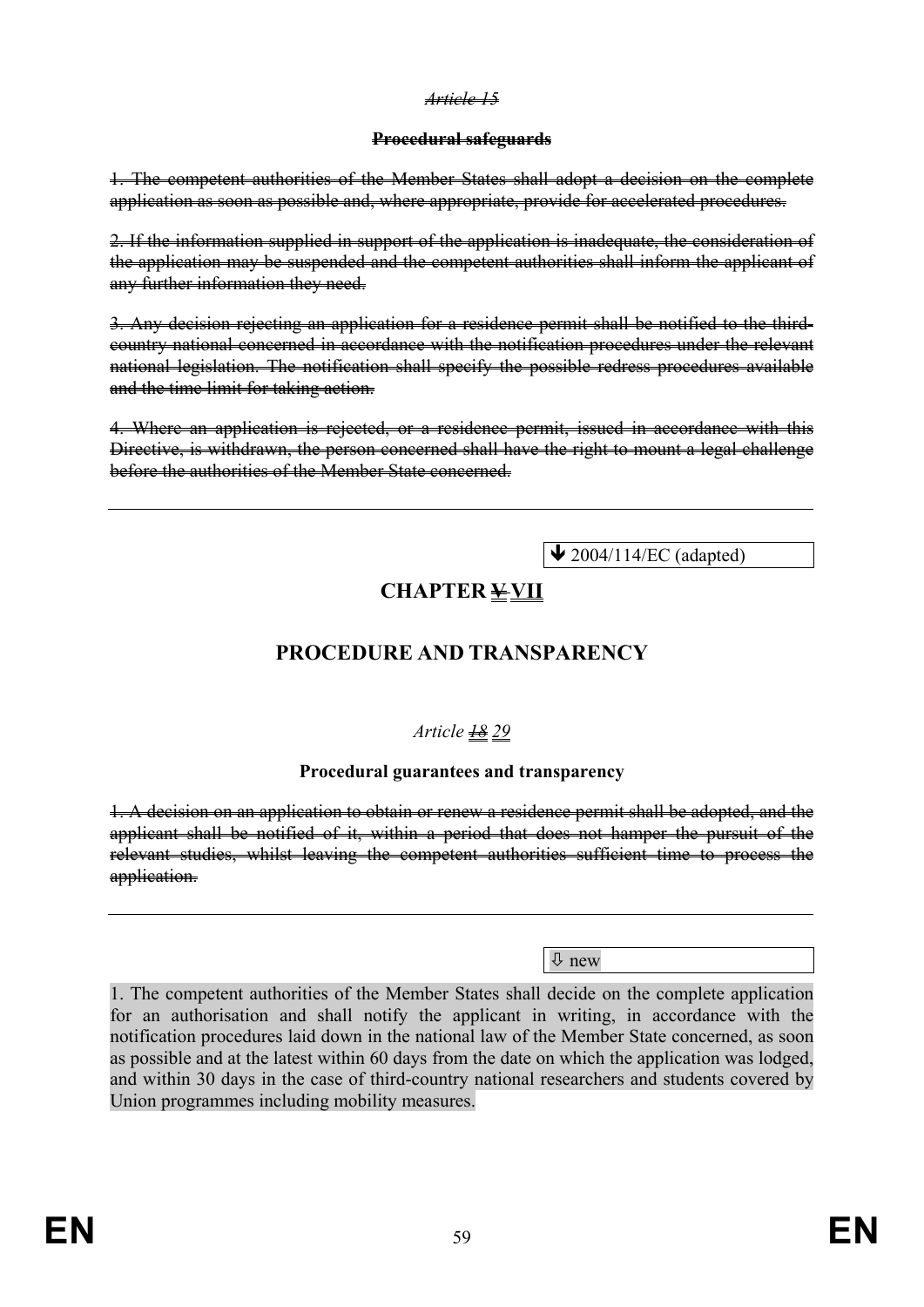$\triangle$  2004/114/EC (adapted)  $\Rightarrow$  new

2. If the information supplied in support of the application is inadequate, processing of the application may be suspended and the competent authorities shall inform the applicant of any further information they need  $\Rightarrow$  and indicate a reasonable deadline to complete the application. The period referred to in paragraph 1 shall be suspended until the authorities have received the additional information required  $\Leftrightarrow$ .

3. Any decision rejecting an application for a residence permit  $\boxtimes$  an authorisation  $\boxtimes$  shall be notified to the third-country national concerned in accordance with the notification procedures provided for under the relevant national legislation. The notification shall specify the possible redress procedures available,  $\boxtimes$  the national court or authority with which the person concerned may lodge an appeal  $\otimes$  and the time limit for taking action.

4. Where an application is rejected or  $\theta$  residence permit  $\otimes$  an authorisation  $\otimes$  issued in accordance with this Directive is withdrawn, the person concerned shall have the right to mount a legal challenge before the authorities of the Member State concerned.

### *Article 19*

### **Fast-track procedure for issuing residence permits or visas to students and school pupils**

An agreement on the establishment of a fast-track admission procedure allowing residence permits or visas to be issued in the name of the third-country national concerned may be concluded between the authority of a Member State with responsibility for the entry and residence of students or school pupils who are third-country nationals and an establishment of higher education or an organisation operating pupil exchange schemes which has been recognised for this purpose by the Member State concerned in accordance with its national legislation or administrative practice.

new

## *Article 30*

## **Transparency and access to information**

Member States shall make available information on entry and residence conditions for thirdcountry nationals falling under the scope of this Directive, including the minimum monthly resources required, rights, all documentary evidence needed for an application and the applicable fees. Member States shall make available information on the research organisations approved under Article 8.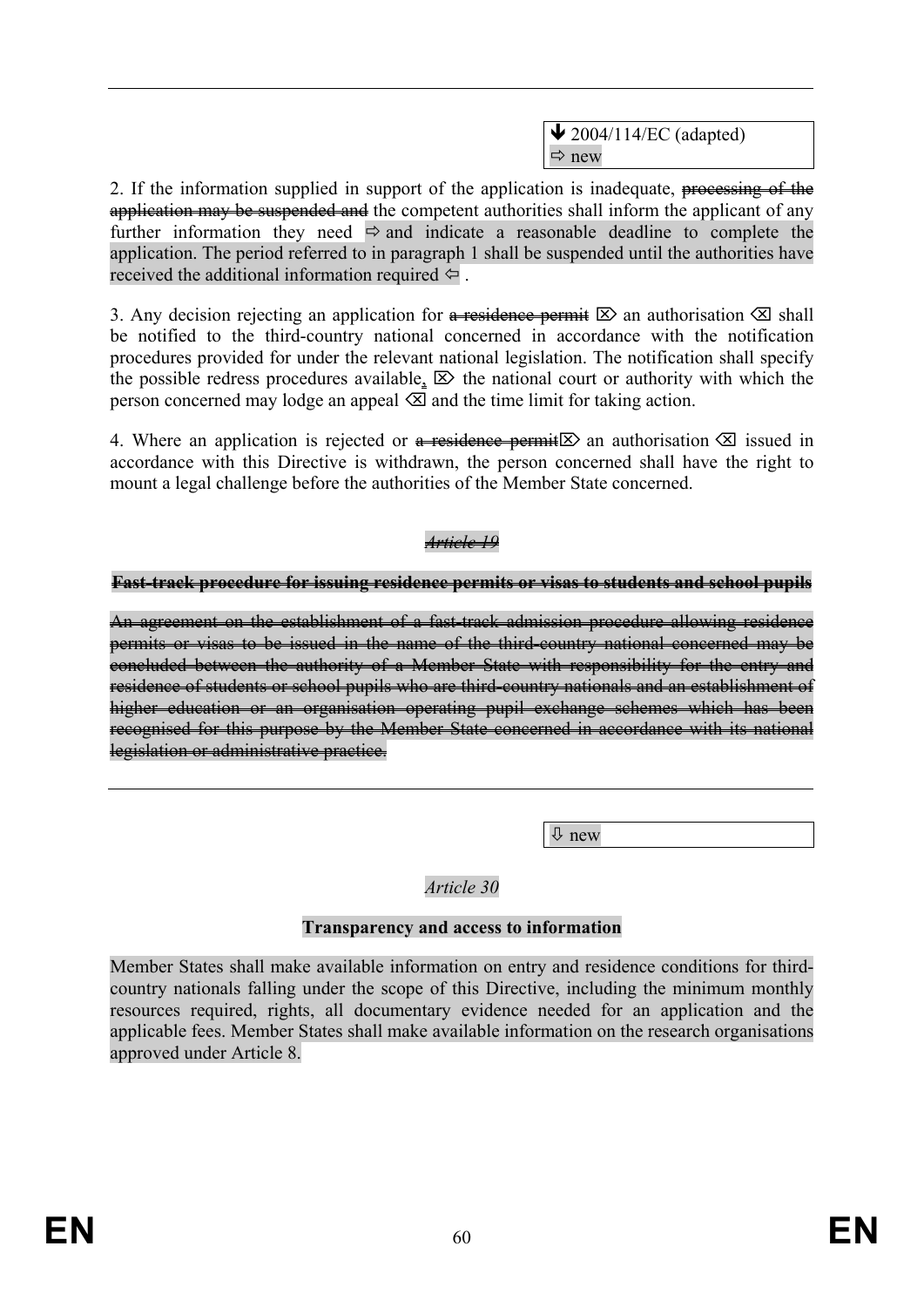$\sqrt{2004/114/EC}$  $\Rightarrow$  new

### *Article 20 31*

#### **Fees**

Member States may require applicants to pay fees for the processing of applications in accordance with this Directive.  $\Rightarrow$  The amount of such fees shall not endanger the fulfilment of its objectives.  $\Leftrightarrow$ 

 $\triangle$  2005/71/EC (adapted)

### **CHAPTER VI**

## **FINAL PROVISIONS**

#### *Article 16*

#### **Reports**

Periodically, and for the first time no later than three years after the entry into force of this Directive, the Commission shall report to the European Parliament and the Council on the application of this Directive in the Member States and shall propose any amendments that are necessary.

#### *Article 17*

#### **Transposition**

1. Member States shall bring into force the laws, regulations and administrative provisions necessary to comply with this Directive by 12 October 2007.

When Member States adopt these measures, they shall contain a reference to this Directive or shall be accompanied by such a reference on the occasion of their official publication. The methods of making such reference shall be laid down by Member States.

2. Member States shall communicate to the Commission the text of the main provisions of national law which they adopt in the field covered by this Directive.

*Article 18*

#### **Transitional provision**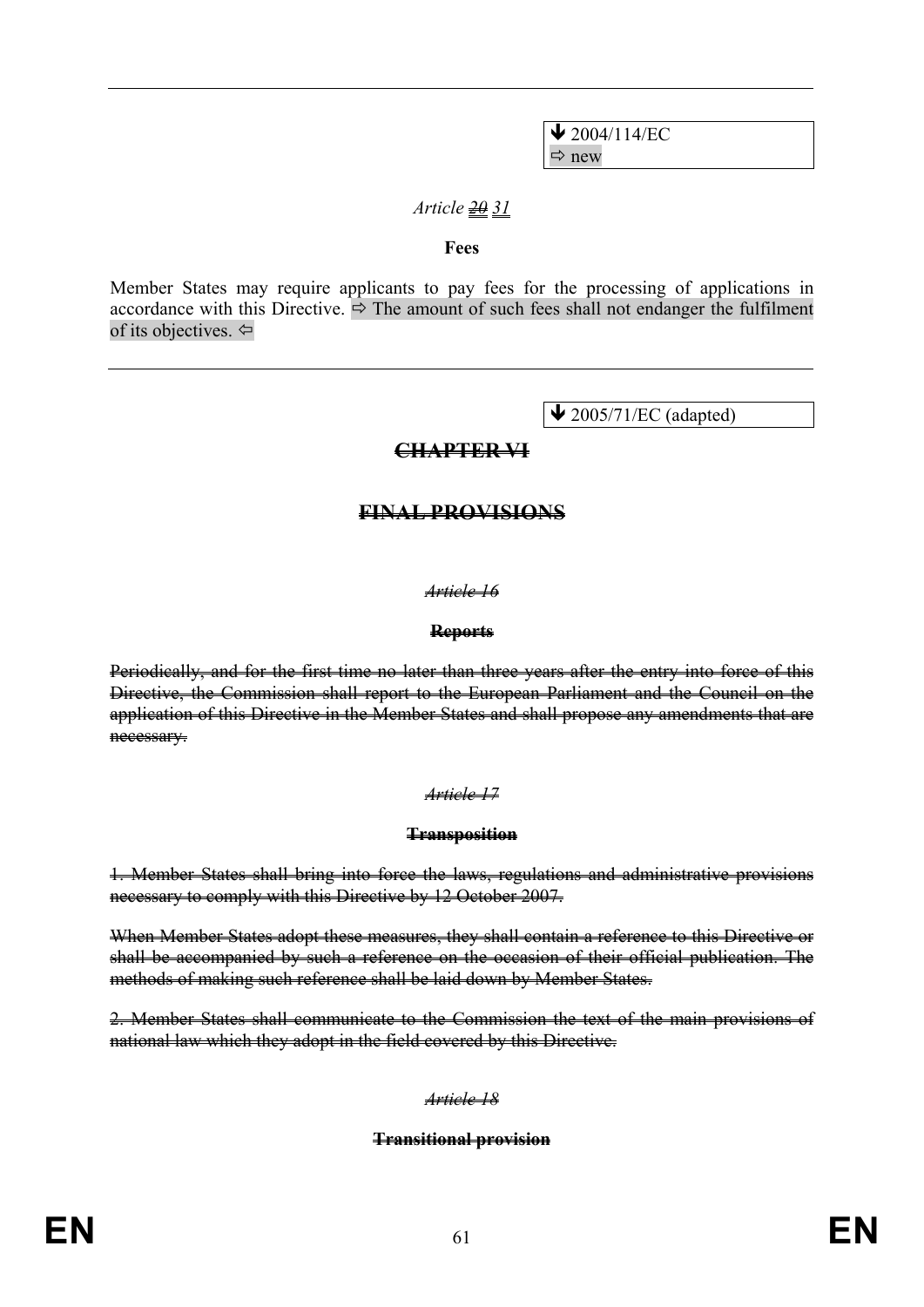By way of derogation from the provisions set out in Chapter III, Member States shall not be obliged to issue permits in accordance with this Directive in the form of a residence permit for a period of up to two years, after the date referred to in Article 17(1).

### *Article 19*

### **Common Travel Area**

Nothing in this Directive shall affect the right of Ireland to maintain the Common Travel Area arrangements referred to in the Protocol, annexed by the Treaty of Amsterdam to the Treaty on European Union and the Treaty establishing the European Community, on the application of certain aspects of Article 14 of the Treaty establishing the European Community to the United Kingdom and Ireland.

### *Article 20*

### **Entry into force**

This Directive shall enter into force on the twentieth day following its publication in the *Official Journal of the European Union*.

### *Article 21*

### **Addressees**

This Directive is addressed to the Member States in accordance with the Treaty establishing the European Community.

 $\bigvee$  2004/114/EC

# **CHAPTER VI VIII**

# **FINAL PROVISIONS**

new

*Article 32*

## Contact points

1. Member States shall appoint contact points which shall be responsible for receiving and transmitting the information needed to implement Articles 26 and 27.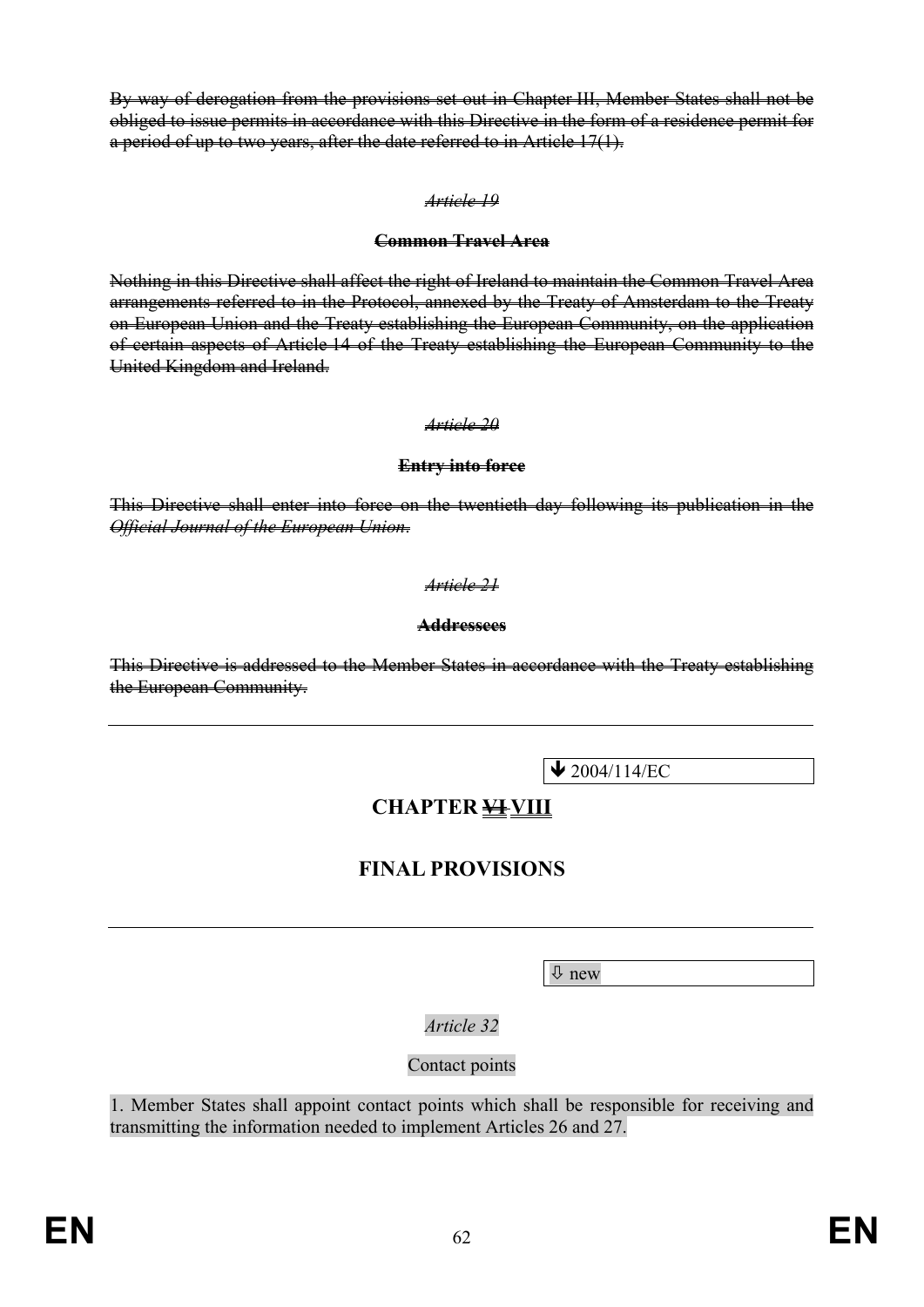2. Member States shall provide appropriate cooperation in exchanges of the information referred to in paragraph 1.

## *Article 33*

## **Statistics**

Annually, and the first time no later than [ ] Member States shall, in accordance with Regulation (EC) No  $862/2007$  of the European Parliament and of the Council<sup>31</sup>, communicate to the Commission statistics on the volumes of third-country nationals who have been granted authorisations. In addition, and as far as possible, statistics shall be communicated to the Commission on volumes of third-country nationals whose authorisations have been renewed or withdrawn, during the previous calendar year, indicating their citizenship. Statistics on the admitted family members of researchers shall be communicated in the same manner.

The statistics referred to in paragraph 1 shall relate to reference periods of one calendar year and shall be supplied to the Commission within six months of the end of the reference year. The first reference year shal be […]

> $\bigvee$  2004/114/EC (adapted)  $\Rightarrow$  new

# *Article 21 34*

# **Reporting**

Periodically, and for the first time by  $\boxtimes$  [five years after the date of transposition of this Directive]  $\otimes$  12 January 2010, the Commission shall  $\Rightarrow$  evaluate the application of this Directive and  $\Leftarrow$  report to the European Parliament and the Council on the application of this Directive in the Member States and propose amendments if appropriate.

## *Article 22*

## Transposition

Member States shall bring into force the laws, regulations and administrative provisions necessary to comply with this Directive by 12 January 2007 They shall forthwith inform the Commission thereof.

When Member States adopt these measures, they shall contain a reference to this Directive or shall be accompanied by such a reference on the occasion of their official publication. The methods of making such reference shall be laid down by Member States.

*Article 23*

## **Transitional provision**

<span id="page-63-0"></span> $31$  OJ L 199, 31.7.2007, p. 23.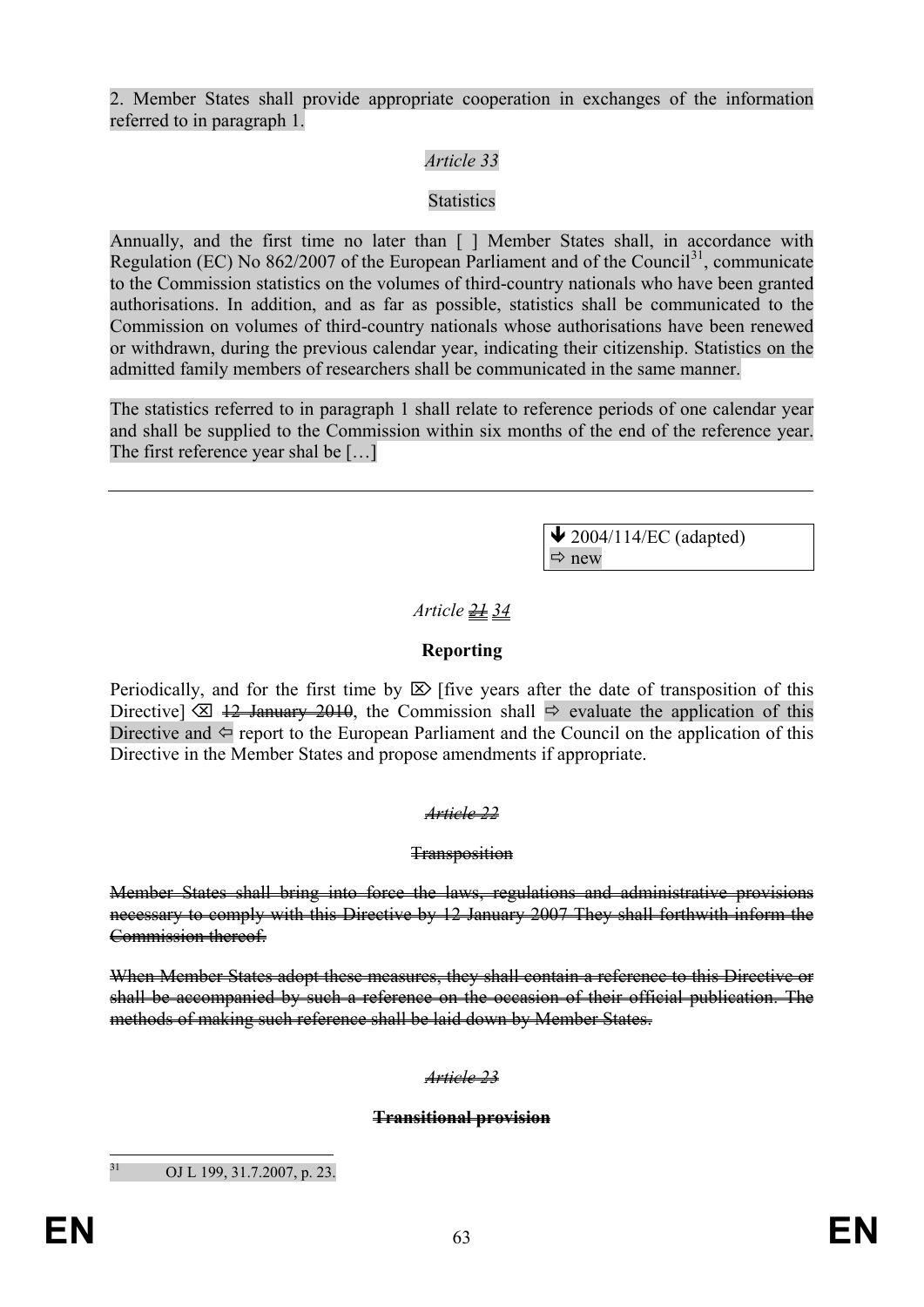By way of derogation from the provisions set out in Chapter III and for a period of up to two years after the date set out in Article 22, Member States are not obliged to issue permits in accordance with this Directive in the form of a residence permit.

### *Article 24*

#### **Time limits**

Without prejudice to the second subparagraph of Article 4(2) of Directive 2003/109/EC. Member States shall not be obliged to take into account the time during which the student, exchange pupil, unremunerated trainee or volunteer has resided as such in their territory for the purpose of granting further rights under national law to the third-country nationals eoncerned.

### *Article 25*

### **Entry into force**

This Directive shall enter into force on the twentieth day following that of its publication in the *Official Journal of the European Union*.

↓

### *Article 35*

### **Transposition**

1. Member States shall bring into force the laws, regulations and administrative provisions necessary to comply with this Directive by [two years after the entry into force] at the latest. They shall forthwith communicate to the Commission the text of those provisions.

When Member States adopt those provisions, they shall contain a reference to this Directive or be accompanied by such a reference on the occasion of their official publication. They shall also include a statement that references in existing laws, regulations and administrative provisions to the directives repealed by this Directive shall be construed as references to this Directive. Member States shall determine how such reference is to be made and how that statement is to be formulated.

2. Member States shall communicate to the Commission the text of the main provisions of national law which they adopt in the field covered by this Directive.

## *Article 36*

### **Repeal**

Directives 2005/71/EC and 2004/114/EC are repealed with effect from [*day after the date set out in the first subparagraph of Article 35(1) of this Directive*], without prejudice to the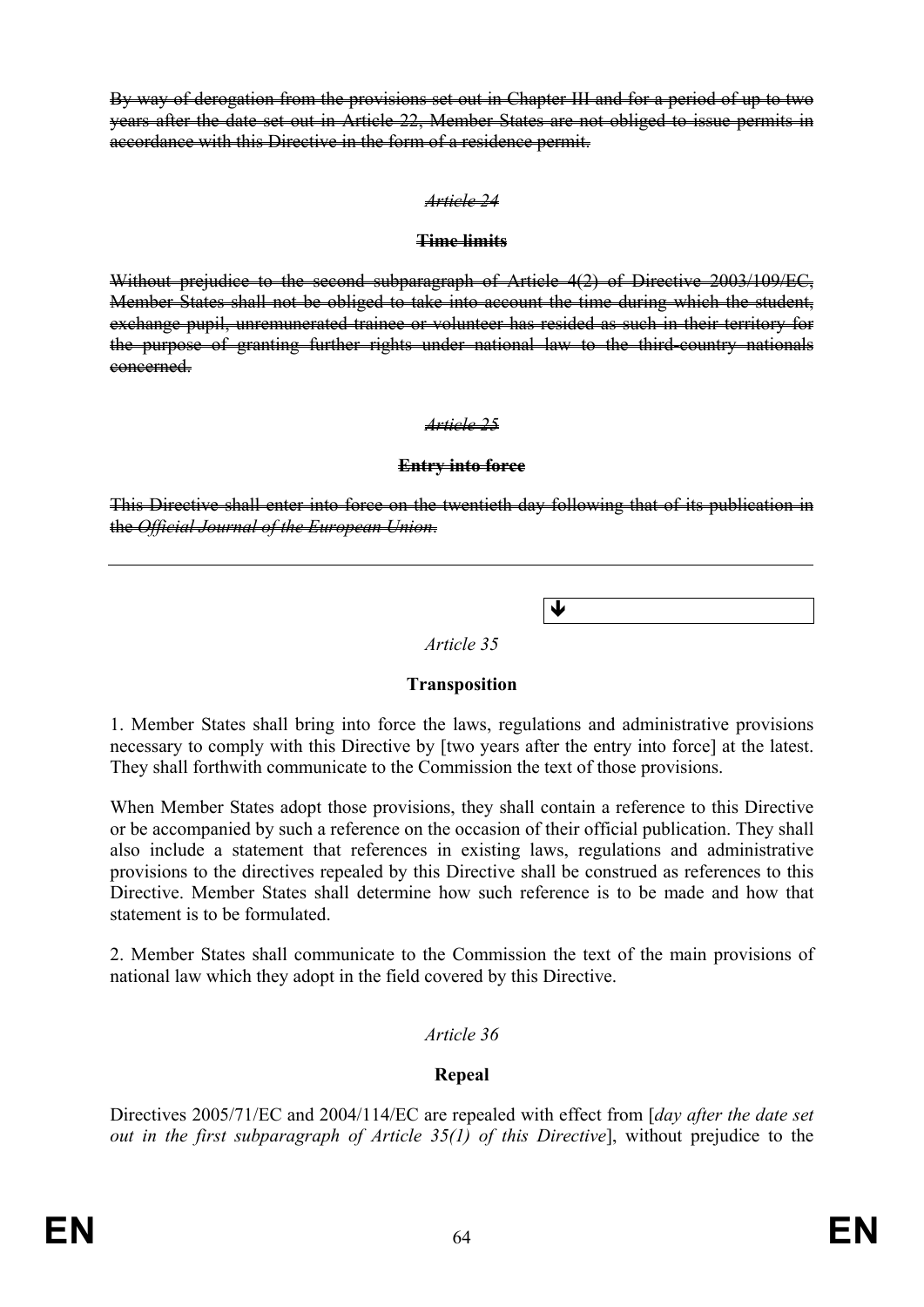obligations of the Member States relating to the time-limits for transposition into national law of the Directives set out in Annex I, Part B.

References to the repealed Directives shall be construed as references to this Directive and shall be read in accordance with the correlation table in Annex II.

## *Article 37*

## **Entry into force**

This Directive shall enter into force on the twentieth day following that of its publication in the *Official Journal of the European Union.*

 $\triangle$  2004/114/EC (adapted)

## *Article 26 38*

## *Addressees*

This Directive is addressed to the Member States in accordance with the Treaty establishing the European Community  $\boxtimes$  Treaties  $\boxtimes$ .

Done at Brussels,

*For the European Parliament For the Council The President The President*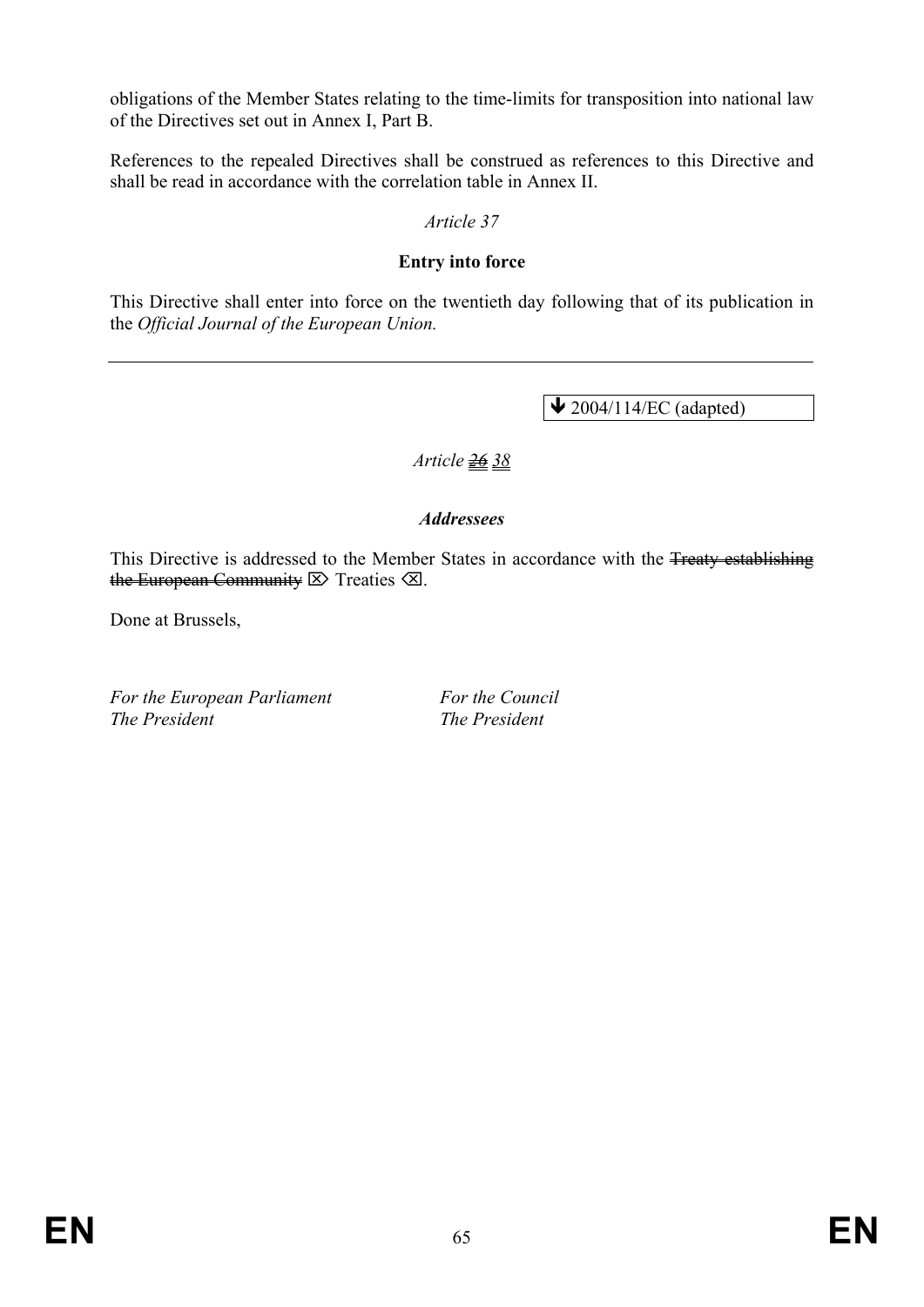# $\blacktriangle$

# **ANNEX I**

# **Part A**

### **Repealed Directive with list of its successive amendments** (referred to in Article 37)

Directive 2004/114EC of the European Parliament (OJ L 375, 23.12.2004, p. 12) and of the Council

Directive 2005/71/EC of the European Parliament (OJ L 289, 03.11.2005, p. 15) and of the Council

## **Part B**

## **List of time-limits for transposition into national law [and application]** (referred to in Article 36)

| Directive   | Time-limit for transposition | Date of application |
|-------------|------------------------------|---------------------|
| 2004/114/EC | 12.01.2007                   |                     |
| 2005/71/EC  | 12.10.2007                   |                     |

 $\frac{1}{2}$  ,  $\frac{1}{2}$  ,  $\frac{1}{2}$  ,  $\frac{1}{2}$  ,  $\frac{1}{2}$  ,  $\frac{1}{2}$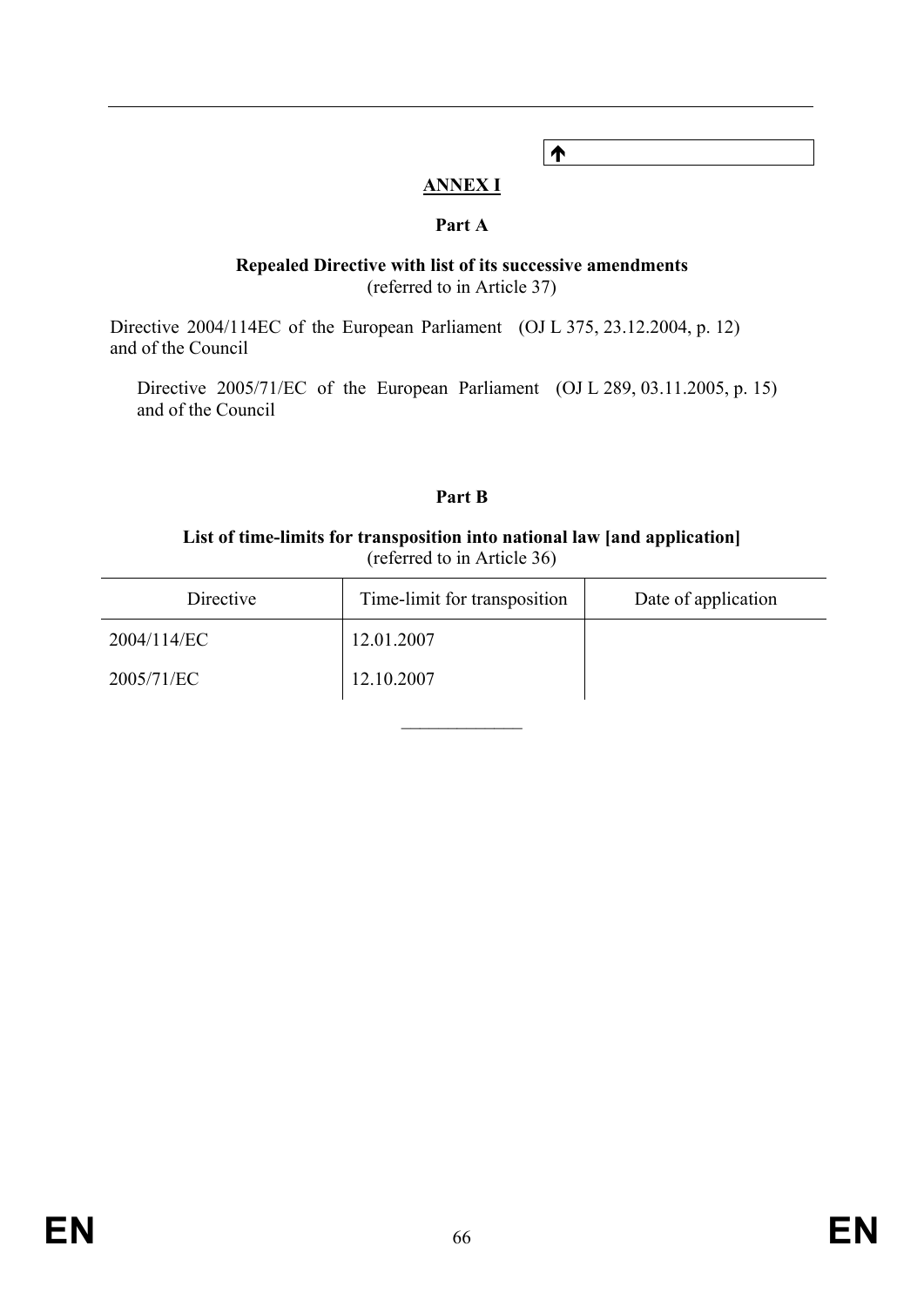# **ANNEX II**

## **CORRELATION TABLE**

| Directive 2004/114/EC                | Directive 2005/71/EEC | This Directive                                       |
|--------------------------------------|-----------------------|------------------------------------------------------|
| Article 1 (a)                        |                       | Article 1 (a)                                        |
| Article 1 (b)                        |                       |                                                      |
|                                      |                       | Article 1 $(b)$ and $(c)$                            |
| introductory<br>Article 2<br>wording |                       | Article<br>$\mathfrak{Z}$<br>introductory<br>wording |
| Article 2 (a)                        |                       | Article 3 (a)                                        |
| Article $2(b)$                       |                       | Article $3(c)$                                       |
| Article 2 (c)                        |                       | Article 3 (d)                                        |
| Article $2(d)$                       |                       | Article 3 (e)                                        |
|                                      |                       | Article $3(f)$ and $(g)$                             |
| Article 2 (e)                        |                       | Article 3 (1)                                        |
| Article 2 (f)                        |                       | Article 3 (h)                                        |
| Article $2(g)$                       |                       |                                                      |
|                                      |                       | Article 3 (i)                                        |
|                                      |                       | Article $3$ (m) to (s)                               |
| Article $3(1)$                       |                       | Article $2(1)$                                       |
| Article $3(2)$                       |                       | Article $2(2)(a)$ to $(e)$                           |
| $\qquad \qquad \blacksquare$         |                       | Article 2 $(2)$ (f) and $(g)$                        |
| Article 4                            |                       | Article 4                                            |
| Article 5                            |                       | Article $5(1)$                                       |
|                                      |                       | Article $5(2)$                                       |
| Article $6(1)$                       |                       | Article $6$ (a) to (e)                               |
|                                      |                       | Article $6(f)$                                       |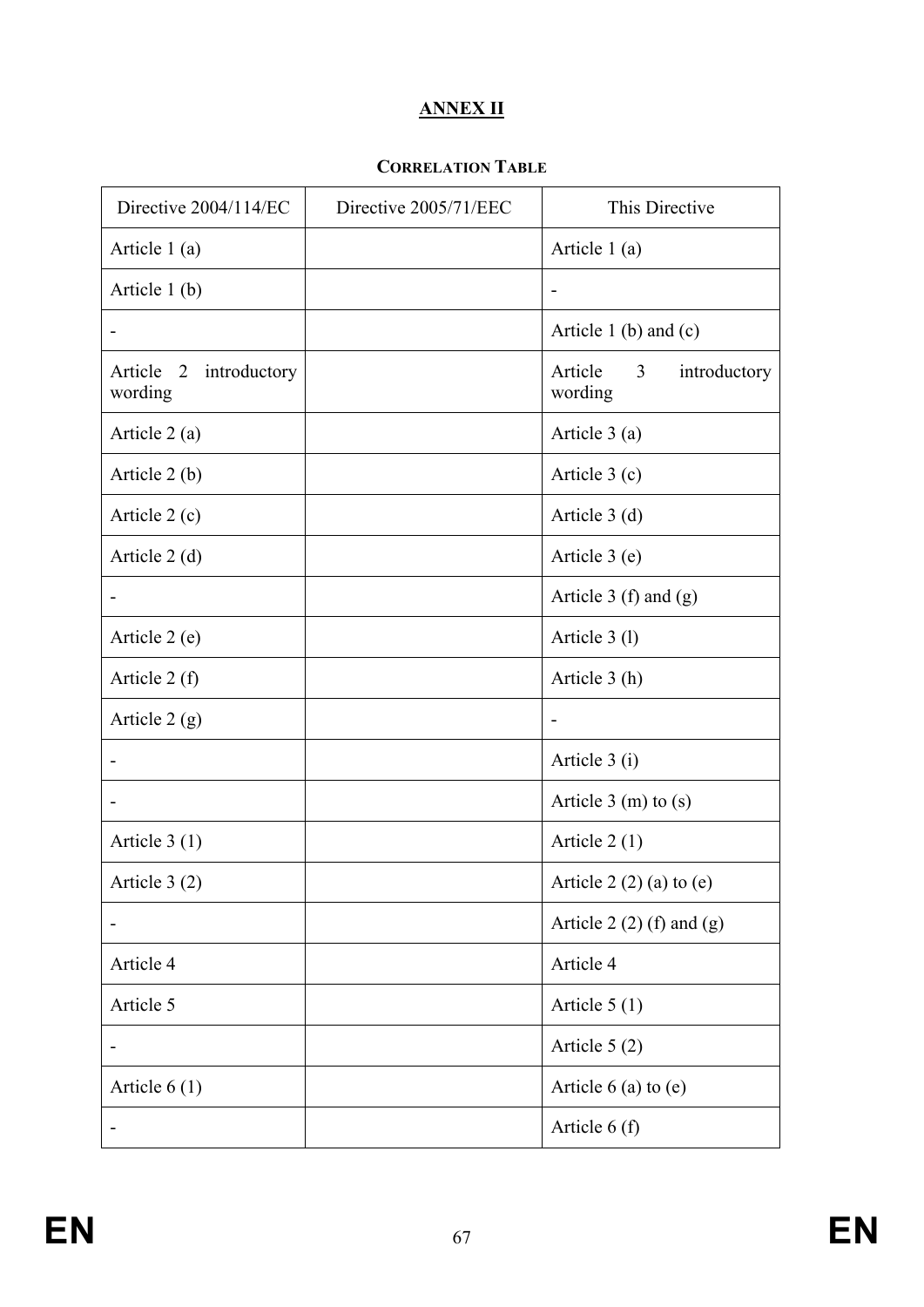| Article $6(2)$                              |                                        |
|---------------------------------------------|----------------------------------------|
|                                             | Article 7                              |
| (1)<br>Article<br>7<br>introductory wording | Article 10 (1) introductory<br>wording |
| Article $7(1)(a)$                           | Article $10(1)(a)$                     |
| Article $7(1)(b)$ and $(c)$                 |                                        |
| Article $7(1)(d)$                           | Article $10(1)(b)$                     |
| Article $7(2)$                              | Article $10(2)$                        |
|                                             | Article $10(3)$                        |
| Article 8                                   | $\blacksquare$                         |
|                                             | Article 11                             |
| Article $9(1)$ and $(2)$                    | Article 12 $(1)$ and $(2)$             |
| Article 10 introductory<br>wording          | Article 13 (1) introductory<br>wording |
| Article $10(a)$                             | Article 13 (1) (a)                     |
| Article 10 $(b)$ and $(c)$                  |                                        |
|                                             | Article $12(1)(b)$                     |
|                                             | Article $12(2)$                        |
| Article 11 introductory<br>wording          | Article 14 (1) introductory<br>wording |
| Article 11 (a)                              | $\overline{\phantom{a}}$               |
| Article 11(b)                               | Article 13 $(1)(a)$                    |
| Article 11 (c)                              | Article $13(1)(b)$                     |
| Article $11(d)$                             | Article $13(1)(c)$                     |
| Articles 12 to 15                           |                                        |
|                                             | Articles 14, 15 and 16                 |
| Article $16(1)$                             | Article 20 (1) introductory<br>wording |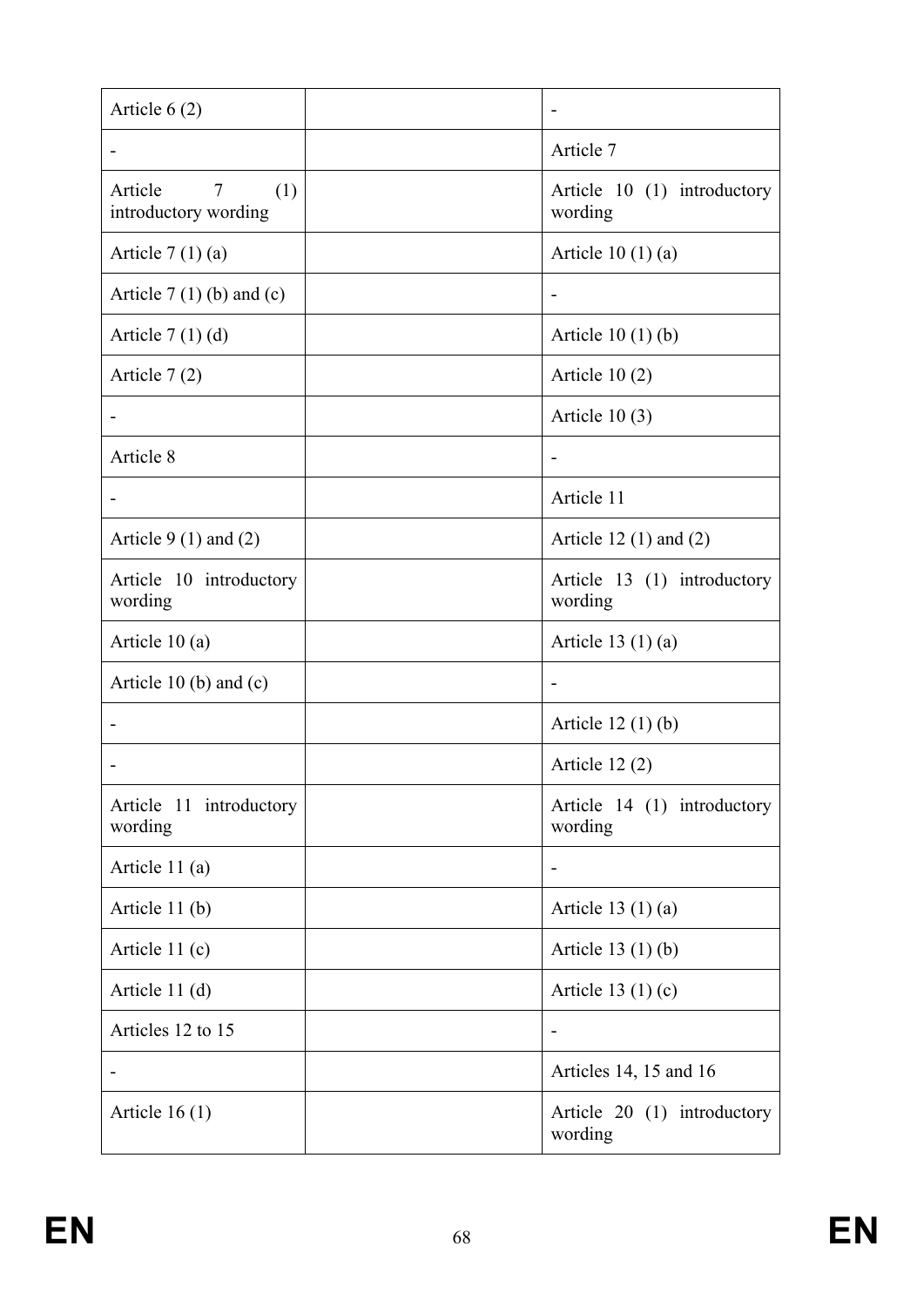|                                               |                                         | Article 20 $(1)$ $(a)$ to $(c)$    |
|-----------------------------------------------|-----------------------------------------|------------------------------------|
| Article $16(2)$                               |                                         | Article $20(2)$                    |
|                                               |                                         | Article 21                         |
| (1)<br>Article<br>17<br>first<br>subparagraph |                                         | Article $23(1)$                    |
| Article $17(1)$<br>second<br>subparagraph     |                                         | Article $23(2)$                    |
| Article $17(2)$                               |                                         | Article $23(3)$                    |
| Article $17(3)$                               |                                         | $\overline{\phantom{a}}$           |
| Article $17(4)$                               |                                         | Article $23(4)$                    |
|                                               |                                         | Articles 15, 24, 25, 27            |
|                                               |                                         | Article 17                         |
| Article $18(1)$                               |                                         |                                    |
| $\overline{a}$                                |                                         | Article $29(1)$                    |
| Article 18 $(2)$ , $(3)$ and<br>(4)           |                                         | Article 29 $(2)$ , $(3)$ and $(4)$ |
| Article 19                                    |                                         | $\overline{\phantom{a}}$           |
|                                               |                                         | Article 30                         |
| Article 20                                    |                                         | Article 31                         |
| $\overline{\phantom{a}}$                      |                                         | Articles 32 and 33                 |
| Article 21                                    |                                         | Article 34                         |
| Articles 22 to 25                             |                                         | $\overline{\phantom{a}}$           |
|                                               |                                         | Articles 35, 36 and 37             |
| Article 26                                    |                                         | Article 38                         |
|                                               |                                         | Annexes I and II                   |
|                                               | Article 1                               |                                    |
|                                               | Article<br>2<br>introductory<br>wording | $\blacksquare$                     |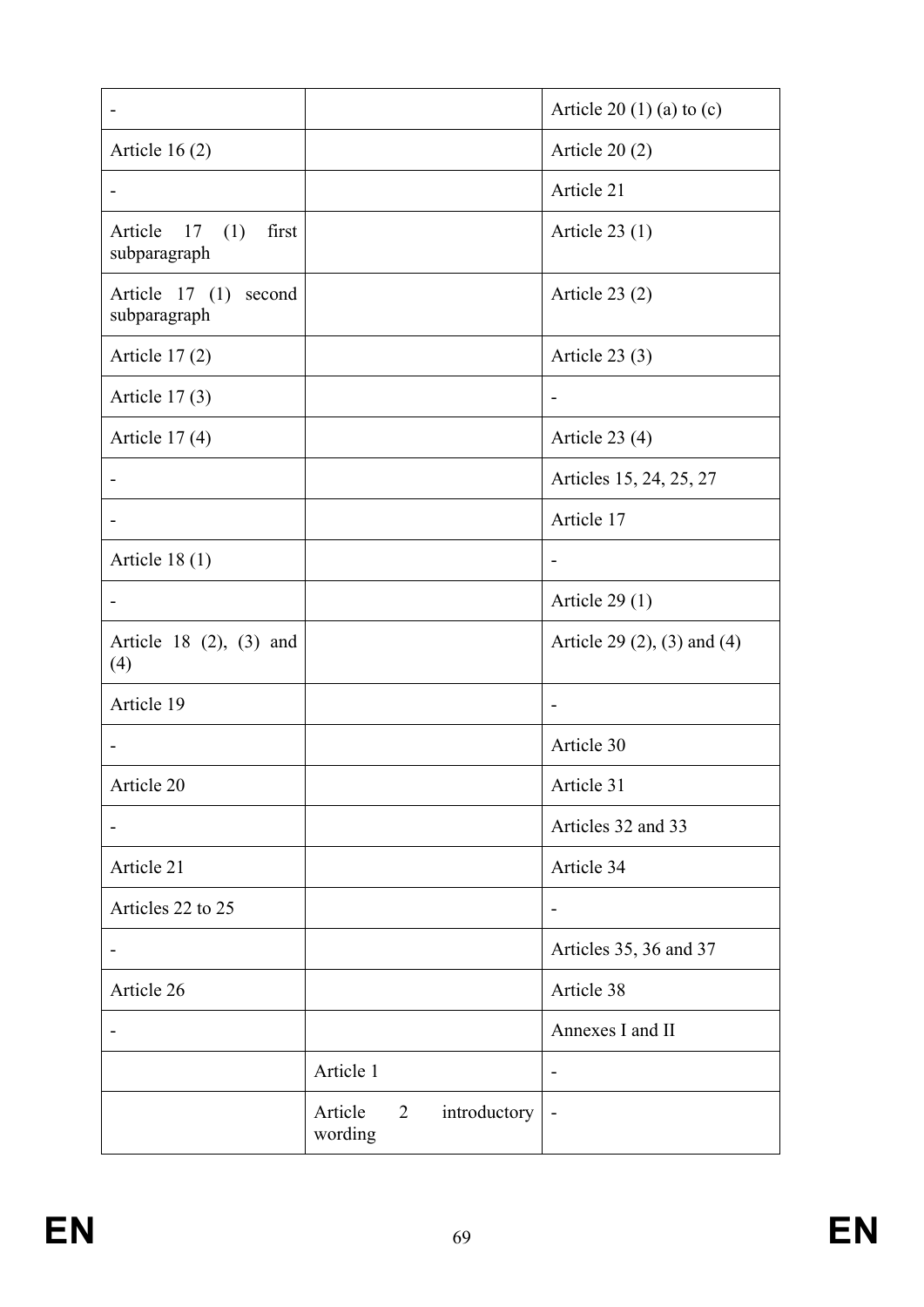| Article 2 (a)                            | Article 3 (a)                     |
|------------------------------------------|-----------------------------------|
| Article 2 (b)                            | Article 3 (i)                     |
| Article $2(c)$                           | Article $3(k)$                    |
| Article $2(d)$                           | Article $3(b)$                    |
| Article 2 (e)                            | $\overline{\phantom{a}}$          |
| Articles 3 and 4                         | $\overline{\phantom{a}}$          |
| Article 5                                | Article 8                         |
| Article $6(1)$                           | Article $9(1)$                    |
|                                          | Article $9(1)(a)$ to (f)          |
| Article $6(2)(a)$                        | Article $9(2)(a)$                 |
| Article $6(2)(a)$ , $(b)$ and $(c)$      | $\overline{\phantom{a}}$          |
| Article $6(3)$ , $(4)$ and $(5)$         | Article 9 $(3)$ , $(4)$ and $(5)$ |
| Article 7                                |                                   |
| Article 8                                | Article $16(1)$                   |
| Article 9                                |                                   |
| Article $10(1)$                          | Article $19(2)(a)$                |
|                                          | Article $19(2)(b)$                |
| Article $10(2)$                          |                                   |
| Article 11 $(1)$ and $(2)$               | Article 22                        |
| Article<br>introductory<br>12<br>wording | $\overline{\phantom{a}}$          |
| Article 12 (a)                           |                                   |
| Article 12 (b)                           | $\overline{\phantom{a}}$          |
| Article 12 (c)                           | Article $21(1)$                   |
| Article 12 (d)                           | $\overline{\phantom{0}}$          |
| Article 12 (e)                           |                                   |
| $\overline{\phantom{0}}$                 | Article $21(2)$                   |